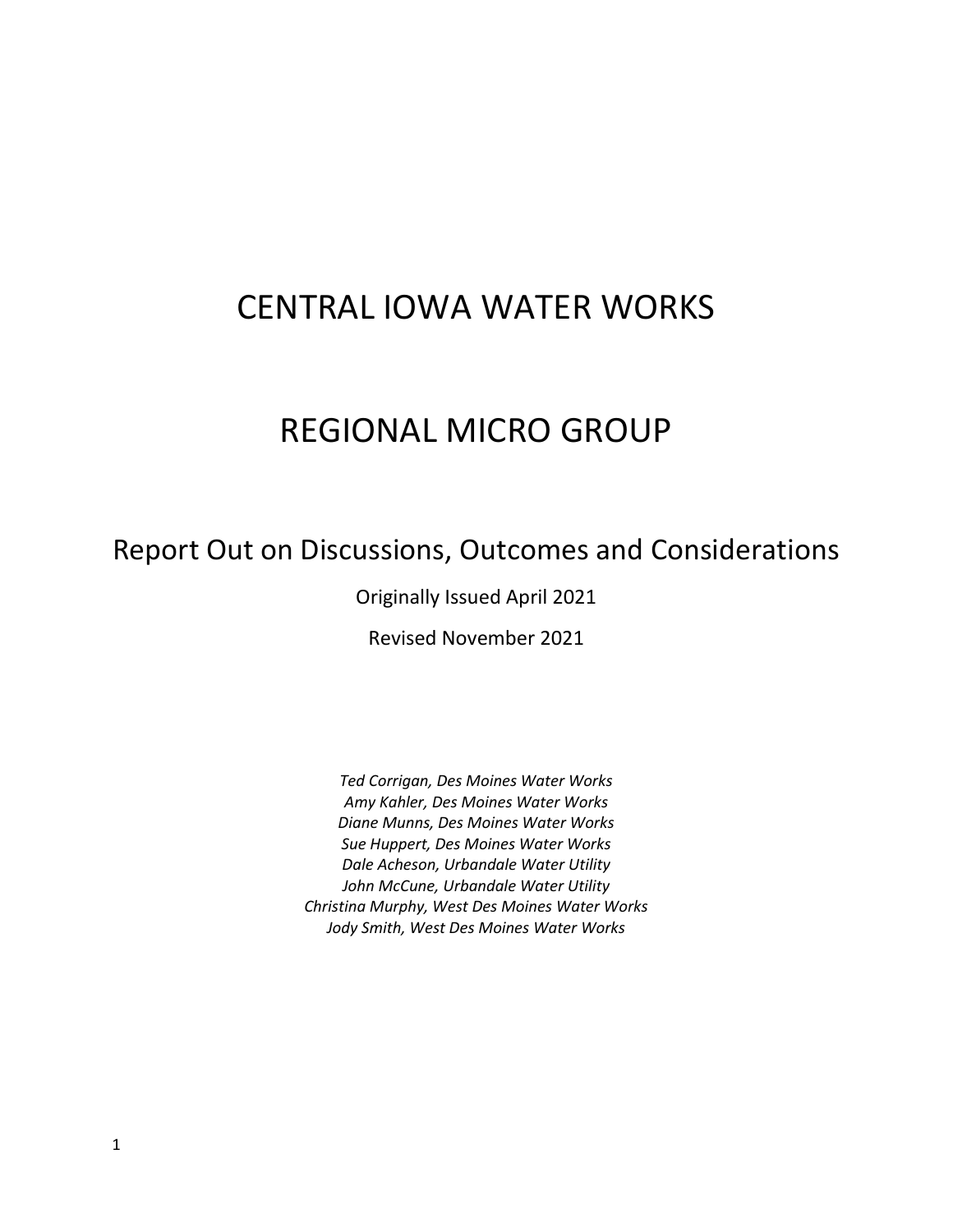# **Table of Contents**

| HOW THIS DOCUMENT SHOULD BE USED                                | 3              |
|-----------------------------------------------------------------|----------------|
| <b>BACKGROUND AND INTRODUCTION</b>                              | 4              |
| CONCEPTUAL FRAMEWORK FOR REGIONALIZATION                        | $\overline{7}$ |
| <b>MEMBERSHIP</b>                                               | 9              |
| <b>GOVERNANCE AND BOARD COMPOSITION</b>                         | 10             |
| <b>INITIAL CAPITAL CONTRIBUTIONS</b>                            | 14             |
| STAFFING AND ADVISORY SERVICE PROVIDERS                         | 15             |
| <b>OPERATING CONTRACTS FOR PRODUCERS</b>                        | 16             |
| <b>ASSET TRANSFER CONSIDERATIONS</b>                            | 17             |
| <b>DEPRECIATION</b>                                             | 18             |
| INITIAL CAPACITY AND GROWTH-RELATED COSTS                       | 19             |
| MAXIMUM DAY/PEAK DEMAND CONSIDERATIONS                          | 20             |
| PRODUCTION COST ALLOCATION METHODOLOGY                          | 22             |
| <b>RATE OF RETURN</b>                                           | 23             |
| <b>LONG RANGE PLANNING</b>                                      | 25             |
| <b>WATER SHORTAGE PLANNING</b>                                  | 26             |
| <b>STANDARD OF CARE</b>                                         | 27             |
| <b>CIWW 28E AGREEMENT</b>                                       | 28             |
| SUMMARY OF OPEN ISSUES AS OF ORIGINAL PUBLICATION IN APRIL 2021 | 29             |
| <b>APPENDIX A</b>                                               | 31             |
| <b>APPENDIX B</b>                                               | 33             |
| <b>APPENDIX C</b>                                               | 37             |
| <b>APPENDIX D</b>                                               | 40             |
| <b>APPENDIX E</b>                                               | 42             |
| <b>GLOSSARY</b>                                                 | 43             |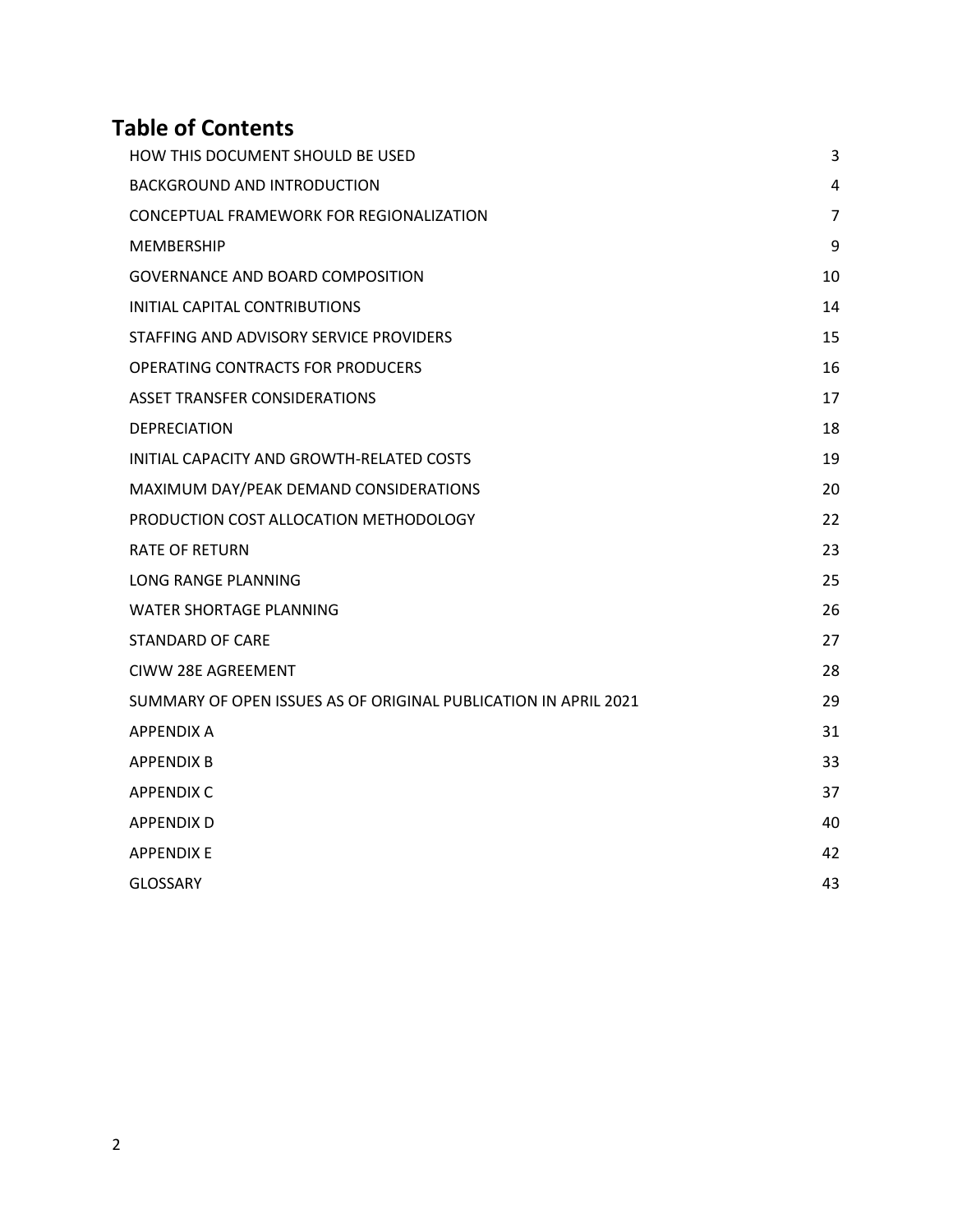# <span id="page-2-0"></span>**HOW THIS DOCUMENT SHOULD BE USED**

**The concepts outlined in this document are strictly a culmination of the work of the individuals comprising the Micro Group and have not been formally or informally approved by any one of the associated Boards of Trustees**. The distribution of this document does not imply support or approval of the concepts by the associated Boards of Trustees. This framework should not be considered an offer or proposal; rather, based on feedback and follow up discussions, it may be used as the basis for a proposal or negotiated 28E/28F agreement which all participating regional agencies, including city councils and the three utility Boards, would review and formally approve before any regional entity would exist. Use of the term "Consensus" within this document refers only to the individuals within the Micro Group as it relates to evaluating a full regionalization option.

The Micro Group hopes the information contained in this document will provide a common understanding of complex regional considerations as studied by the Micro Group and will, in turn, advance the dialogue surrounding regional governance of drinking water production in the Des Moines metro area and hopes decision makers will move the question forward with the sense of urgency necessary to ensure continued adequate supply of safe, affordable drinking water in Central Iowa.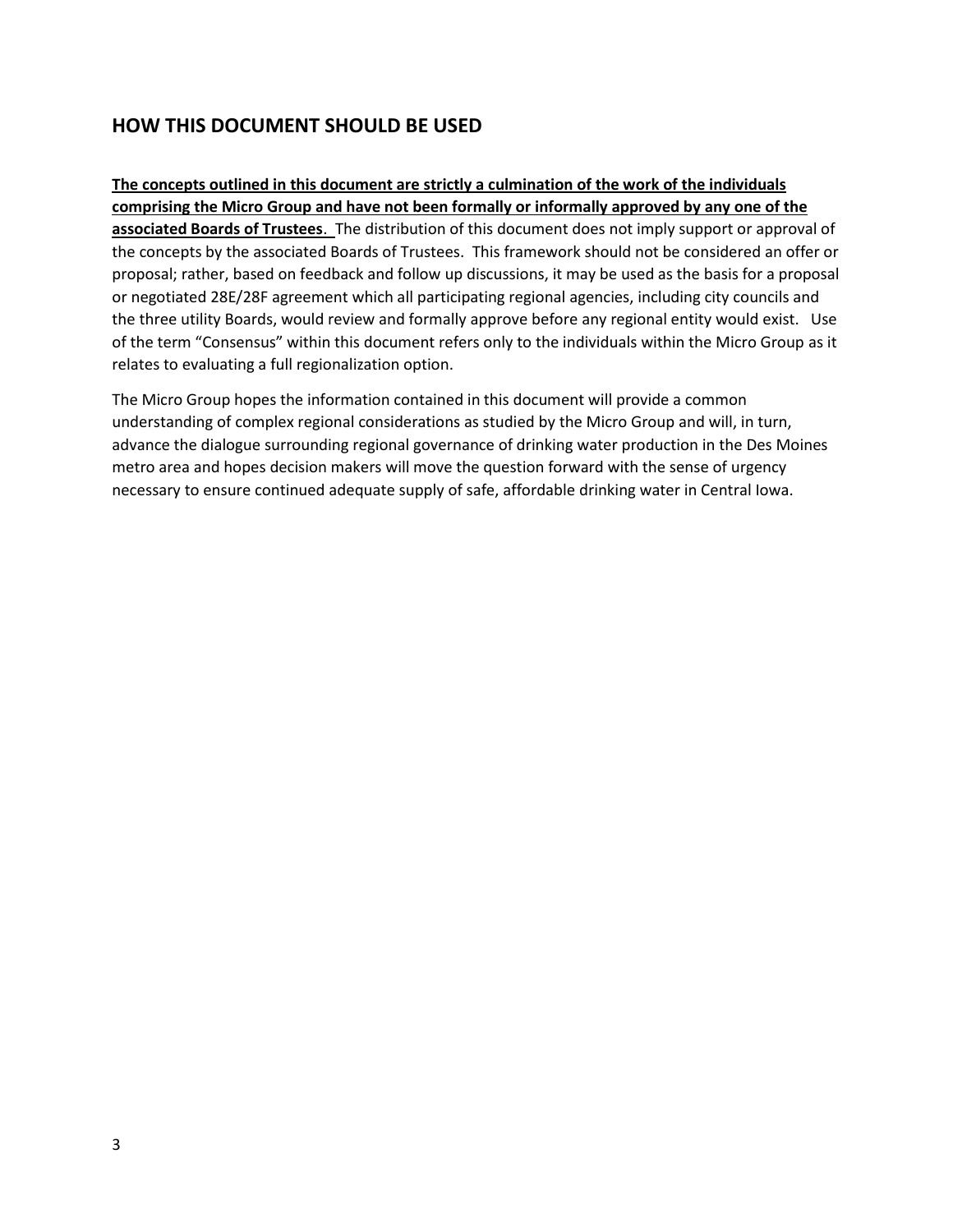# <span id="page-3-0"></span>**BACKGROUND AND INTRODUCTION**

## **Multi-year Process**

In 2017, Des Moines Water Works (DMWW) began a multi-year process with partners from across the region, examining ways to increase cooperation, share decision-making, balance risk, and equitably distribute benefits across the region. A range of alternatives, from merging all retail and water production assets under a single entity to sharing costs and decision-making while maintaining separately governed entities, were considered. FCS Group, a national utility consulting firm, was retained by DMWW, Urbandale Water Utility and West Des Moines Water Works (WDMWW) to facilitate a process-- which included data gathering, analysis, and stakeholder workshops—that could serve as a basis for establishing a model for a regional water authority. The technical aspects of forming a regional entity, including board composition, and operating contracts, were identified. FCS Group also completed an in-depth financial analysis of the regional concept compared to the existing water supply model.

## **Initial FCS Group Model**

The initial FCS Group financial analysis, completed in October 2018, showed significant benefit to regionalizing water production in Central Iowa. The FCS recommendations were based on 1) ownership of water production assets, 2) how the costs of adding water production capacity for economic growth could be attributed, and 3) how to calculate charges for water during peak demands. The formation of a new regional water authority was proposed. The proposed authority would purchase all the water production assets in the region. The new authority would raise money from Members, through the issuance of debt, and by implementing rate increases to wholesale customers to buy these assets.

The cost of becoming a Member of the new authority was too high for some, while others would have received significant financial benefits; consequently, there was a lack of consensual support for this regionalization model among the regional partners.

## **The Shared Governance Option**

The DMWW Board considered alternatives to the initial FCS Group model with a continued commitment to three guiding principles developed during early regional discussions.

- 1. Collaborative decision-making focused on conserving and protecting the natural resource of water is in the best interest of the people of the region.
- 2. Drinking water should be produced and made available in a manner that is fair and equitable to every person, business, government entity, and organization in the region.
- 3. Shared risk should result in shared benefits. The wise management and conservation of water is beneficial to the entire region and, over the long-term, will result in lower regional costs.

DMWW recognizes there may be other or additional opinions or perspectives by the suburban communities on why shared governance is important.

In September 2019, the DMWW Board issued an alternative framework to the initial FCS model in the form of a Term Sheet. The Term Sheet was intended to further stimulate discussion of a regional model, and regional discussions were actively resumed.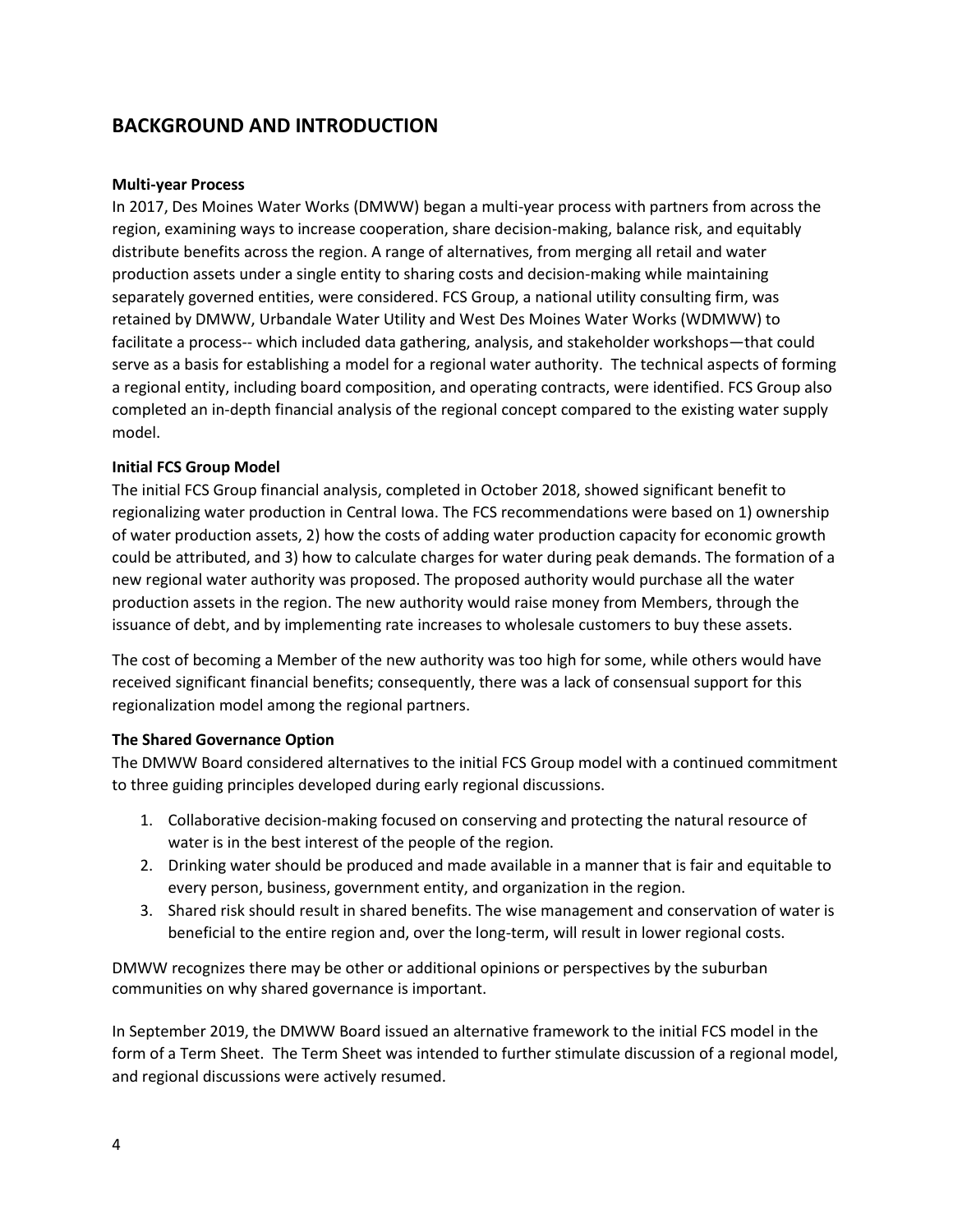#### **Micro Group Discussions**

The Term Sheet generated healthy discussion and a number of questions among regional partners. It became clear more detailed discussions were needed to answer all the questions. Those discussions began in early 2020 shortly before the outbreak of the COVID-19 pandemic. It quickly became difficult to coordinate the type of large group discussions needed to answer the detailed questions. In July of 2020, representatives for the three Board-managed water utilities determined that, in order to ensure continued progress, the best path forward was to address the outstanding questions in more frequent, small group meetings. These Micro Group meetings have occurred weekly, and sometimes as often as three times a week since late July 2020.

These discussions have covered all the questions assembled by the larger, regional group in February of 2020. In discussing the issues, the Micro Group has been attentive to considering diverse perspectives and interests of all regional partners—from producers to non-producers, fast growing to slow growing communities, etc.

The initial Micro Group Report was issued April of 2021. That report included a short list of open issues. WDMWW, UWU and DMWW exchanged letters through the summer of 2021 in attempt to resolve the remaining open issues. On September 17, 2021, the Micro Group met and came to consensus on the remaining open issues. This Outcomes document, as noted "Revised November 2021" has been updated to reflect those discussions.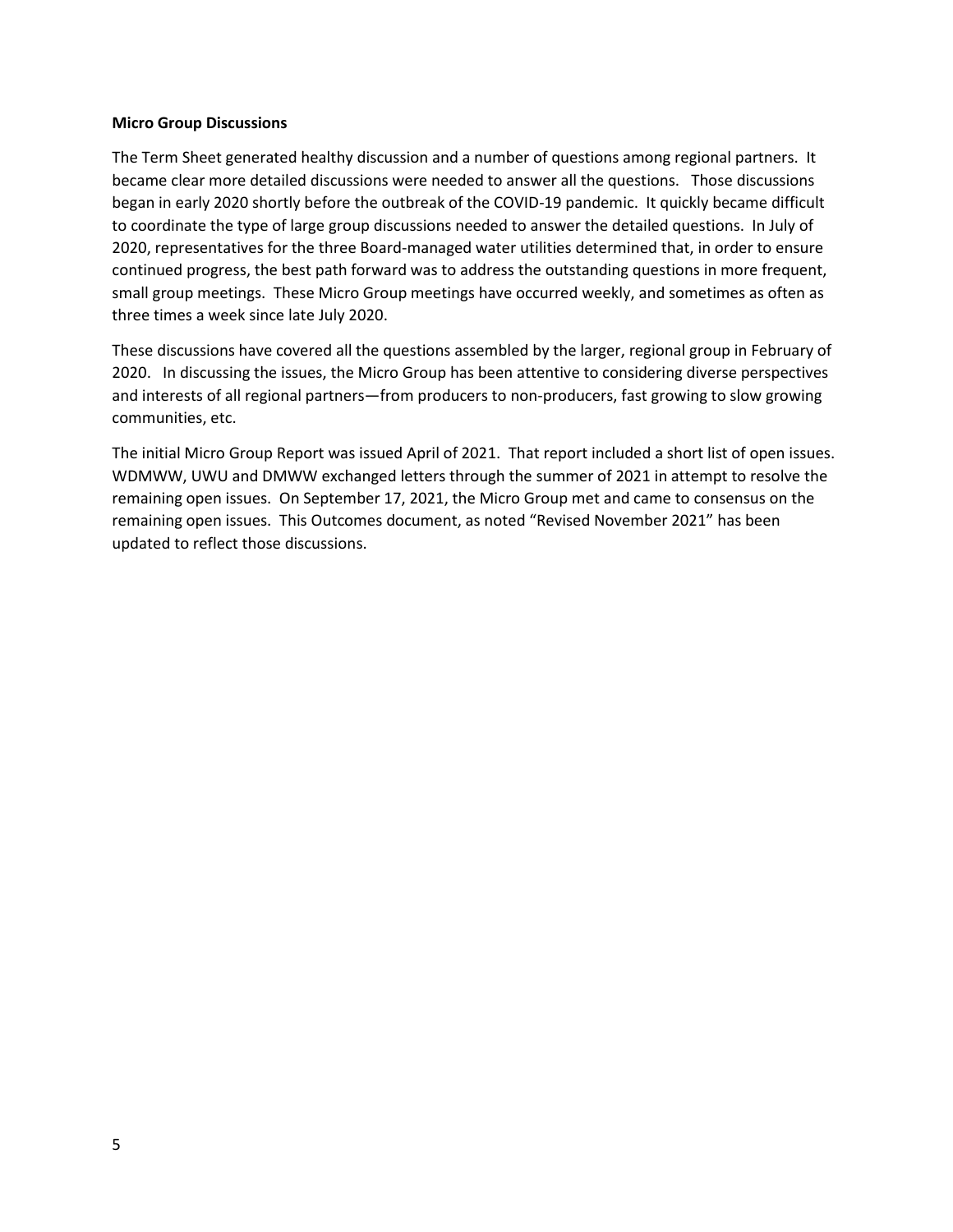**REGIONAL CONCEPTUAL FRAMEWORK AS PRESENTED BY THE MICRO GROUP**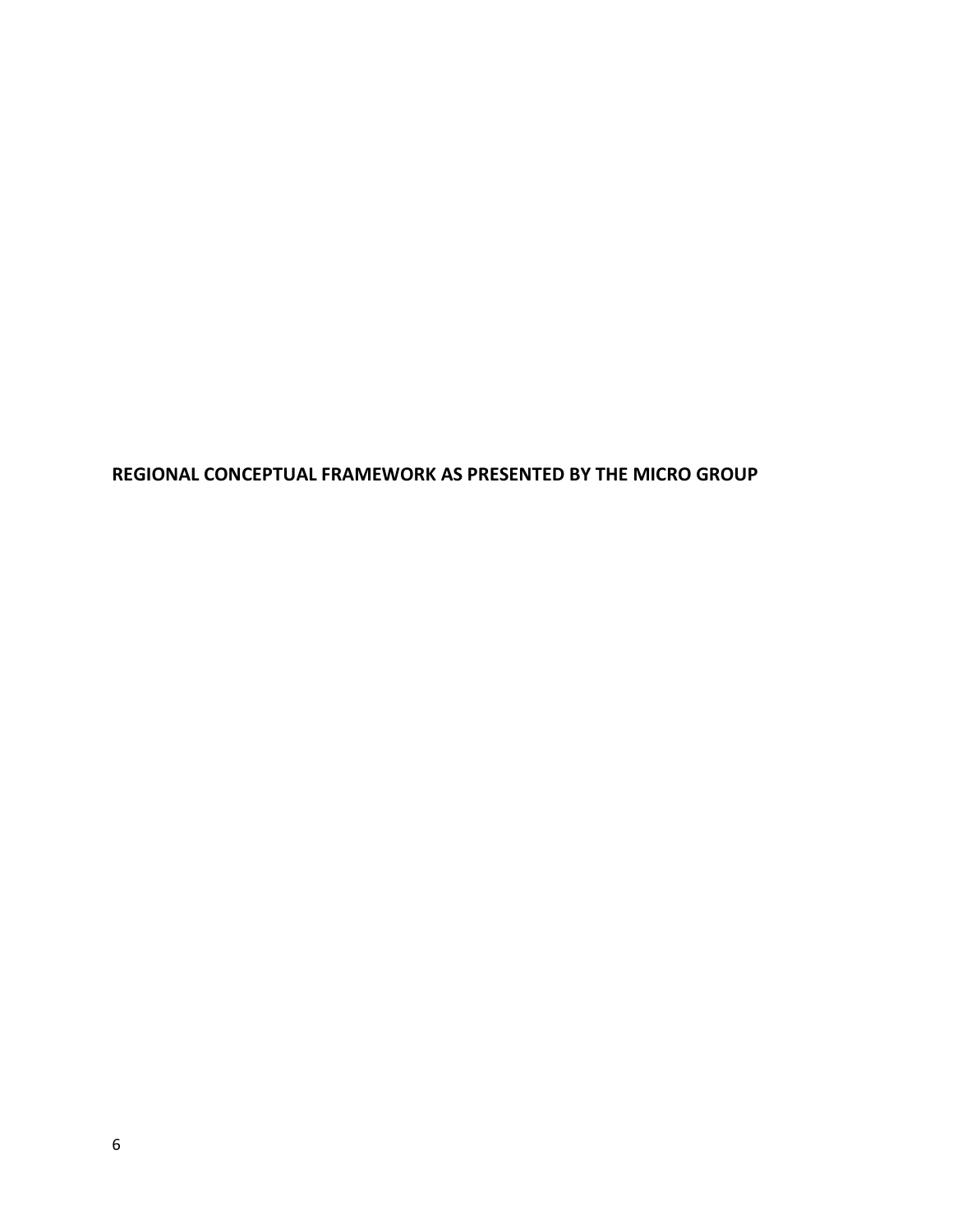# <span id="page-6-0"></span>**CONCEPTUAL FRAMEWORK FOR REGIONALIZATION**

The Micro Group discussions have resulted in revised concepts for a discussion framework. The discussion framework contains the following concepts.

- 1. **Creation of Central Iowa Water Works (CIWW).** A new intergovernmental entity, CIWW, will be established under Iowa Code Chapters 28E and 28F to allow regional partners to make efficient use of existing water infrastructure and cooperate, to their mutual advantage, in the management of water as a natural resource. This new entity would also have the responsibility to deliver safe and abundant drinking water to Members of CIWW.
- 2. **Participation**. All Central Iowa water utility systems would be invited to join CIWW as Founding Agency Members. Total Service Customers of any Member would be deemed to be part of their Member service provider so long as they remain a party to their existing 28E agreement. If a water utility system wishes to join CIWW after the Authority has been established, the terms, including cost, of Membership would be established by the CIWW board. Subsequently admitted Members should expect such terms to include greater initiation and buy-in costs than those established for founding Members.
- 3. **Exclusivity.** CIWW would have the exclusive right to purchase the full output of the Water Production and Supply Facilities of all its Members. All Members would exclusively contract with CIWW for their wholesale water supply.
- 4. **Operational Contracts.** CIWW would contract with Water Producing Members (e.g., DMWW and WDMWW) for the operation of existing water production assets for a minimum of 20 years.
- 5. **Regional Production Governance**. CIWW would have governance of production-related activities only, and Members would retain full governance of all matters related to their individual distribution and storage systems, including setting local water rates.
- 6. **Board Composition**. CIWW would be governed by a Board consisting of one representative from each of the Founding Agencies. Agencies serving an area with a population in excess of 100,000 would be represented by one additional representative.
- 7. **Ownership.** CIWW would purchase, by a date certain, designated Water Production and Supply Facilities from all its Water Producing Members to effectuate asset transfer. Until acting on asset transfer, asset owners would continue to own, maintain, and finance improvements to their respective Water Production and Supply Facilities.
- 8. **Governance and Scope**. The CIWW Board would provide oversight and governance for managing water production and wholesale distribution to its Members, wholesale rate setting, and long-range planning. All financing and management issues related to water production would require approval from the CIWW board.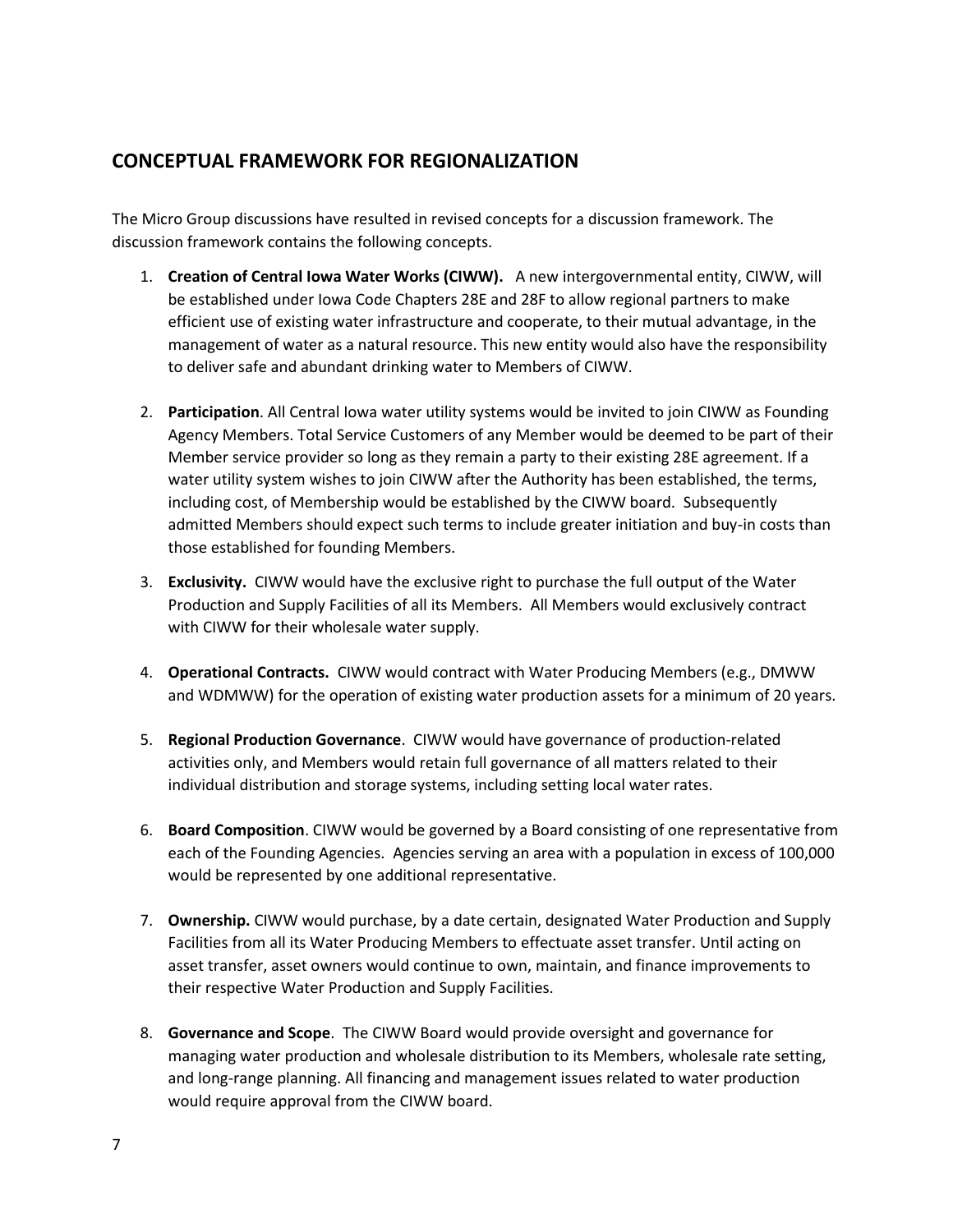- 9. **Future Water Production Expansion.** The Micro Group came to a consensus that 9% of expansion costs would be shared by all Member Agencies proportioned based on maximum day demand in recognition of the fact that all Members benefit from source, treatment, and transmission expansion projects through efficiency gains, new technology implementation, and redundancy/resiliency created. The remaining 91% of the cost of expanding water production assets in the region would be shared among the Members of the CIWW proportionally based on each Member's forecasted incremental maximum day demand (i.e., projected future growth).
- 10. **Upfront Capital Contribution.** Upon entering into CIWW, each Member would be required to contribute towards the entity's start-up fund. Each Member would be asked to contribute a proportionate share of the start-up fund based on annual consumption over the preceding 5 year period as a pro-rata share of total consumption. The initial start-up fund is projected to be approximately \$2,000,000 in total, with contributions allocated among the Members.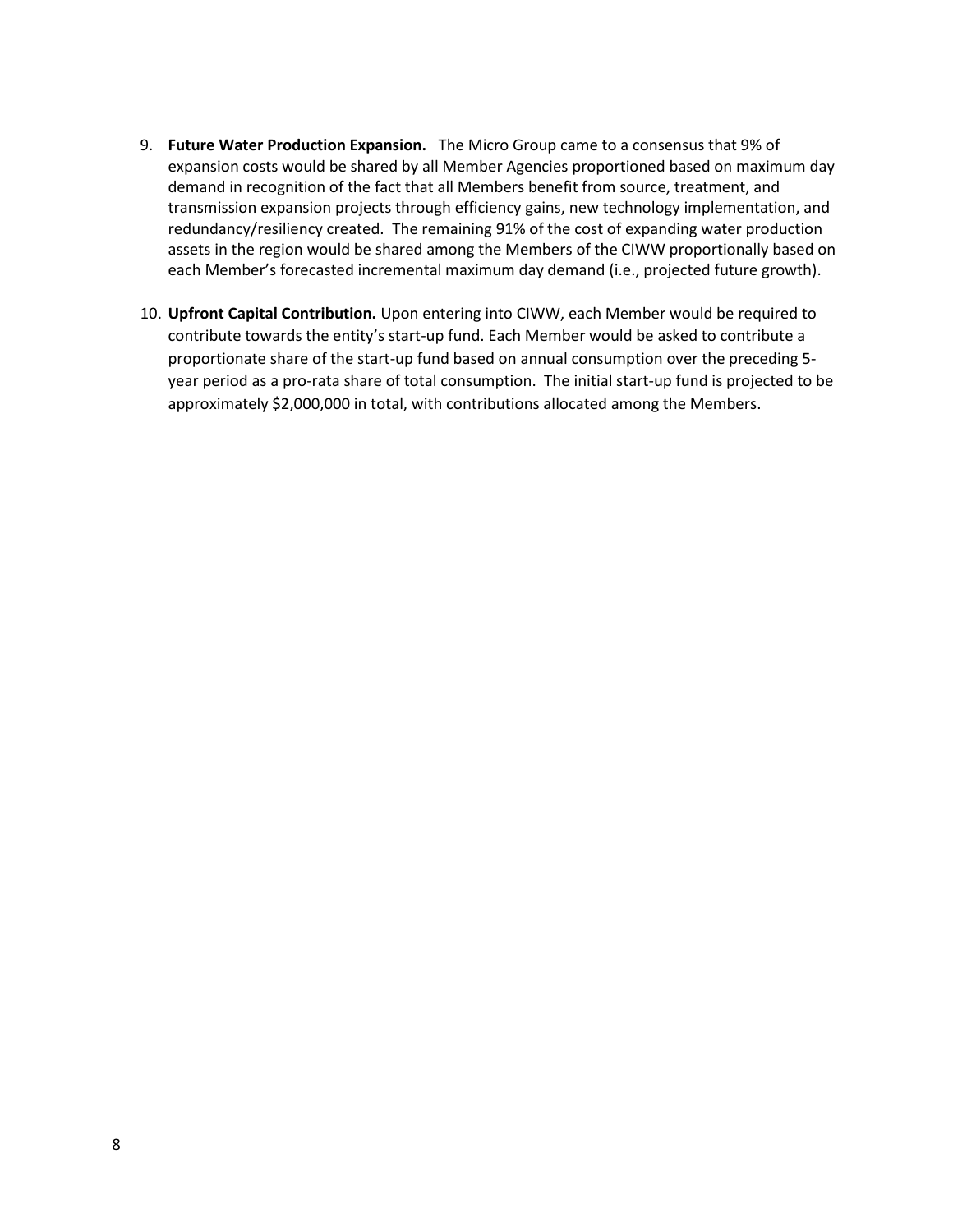## <span id="page-8-0"></span>**MEMBERSHIP**

All Central Iowa water utility systems will be invited to participate either as founding Members on equal terms, or as subsequently admitted Members on terms to be established by the CIWW Board. Subsequently admitted Members should expect such terms to include greater initiation and buy-in costs than those established for founding Members.

Total Service Customers of any Member are deemed to be part of their Member service provider so long as they remain a party to their existing 28E agreement.

The existing Wholesale Water Service Master Agreement ("Master Agreement") among DMWW and its wholesale customers dated June 10, 2005, which makes provision for purchased capacity will terminate among the founding Members as of the Operational Commencement Date of CIWW. The Master Agreement will otherwise remain in full force and effect for other DMWW wholesale customers that are not founding Members, and DMWW shall retain the right to set rates and provide service to those wholesale customers that are not Members of CIWW.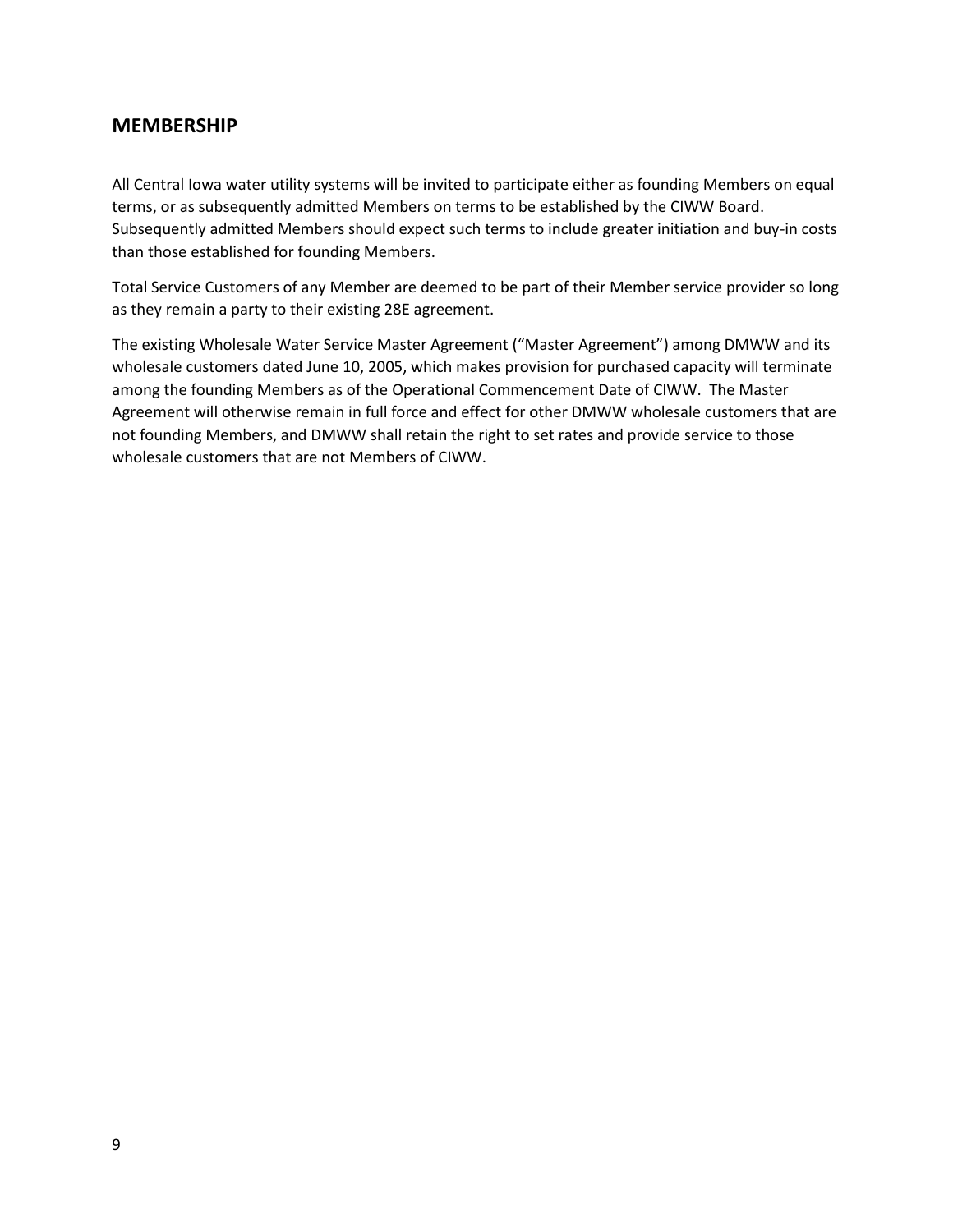# <span id="page-9-0"></span>**GOVERNANCE AND BOARD COMPOSITION**

The initial Term Sheet issued by DMWW in September of 2019 included a Board composition proposal of at least 5 persons and not more than 9 persons. Two seats allocated to DMWW and one seat allocated to other entities over 25,000 in population with one or two additional at large seats.

The Micro Group discussed alternatives to this approach, reaching a Consensus on a proposed CIWW Board consisting of one Board Representative representing each of the Members, with members in excess of 100,000 population (as determined by the last Federal Census) entitled to one total additional representative (for DMWW a total of two representatives).

Each Member Agency retains the right to provide water service under existing Total Service Agreements, and the entity served under such agreements shall, for all purposes of CIWW, be considered part of the Member Agency providing total service and will be represented by that Member Agency's CIWW Board Member(s). Except in instances where a prospective Total Service customer cannot be reasonably directly served by the Regional Authority (i.e., due to geographical proximity), prospective Total Service contracts for any Member will be deemed to be for operation of the prospective community's local water system only, with wholesale water supply provided by the Regional Authority.

Board Representatives shall be appointed by the Member entity being represented. In the case of a member that is a city, the appointment would be made by the mayor of the city, subject to approval of its City Council. In the case of board-governed members, the appointment would be made by resolution of its governing body. Total Service Customers of any Member are deemed to be represented on the CIWW board by the Member so long as they remain a party to their existing 28E.

Board Representatives will serve at the pleasure of their Member Agency.

Each Board Representative will have one (1) vote and, except as provided for optional weighted voting, a majority vote cast by Board Members then duly appointed and acting will decide matters before the Board.

Provided representatives of two (2) or more entities request a weighted vote, the Board will, at their next regularly scheduled meeting, hold a weighted vote on the following actions/items:

- Annual budget or an amendment to an approved annual budget
- Setting wholesale rates
- Adoption or modification of a capital plan or a long-range plan
- Issuance of debt
- Accepting additional governmental entities to the Water Authority
- Employing, engaging, retaining, or terminating the Director of the Authority
- Removal of a Board Member for just cause

On the above weighted vote actions/items, a majority vote of the CIWW Board would decide those matters**.** 

Weighted votes shall be determined based on each Member Agency's annual consumption over the preceding 5-year period as a pro-rata share of total consumption and shall be calculated and adjusted annually. See a draft presentation of weighted voting percentages in **Appendix E**.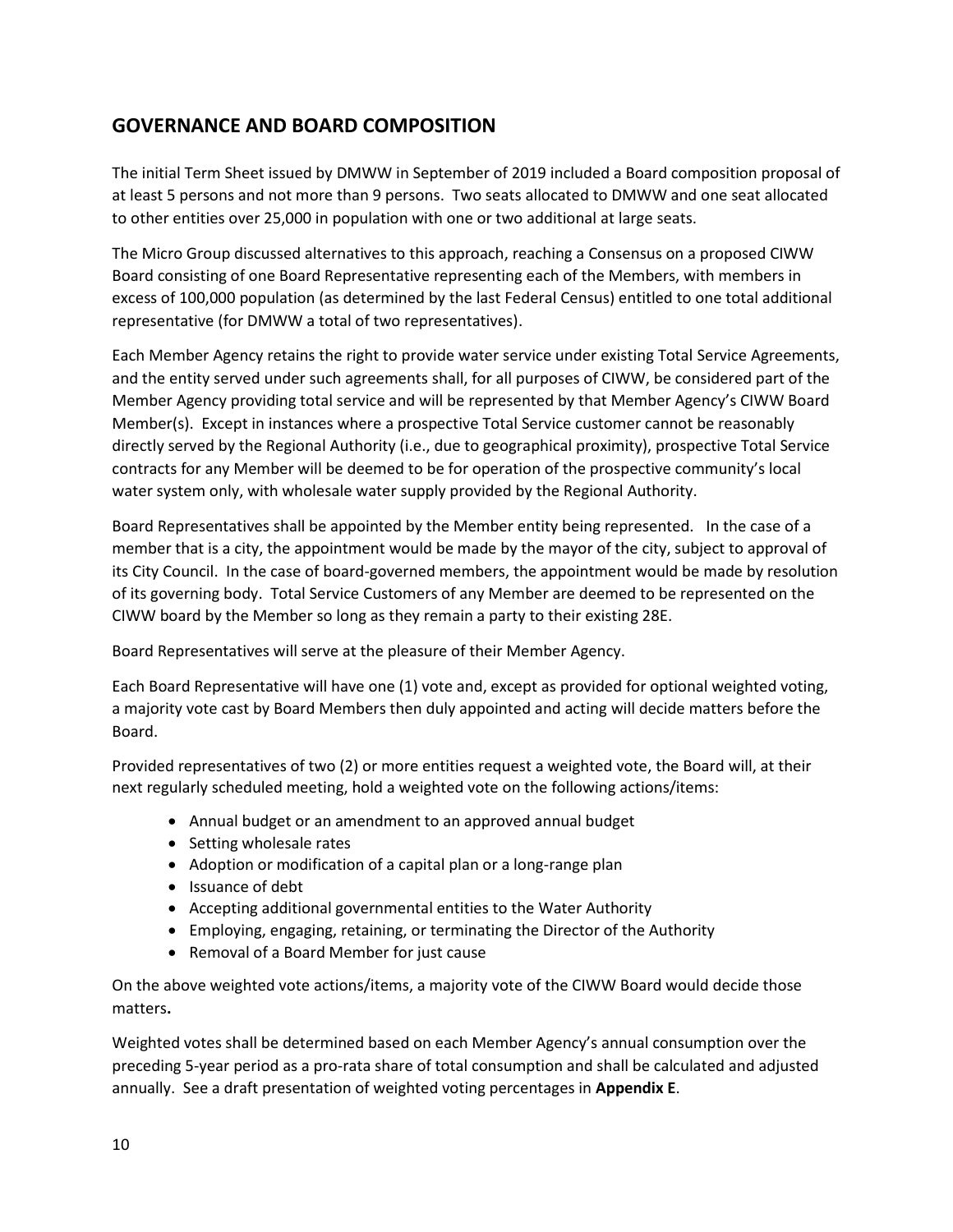The Board will hold regular meetings, suggested to be monthly, and one regular meeting each year will be designated as the Annual Meeting at which officers will be elected.

Board Representatives will elect officers from among their Membership, including Chair, Vice Chair and Secretary. CIWW's first Chair shall not be a representative of Des Moines Water Works.

The Board shall establish committees including:

- 1. Executive Committee
- 2. Long Range Planning and Capital Improvements Committee
- 3. Finance & Audit Committee
- 4. Nominating Committee
- 5. Operating/Technical Committee

## **Committee Membership and Responsibilities**

**Executive Committee.** An Executive Committee is established for the purposes, among other things, of reviewing and advising on policy issues at the request of the Executive Director and making recommendations to the Executive Director, and of making recommendations to the Board regarding the appointment of the Executive Director and thereafter periodically reviewing the performance of the Director.

The Executive Committee shall be chaired by the Board Chair, and shall be comprised of the current Chair, the most recently presiding Chair prior to the current Chair who remains a current Member of the Board, and for the first three years, a representative of the three Members governed by independent utility boards, unless those Members are already represented on the Committee, and up to one additional Member selected at-large so long as membership of the Executive Committee does not equal or exceed the number constituting a quorum for the full board. After the first three years, the Executive Committee shall be comprised of the current chair, the most recently presiding Chair prior to the current Chair who remains a current Member of the Board, and up to four (4) of the largest Members as measured by annual consumption over the preceding 5-year period as a pro rata share of total consumption, unless those Members are already represented on the Committee. At no time shall the membership of the Executive Committee equal or exceed quorum for the full board.

The Executive Committee shall meet at the call of the Chair or at the request of the Executive Director to fulfill its purposes as set forth herein and such other duties as may be assigned to the Executive Committee by resolution of the Board. The Executive Director of the Regional Authority and the General Manager(s) of Member contract operators shall all be provided advance notice of, and an Agenda for, meetings of the Executive Committee.

**Long Range Planning and Capital Improvements Committee.** A Long Range Planning and Capital Improvements Committee shall be chaired by a representative elected by the voting Members of the Committee. The Committee shall be comprised of one individual appointed by each Member (not necessarily the representative of the Regional Board) who shall be an individual familiar with the current and long-range drinking water requirements of the entity and with regional assets/infrastructure. Each Member may also appoint an alternate to its representative. The Committee shall include the Executive Director or his/her designee who shall not be a voting Member of the Committee. The Committee shall meet in accordance with a meeting schedule approved by the Committee, at the call of the Chair or at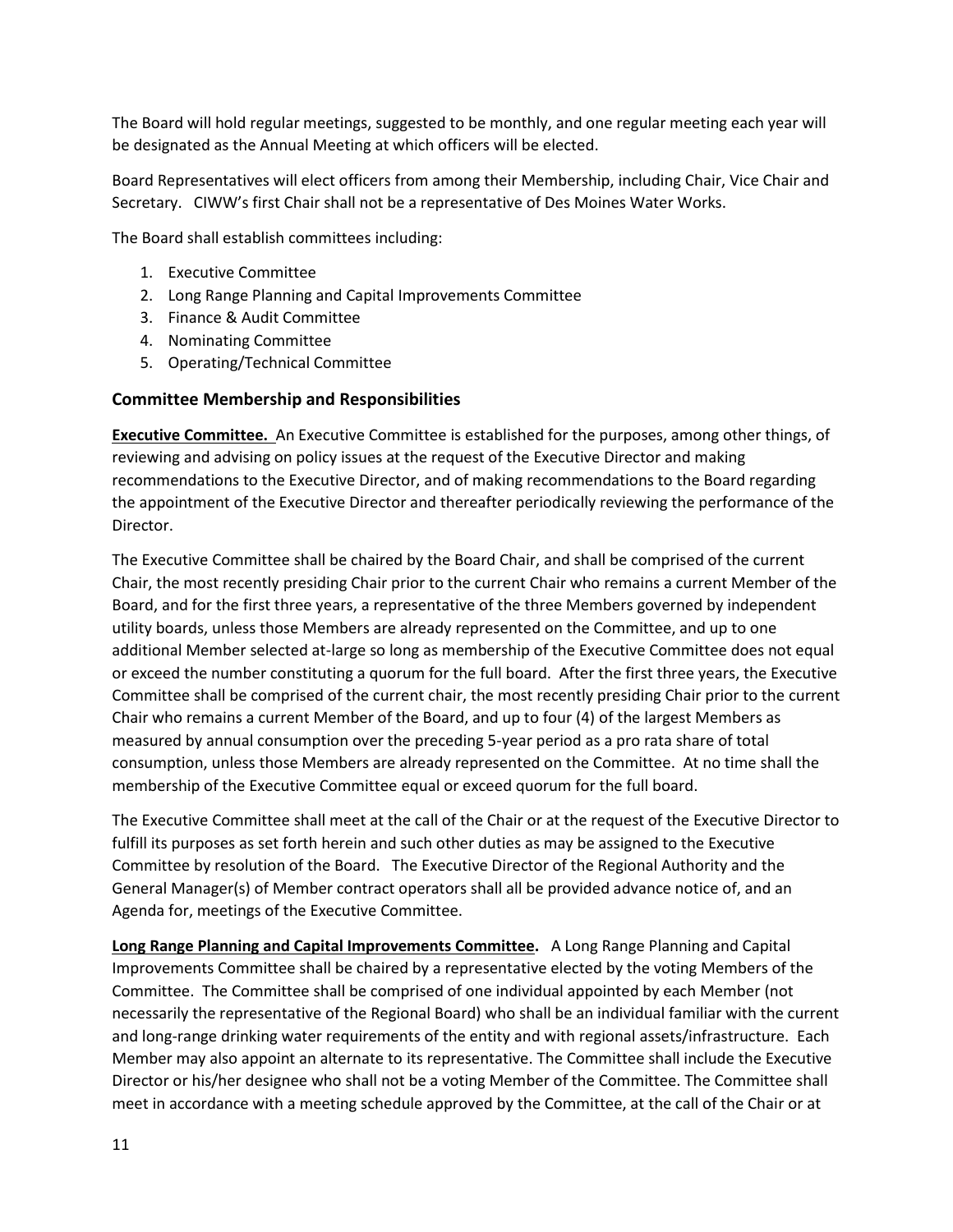the direction of the Board, to provide technical advice or recommendation to the Board, including but not limited to: (i) planning for modifications, or additions to, source water and water treatment facilities and timeline(s) for potential construction, and (ii) such other duties requiring technical, or business expertise as may be assigned by Resolution of the Board.

**Finance & Audit Committee.** A Finance & Audit Committee is hereby established for the purposes, among other things, of reviewing issues/items referred to it by the Board and making recommendations to the Board on, but not limited to, the following: (i) finances, budgets, and budget amendments of the Regional Authority, (ii) audits of Authority finances and Authority records, (iii) rates for sale of potable water, and (iv) such other duties as may be assigned by Resolution of the Board.

Members of the Finance & Audit Committee shall be appointed annually by the Board Chair after the Annual meeting of the Board in January. The Membership of the Committee shall not equal or exceed the number constituting a quorum for the full Board.

The Finance & Audit Committee shall include the Executive Director of the Authority or his/her designee and the contracted third-party financial advisor of the Authority, neither of which will be a voting Member of the Committee.

The Finance & Audit Committee shall meet in accordance with a meeting schedule approved by the Committee, at the call of the Chair or at the direction of the Board.

**Nominating Committee.** A Nominating Committee, consisting of at least three CIWW Board Members, shall be established for the purpose of selecting and offering nominations for election to each office of the Board at the annual meeting. Members of the Nominating Committee shall be appointed by the Chair at a regular Board meeting held at least three (3) months prior to the annual meeting. The Nominating Committee shall be chaired by a committee Member selected by the other Members of the Nominating Committee.

**Operating/Technical Committee**. A Technical Committee shall be chaired by a representative elected by the voting Members of the Technical Committee. The Technical Committee shall be comprised of one individual (not necessarily a representative of the Board) appointed by each Member who shall be an individual who is familiar with the Member's local distribution or business operations. Each Member may also appoint an alternate to its representative. The Technical Committee shall include the Executive Director of CIWW or his/her designee who shall not be a voting Member of the Committee. The Technical Committee shall meet in accordance with a meeting schedule approved by the Technical Committee, at the call of its chair or at the direction of the Board, to provide technical advice or recommendations to the Board, including but not limited to:

- 1. Determination of each Member's water consumption, including annual total consumption, maximum day demand, average day demand, average consumption over a specified number of years (e.g., 3 or 5 years), and weighted-average consumption over a specified number of years
- 2. Design flows for all capacity enhancements to be constructed by, or at the request and cost of, CIWW
- 3. Recommendations regarding capacity enhancements or other improvements proposed by one or more Members or proposed Members
- 4. The population served by each Member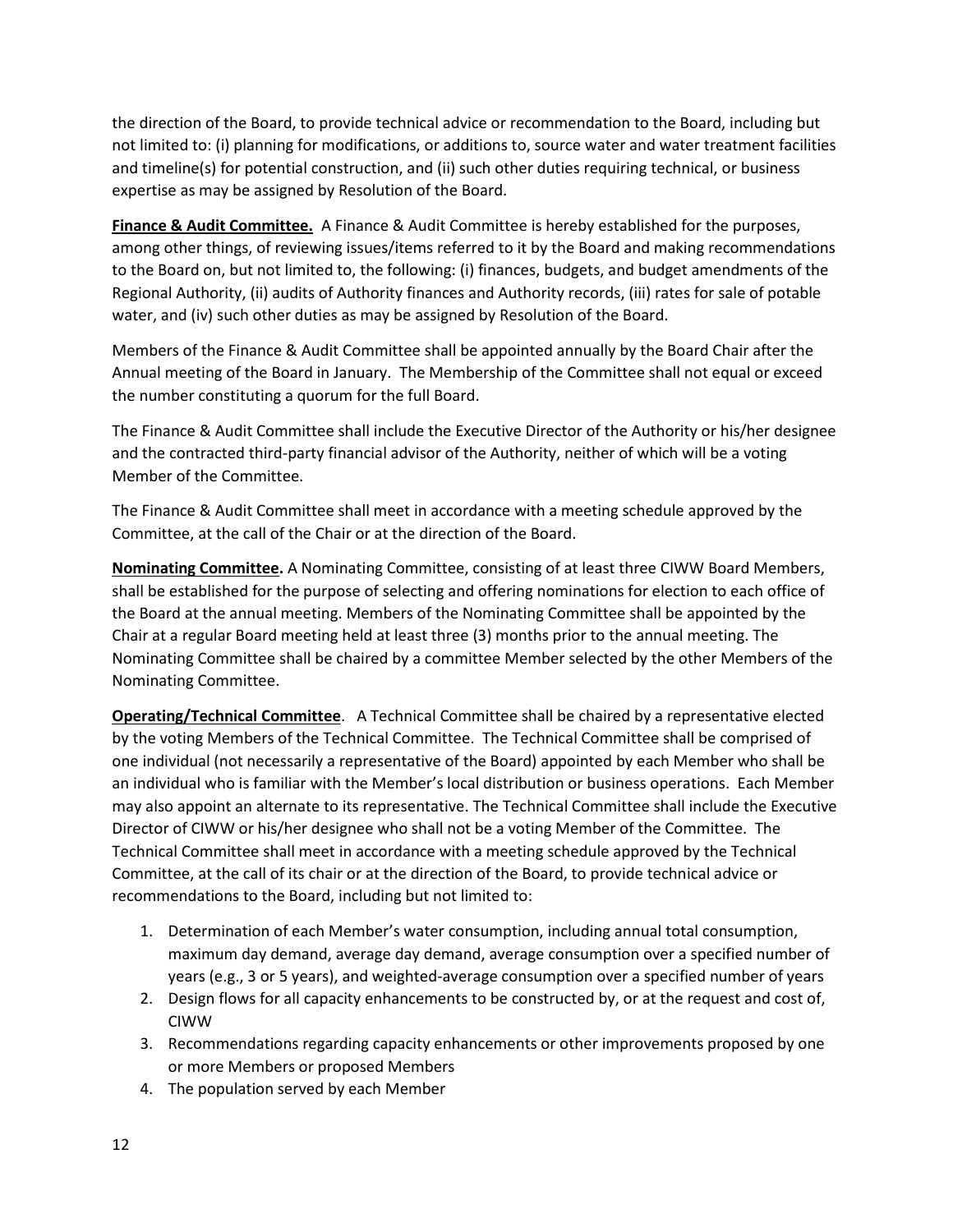5. Such other duties requiring technical, or business expertise as may be assigned by Resolution of the Board

**Other Committees**. The Board may, by resolution, designate two or more of its representatives to constitute a committee. Such committee shall, if authorized by resolution of the Board, provide advice and recommendations to the Board and/or act pursuant to the authority delegated by the Board resolution. The designation of such committee shall not operate to relieve the Board of any responsibility unless such responsibility is specifically delegated to the committee by Board resolution.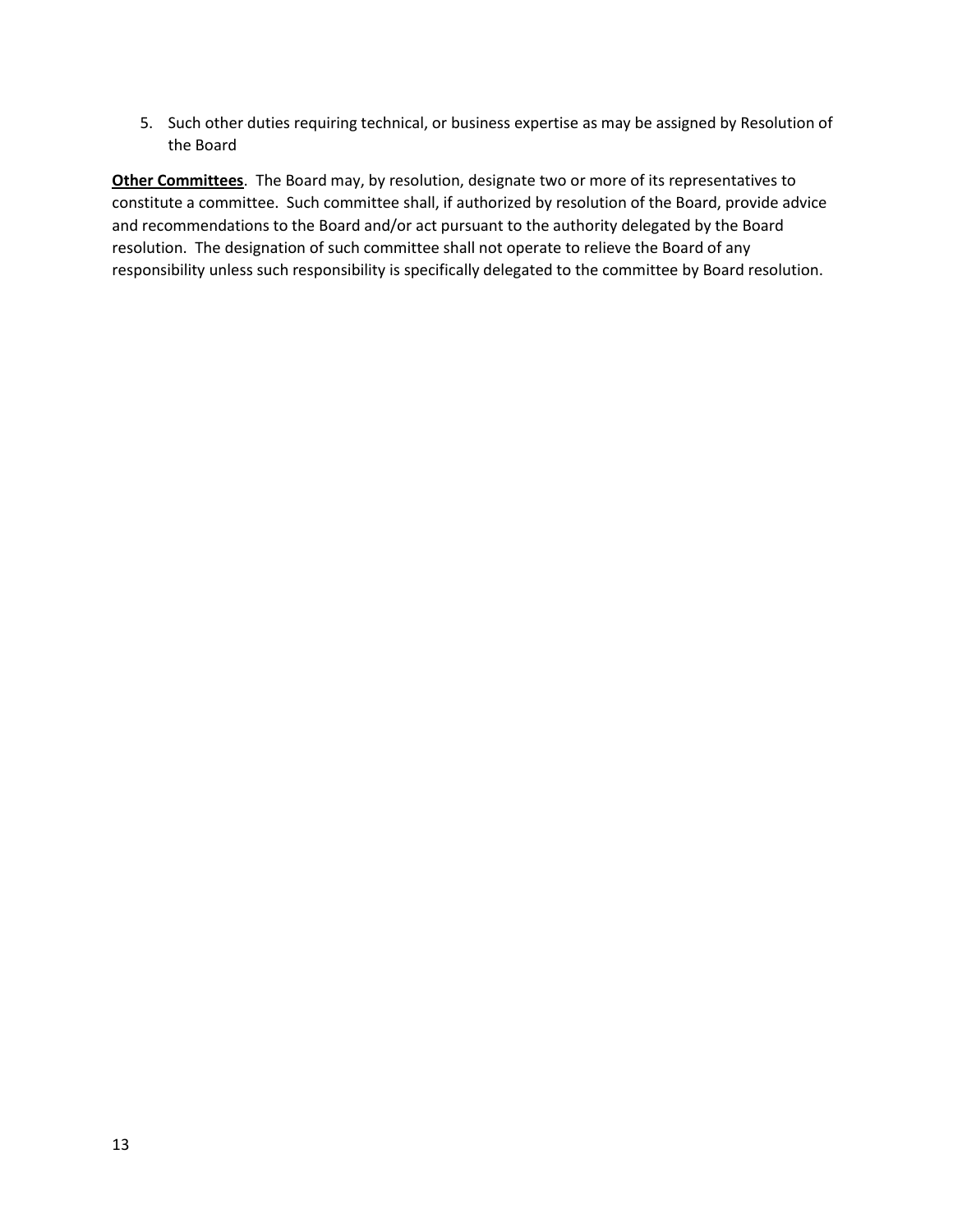## <span id="page-13-0"></span>**INITIAL CAPITAL CONTRIBUTIONS**

Upon entering into CIWW, each Member will contribute towards the entity's start-up fund. Each Member will be asked to contribute a proportionate share of the start-up fund based on their population or demand. A total start-up requirement is yet to be finalized, but based on previous studies, is projected to be approximately \$2,000,000 in total, with contributions allocated among the Members. Assuming allocations are based on annual demand for illustration purposes, estimated contributions by Member are as follows:

Initial Start Up Contributions \$ 2,000,000 (tentative)

|                              | % Allocation* | \$ Allocation   |
|------------------------------|---------------|-----------------|
|                              |               |                 |
| Altoona                      | 4% S          | 79,339          |
| Ankeny                       | 11%           | 224,721         |
| <b>Bondurant</b>             | 1%            | 18,445          |
| Clive                        | 3%            | 64,204          |
| <b>DMWW</b>                  | 42%           | 841,422         |
| Grimes                       | 2%            | 49,870          |
| Johnston                     | 4%            | 75,334          |
| Norwalk                      | 2%            | 38,457          |
| <b>Polk City</b>             | 1%            | 21,141          |
| Urbandale                    | 8%            | 155,383         |
| <b>Warren Water District</b> | 3%            | 57,731          |
| Waukee                       | 3%            | 66,933          |
| <b>WDMWW</b>                 | 12%           | 233,649         |
| Xenia                        | 4%            | 73,371          |
|                              | 100%          | \$<br>2,000,000 |

\* For illustration purposes, allocation based on 2020 average annual demand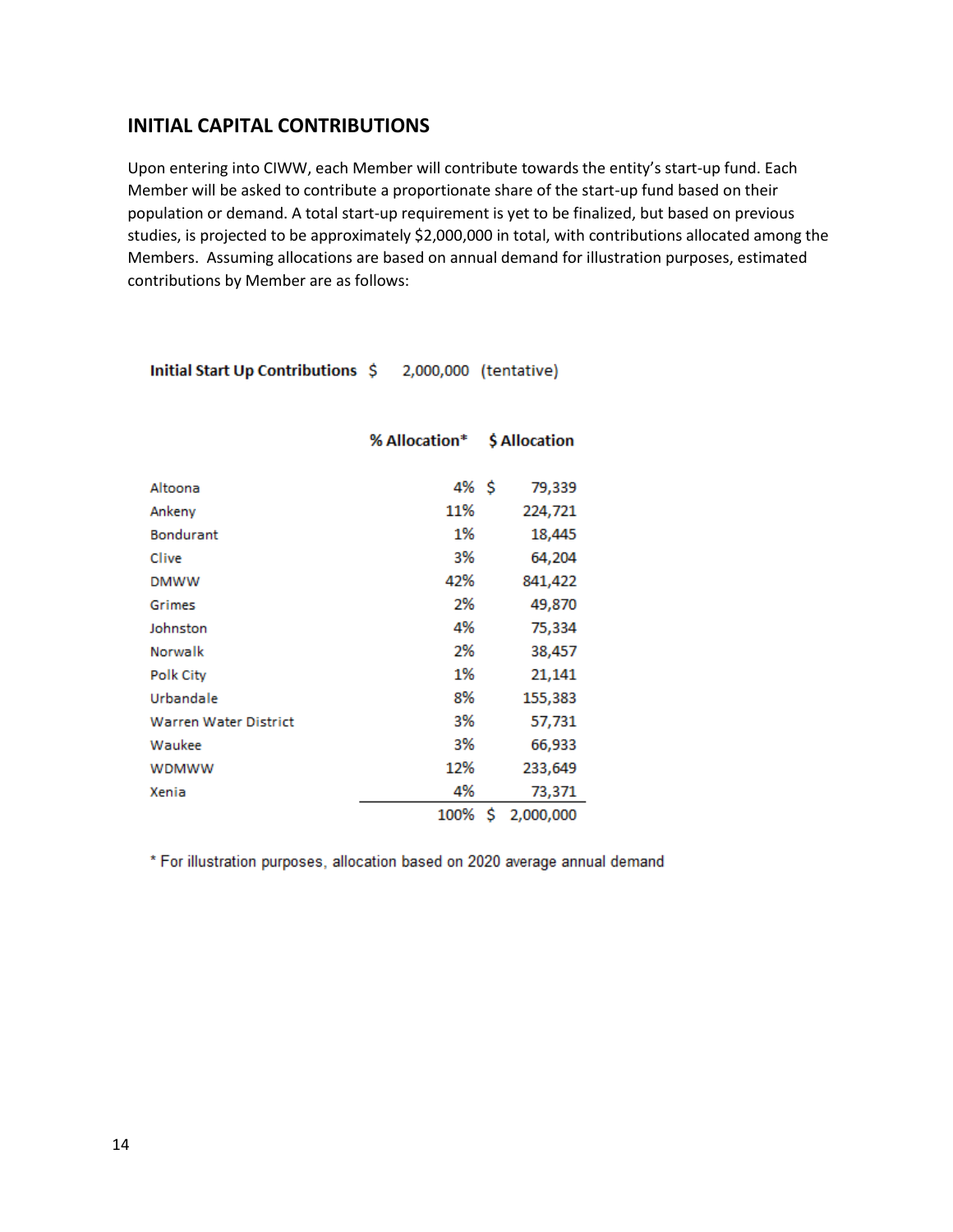## <span id="page-14-0"></span>**STAFFING AND ADVISORY SERVICE PROVIDERS**

The Micro Group discussed the need for CIWW to initially employ or engage an Executive Director who is independent of any of the entities that are Members of the new Regional Authority. The Executive Director could be an individual or a firm. The Executive Director would be selected after the CIWW Board has been seated, but prior to the Operational Commencement Date. Additionally, the Micro Group discussed the need for the Executive Director to facilitate input from a specific committee or ad hoc committee on the recommendation for external financial, legal, and engineering services via a Request for Qualifications (RFQ) or Request for Proposal process (RFP). The financial, legal, and engineering consultants will assist with tasks including accounting, budgeting, rate-setting, planning, and project management and will ensure transparency and objectivity in reviewing allocation of costs, confirming operating agreement stipulations are met, implementing long range planning, etc.

The Board may employ other staff and/or engage other consultants and advisors as it determines to be appropriate and may contract with third parties for all necessary or desirable services such as billing, payroll, board administrative support, etc.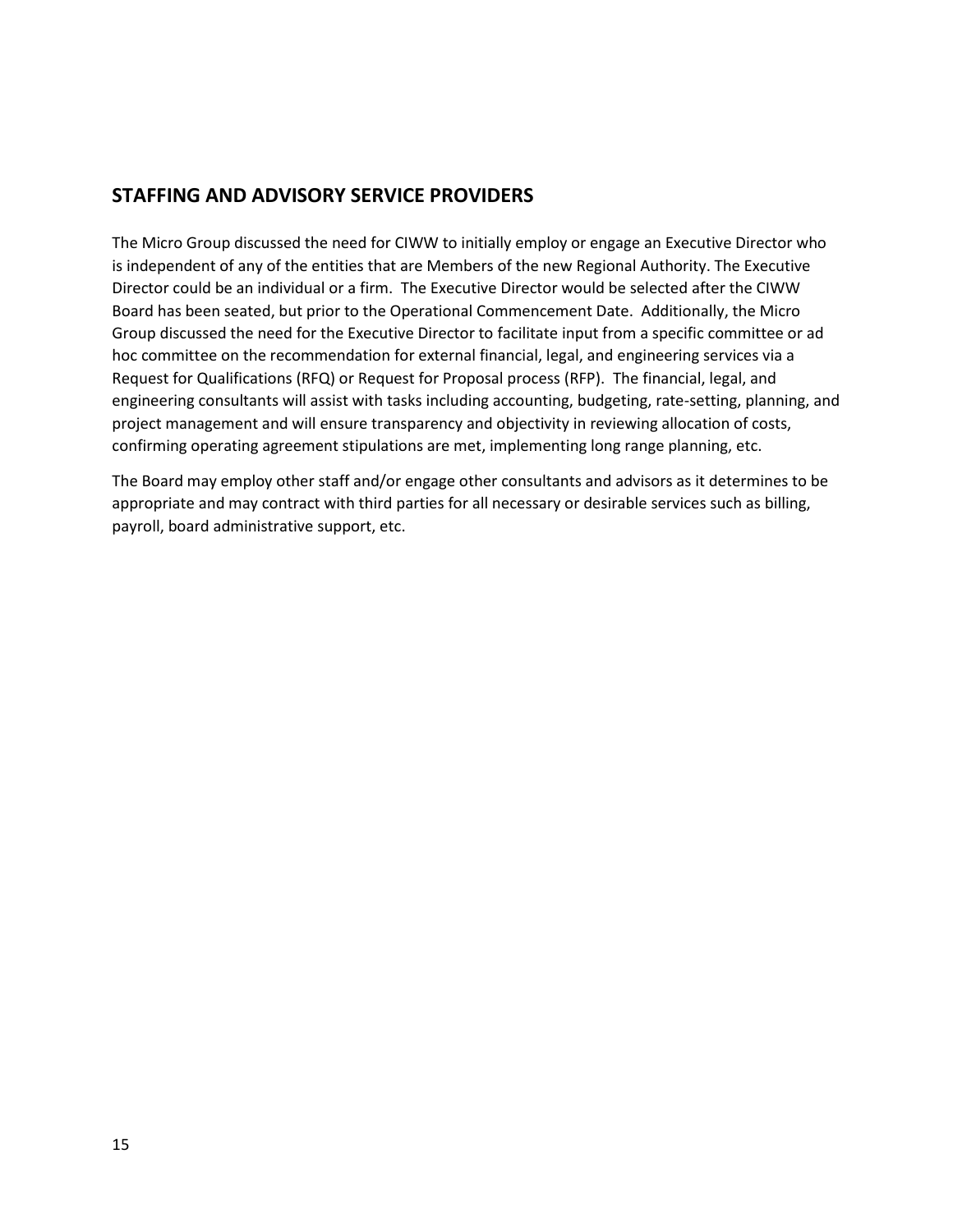# <span id="page-15-0"></span>**OPERATING CONTRACTS FOR PRODUCERS**

The Micro Group discussed the need for CIWW and each Water Producing Member to enter into an operating contract for operation of its respective Water Production and Supply Facility. The Micro Group reached a consensus that the preferred length of the initial Operating Contract is twenty (20) years. This length of contract provides stability and certainty for the employees of the Water Producing Members and allows time for the CIWW agreement to mature before changes are made.

For newly constructed water facilities (not including expansions of currently existing facilities), CIWW may or may not contract with a Water Producing Member and could consider having employees that are directed by the Regional Authority.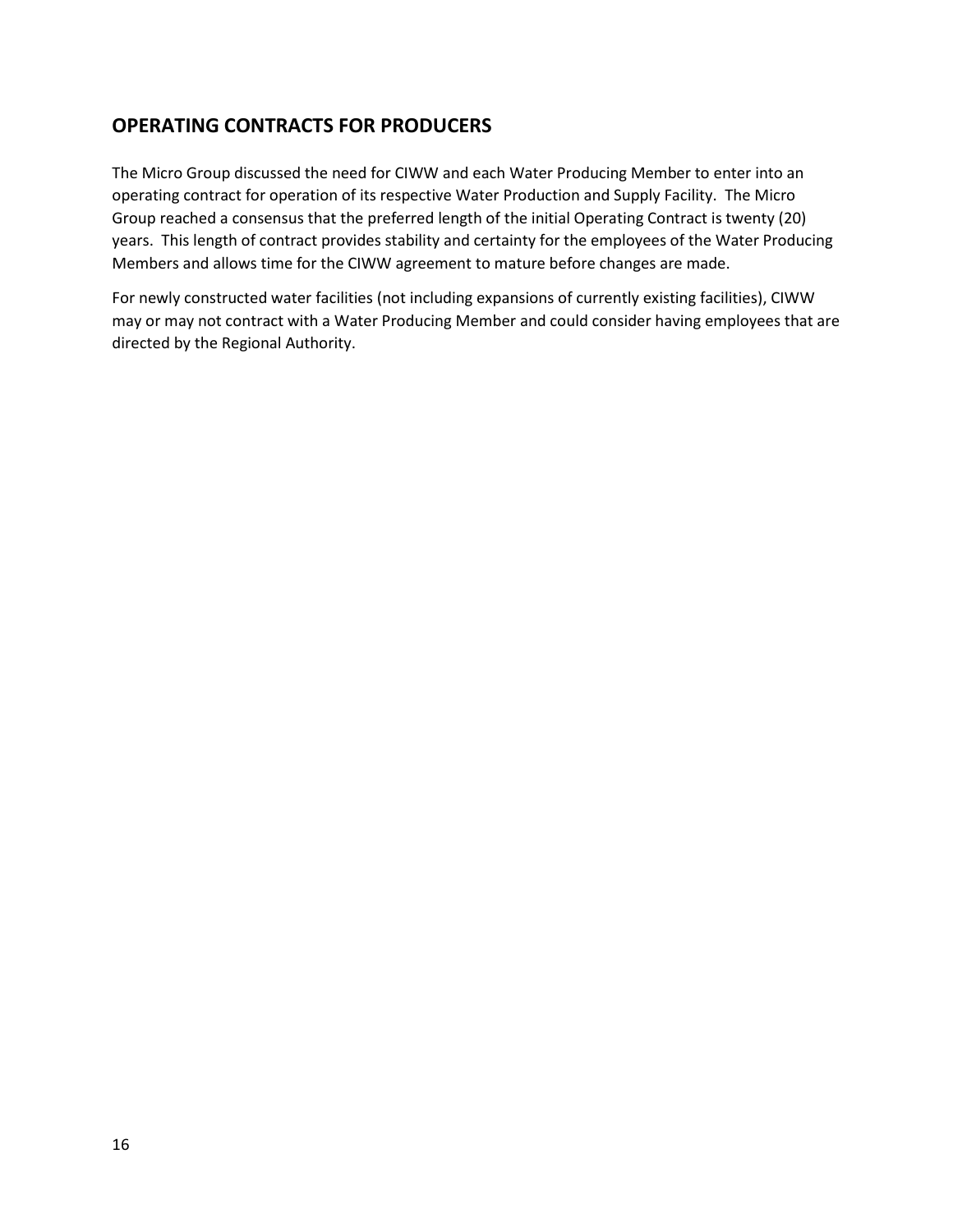# <span id="page-16-0"></span>**ASSET TRANSFER CONSIDERATIONS**

The Micro Group discussed the need for each Water Producing Member to grant to CIWW the right to acquire full ownership of their respective Water Production and Supply Facilities within five years after the Operational Commencement Date.

Rather than compensate asset and purchased capacity owners through rate credits over time, an approach contemplated in prior discussions, the Micro Group supports an up-front asset transfer calculation that credits each Water Producing Member with its net book value of assets and each Member Agency for its unamortized book value in DMWW's Core Network. The true-up then determines unused or "reserve" capacity for each Member and assigns a dollar value to each Member Agency's reserve capacity. This calculation also provides for each Member's initial assigned capacity (in MGD) in CIWW. See **Appendix D** for a DRAFT upfront asset transfer calculation. Note this calculation will need to be updated for production-related asset additions or construction-in-progress, and maximum day demands up to the time of transfer; therefore, amounts shown are not final.

Each Water Producing Member shall continue to own, maintain, and operate its respective Water Production and Supply Facilities, until the asset transfer option is exercised by CIWW, and shall have the right and obligation to invest in maintaining such facilities to maintain their current operational capacity. The Regional Authority shall be responsible for planning, decision making, and funding relating to the expansion of, or significant investment to, existing treatment facilities even if prior to the Asset Transfer Date. Such expansion of, or significant investment to, existing facilities prior to the Asset Transfer Date may cause the limited transfer of the affected asset(s) to the Regional Authority.

The Micro Group reviewed general principles that will be used to determine which Water Production and Supply Facilities will be transferred via asset transfer and which will not be included in asset transfer. In general, source water and water treatment facilities necessary to produce drinking water will be included in asset transfer. Regional drinking water transmission, storage and pumping facilities, including aquifer storage and recovery (ASR) facilities, which deliver drinking water to more than one Member will also be included. Storage and pumping facilities that primarily serve Des Moines retail or Total Service customers but will also continue to serve CIWW on a limited basis, will remain DMWW assets; however, a percentage of the O&M costs for these storage facilities equal to an agreed upon percentage of use by CIWW will be billed by DMWW to CIWW on an annual basis. ASR facilities, elevated storage, and booster stations located within a Member's own local water distribution system will not be included in asset transfer (e.g., Ankeny ASRs). Further discussion is needed to understand how the O&M costs of some regional transmission, storage and pumping facilities will be covered.

In instances where real estate is shared use between Water Production and Supply Facilities and nonwater supply purposes (e.g., parks, other city functions) or is owned by a separate party altogether, designated source, treatment, transmission, storage and pumping facilities will be transferred and dedicated for the use and benefit of CIWW, but the underlying real estate will remain with the original owner. The owner will grant CIWW an easement. A long-term lease agreement or 28E agreement may need to be executed to satisfy bonding requirements.

See **Appendix A** for a listing of Water Production and Supply Facilities and whether, or to what extent, they are considered for asset transfer.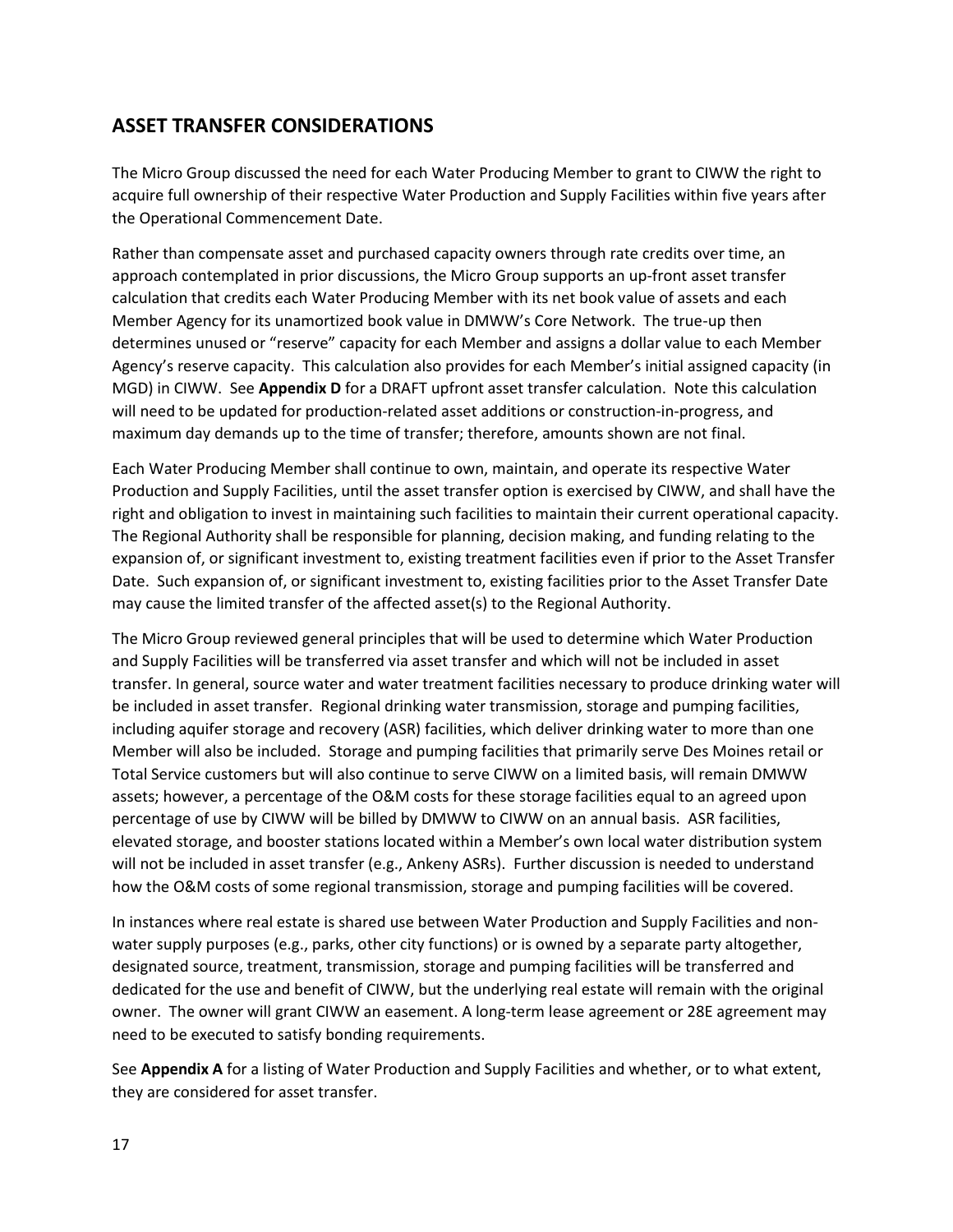# <span id="page-17-0"></span>**DEPRECIATION**

The Micro Group discussed and affirmed that a standard useful lives and depreciation schedule should be adopted for assets of Water Producing Members of the Regional Authority.

Net book value (that is, original cost minus accumulated depreciation) has been used in the regional financial model to determine joint capital cost components of the rates and is also used in the upfront asset transfer calculation to determine the cash settlement by Member for asset transfer. See **Appendix D, Exhibit 2** for a draft upfront asset transfer calculation.

The Micro Group is supportive of adopting DMWW's useful lives schedule used for financial reporting for existing assets of each Water Producing Member. For assets subsequently constructed or acquired by the region, the regional board/staff would assign the appropriate useful life.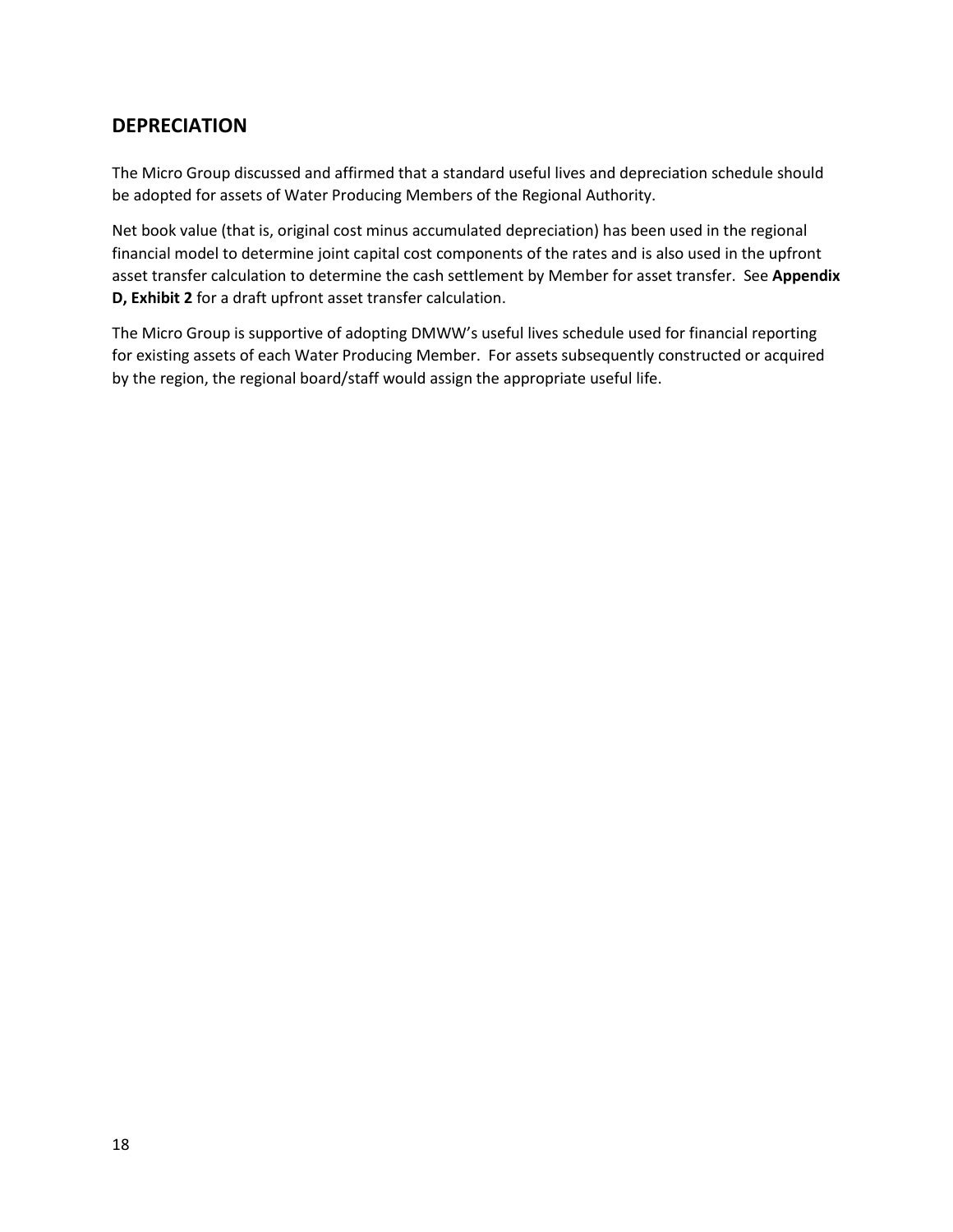# <span id="page-18-0"></span>**INITIAL CAPACITY AND GROWTH-RELATED COSTS**

### **Initial Capacity**

The September 2019 Term Sheet issued by DMWW contemplated that each Member that purchased capacity in the DMWW system would receive consideration for its Purchased Capacity in the DMWW system. This consideration is reflected in the upfront asset transfer calculation in **Appendix D**. Because Purchased Capacity owners will be compensated for their capacity in the DMWW system and capacity is effectively "reset," each Member will be assigned an initial capacity based on historic use which would serve as the Agency's baseline demand for future planning purposes.

#### **Growth Related Costs**

DMWW's Phase 3 Regional Financial Model allocates growth capital based on the projected increase in Maximum Daily Demand over the next 5-year period. DMWW's September 2019 Term Sheet outlined that funding for regional growth-related improvements would be the responsibility of the communities requiring the growth based on each community's pro rata share of maximum day growth. A counter argument has been made that expansion projects benefit all Members, even those not growing. Examples of benefits to all may include redundancy in facilities and technological advances resulting in operational efficiencies. Under this premise that growth benefits all communities, it has been argued that all Members should share in a portion of expansion projects (commonly referred to as "benefit-pays-for-benefit"). The Micro Group agrees that all Members benefit, to some extent, from growth.

PFM Financial Advisors LLC prepared an analysis that quantifies the financial impact of adjusting the allocation of expansion costs under a regional model. PFM's analysis considered 5 independent cost allocation scenarios representing a "benefit percentage" (i.e., 0%, 5%, 10%, 15% and 20%) and blended these independent benefit scenarios with each community's prorated share of demand (using average day or maximum day). Under the 0% benefit scenario, the analysis assumes that all expansion costs are allocated based only on each community's pro rata share of growth over the next five years. For the 5% scenario, the analysis assumes 5% of expansion project costs are assigned to all Members based on their prorated share of average or maximum day demand, and the remaining 95% of expansion costs are assigned to Members based on their prorated share of growth, and so on for the remaining scenarios.

In comparing the approaches, the relative impact to any Member is approximately one percent (1%) or less for each 5% "benefit" increment. **Appendix C** illustrates the analysis and the incremental changes based on these independent scenarios.

The Micro Group came to a consensus that 9% of expansion costs should be shared by all Member Agencies proportioned based on maximum day demand in recognition of the fact that all Members benefit from source, treatment, and transmission expansion projects through efficiency gains, new technology implementation, and redundancy/resiliency created. The remaining 91% of the cost of expanding water production assets in the region would be shared among the Members of the CIWW proportionally based on each Member's forecasted incremental maximum day demand (i.e., projected future growth).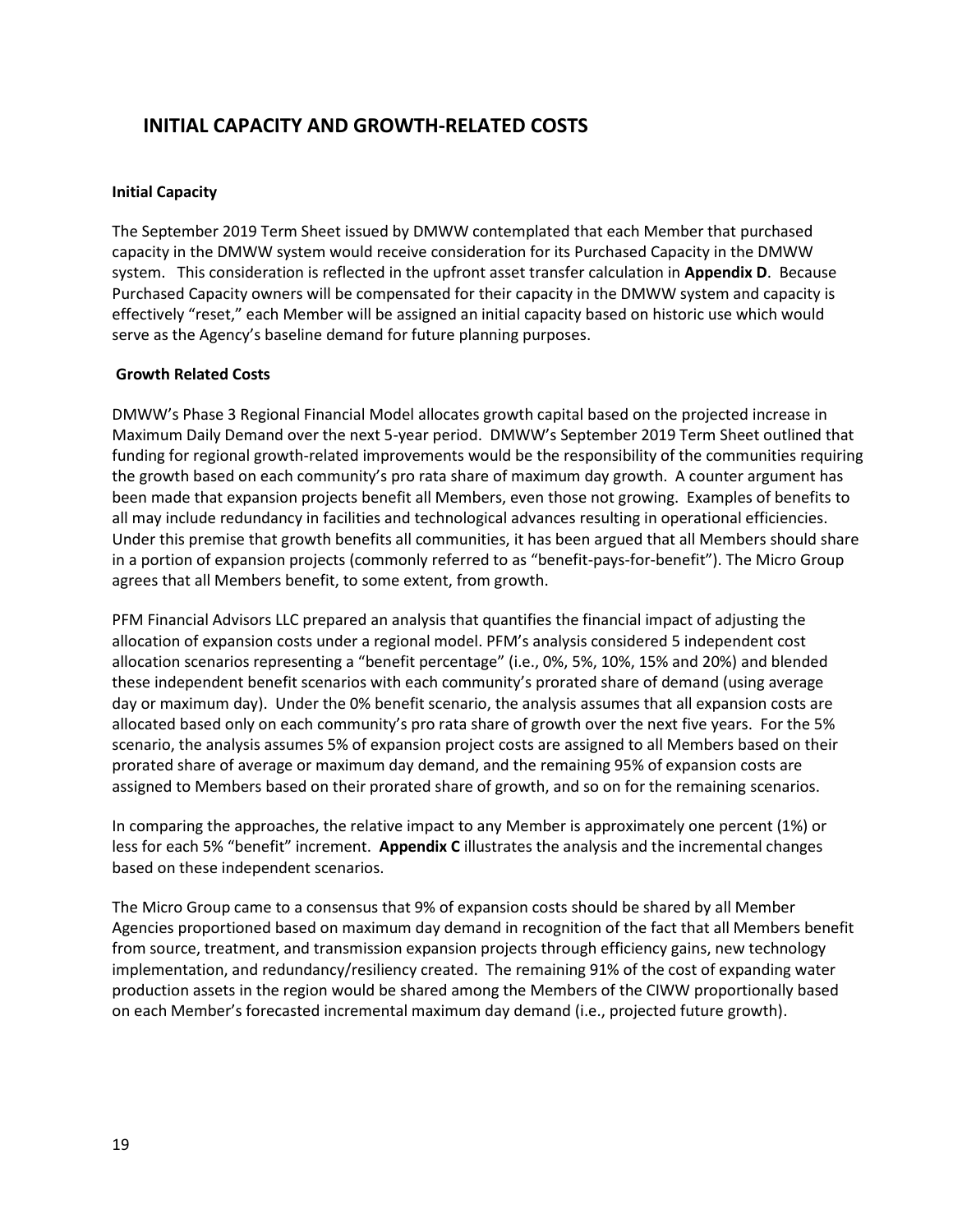## <span id="page-19-0"></span>**MAXIMUM DAY/PEAK DEMAND CONSIDERATIONS**

Four key elements of maximum day demand and peaking were discussed by the Micro Group:

1) **Growth Capital** – The capital costs each Member would be responsible for to meet their projected growth in terms of Maximum day (discussed in the previous section "Initial Member Capacity and Growth-Related Costs"), and any reconciliation that would occur if communities exceed their allotted capacity.

The Micro Group came to a consensus that 9% of expansion costs should be shared by all Member Agencies proportioned based on maximum day demand in recognition of the fact that all Members benefit from source, treatment, and transmission expansion projects through efficiency gains, new technology implementation, and redundancy/resiliency created. The remaining 91% of the cost of expanding water production assets in the region would be shared among the Members of the CIWW proportionally based on each Member's forecasted incremental maximum day demand (i.e., projected future growth).

2) **Peaking Surcharge** - Whether a surcharge or penalty should apply if communities exceed a set maximum peaking factor (e.g., 2.5). The September 2019 Term Sheet issued by DMWW proposed Members exceeding a peak ratio of 2.5 would be subject to a surcharge. In lieu of this approach, Urbandale Water Utility and WDMWW proposed setting a future goal for Members to reach a benchmark and allow the regional board to set an ultimate peaking factor and determine the appropriate penalty when Members exceed this peaking threshold set by the regional board. It was suggested that setting a future goal (as opposed to a surcharge or penalty) would allow higher-peaking communities more time to consider what their strategy will be to achieve the goal.

The Micro Group came to a consensus that initially no surcharge or penalty would apply based on a maximum peaking factor such as 2.5 times average day. It was agreed that peaking is something that should be considered by the regional board going forward in an effort to cost effectively manage available water resources and optimize water infrastructure.

It was noted and agreed upon that the surcharge for peaking should not be confused with any reconciliation payments from communities whose usage exceeds their projected growth.

3) **Allocation of Capital Costs**– Whether the Regional Authority should allocate capital costs using maximum day units or an allocation between average day and maximum day units. Allocation of costs to maximum day may be appropriate because water systems are designed to meet maximum day demand. On the other hand, an allocation between average day and maximum day units recognizes not all water system assets are sized for maximum day demand (i.e., buildings, vehicle fleet, water source, etc.). Also, source and treatment components are used on a regular basis, not just to meet maximum demand, which supports a more blended approach. It should be noted that DMWW has historically used a blended approach in their cost of service study for capital costs. Either approach is considered consistent with principles outlined in AWWA's M1 manual.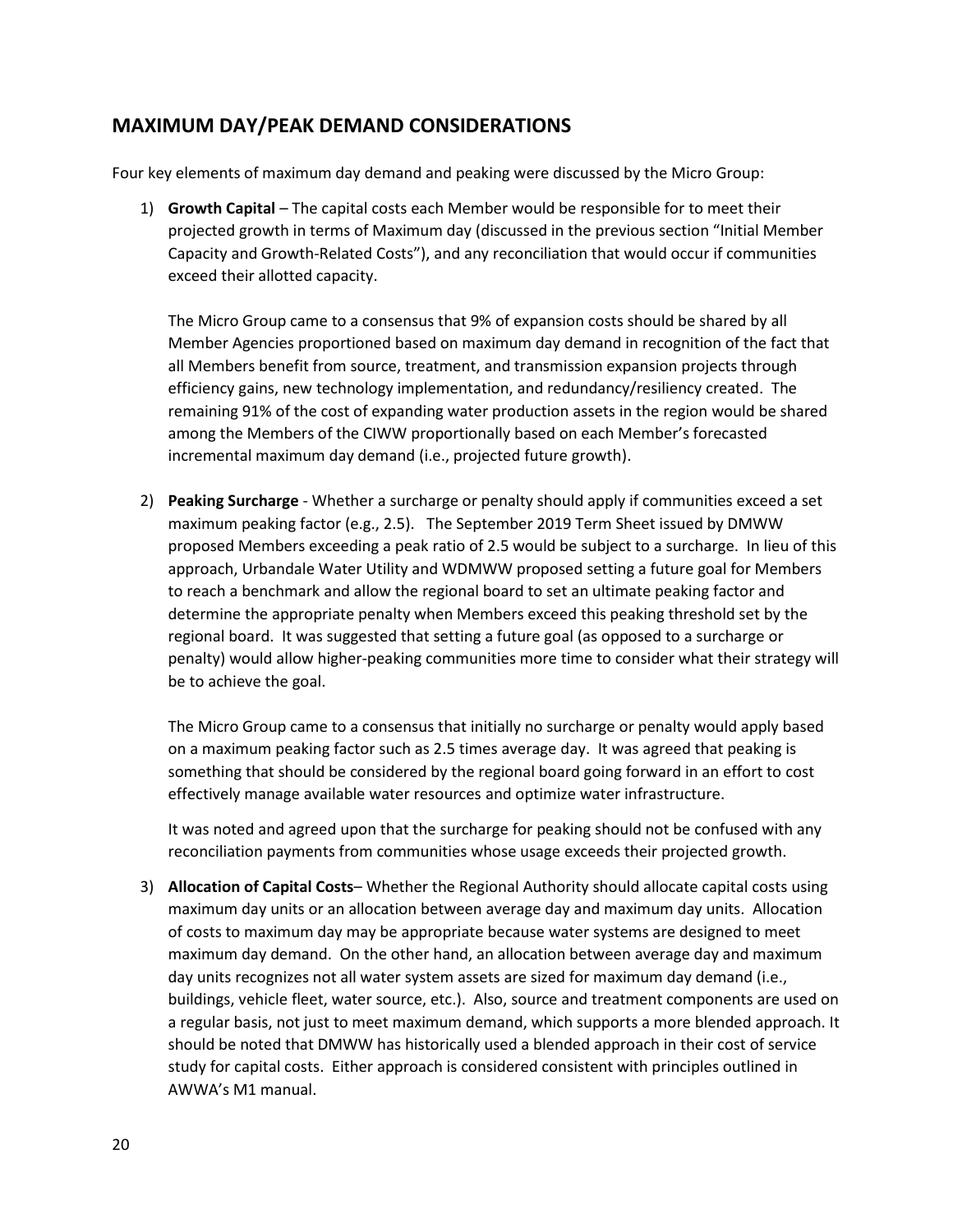The Micro Group came to a consensus that capital costs should be allocated based on both average day and maximum day.

4) **Allocation of Fixed O&M Costs** - Whether the Regional Authority should allocate fixed O&M costs to average day units only or an allocation between average day and maximum day units. The Base Extra Capacity cost allocation methodology outlined in AWWA's M1 manual and used currently by DMWW and most other large wholesale water providers assigns O&M costs based on both average day and maximum day demand units. The Micro Group expressed support for following an industry-accepted methodology in assigning costs.

The Micro Group came to a consensus that O&M costs should be allocated based on both average day and maximum day.

Due to the financial implications to Member Agencies related to the elements of maximum day and peaking principles, the Micro Group agrees the framework above should not be subject to significant modification without a 90% vote of the CIWW Board for a period of 10 years subsequent to execution of the 28E/28F.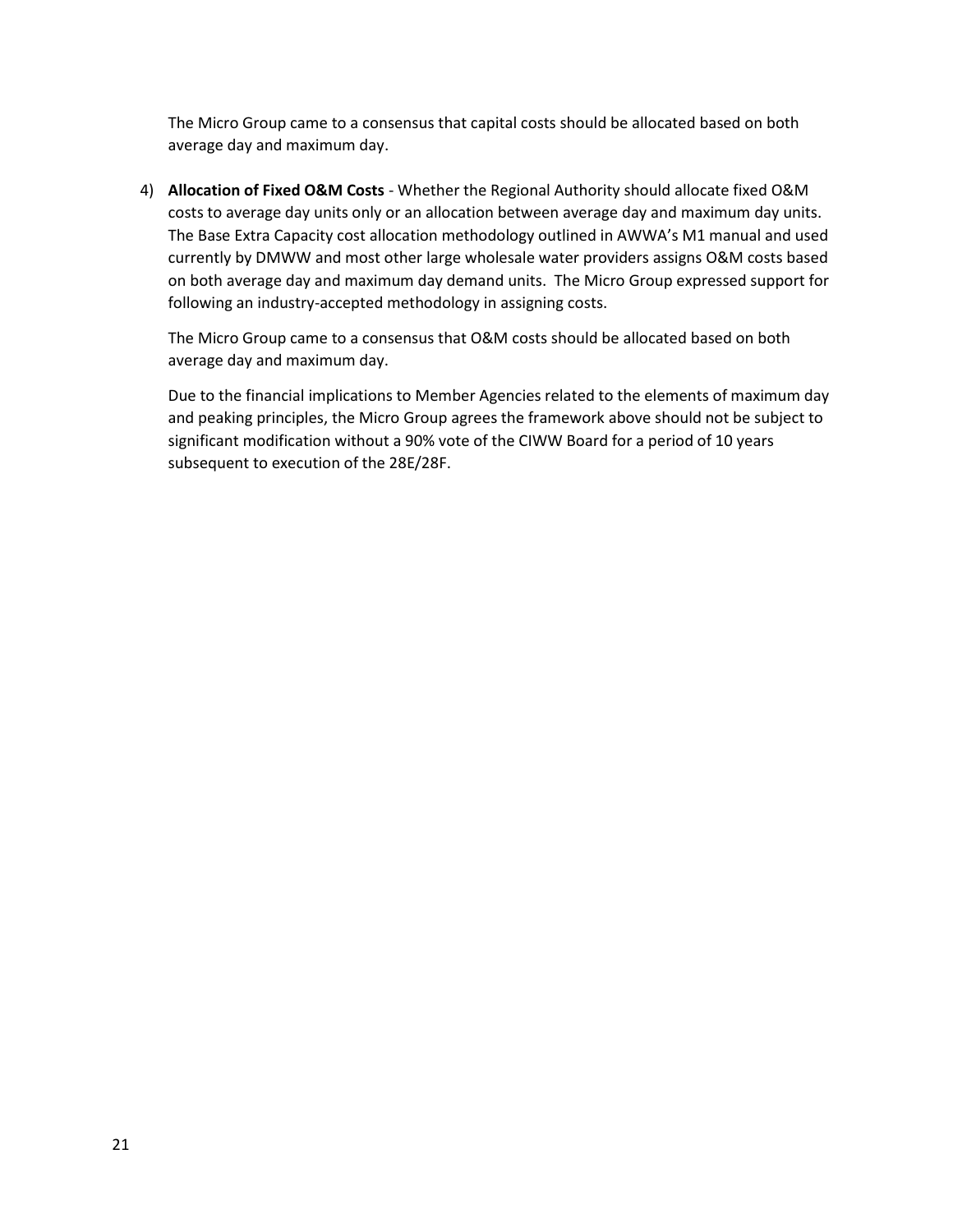# <span id="page-21-0"></span>**PRODUCTION COST ALLOCATION METHODOLOGY**

The Micro Group reviewed a comparison of WDMWW and DMWW O&M fixed and variable production costs that would be proposed to be borne by the regional utility. Efforts were coordinated between DMWW and WDMWW to ensure the methodologies between the two producer utilities are consistent. The analysis shows that, using consistent methodologies for 2016 and 2020, O&M production costs stated as a cost per thousand gallons are closely aligned between those two utilities, with DMWW's allocated 2020 cost per thousand gallons of \$1.72 being slightly lower than WDMWW's allocated cost of \$1.83.

Final allocation of production costs may warrant further discussion, and allocation of costs for other Water Producing Members will be evaluated. See **Appendix B** for DMWW's Preliminary Breakdown of Cost by Type/Relationship to Regional Entity and WDMWW's Draft Allocation of Costs.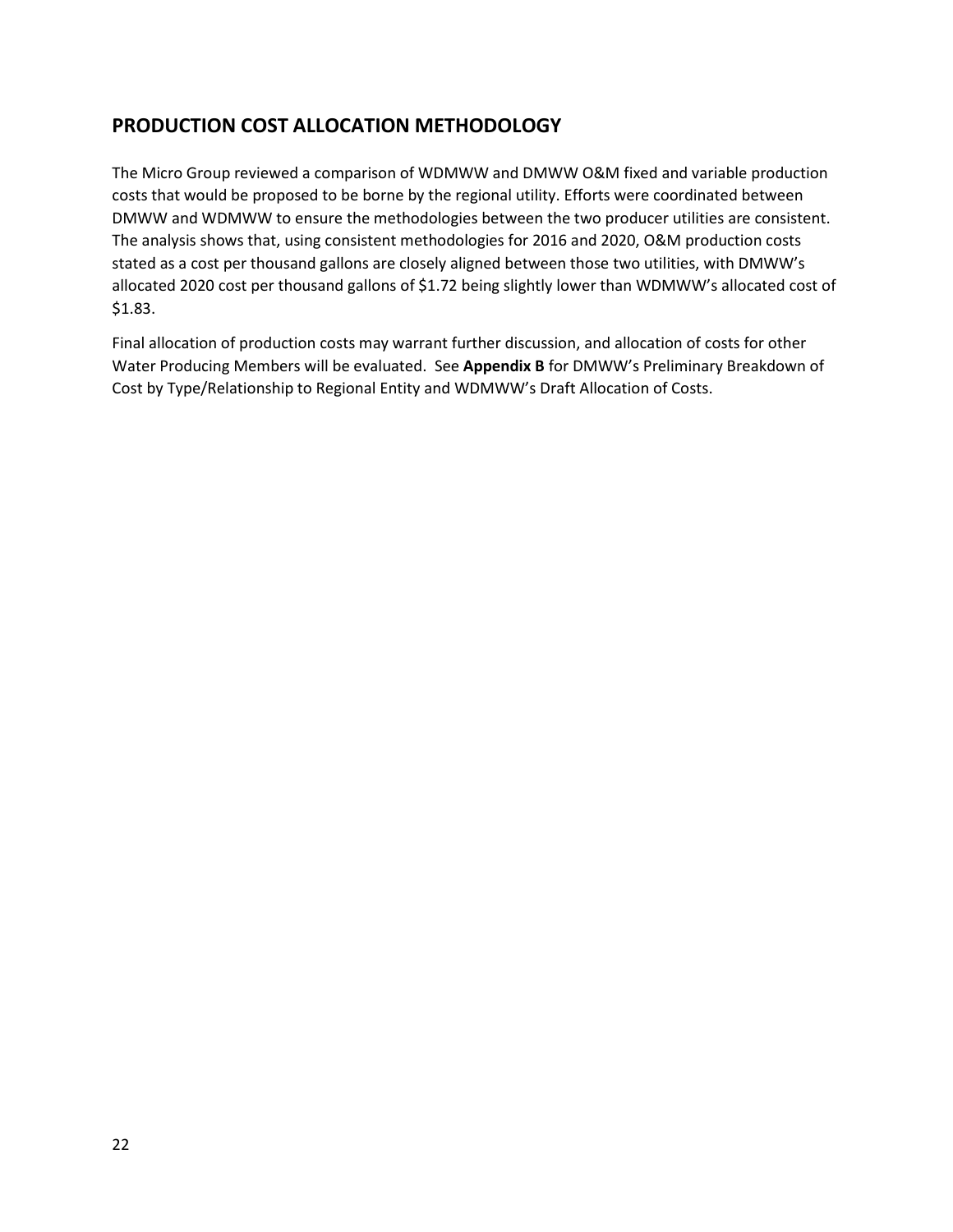# <span id="page-22-0"></span>**RATE OF RETURN**

A rate of return is used generally in rate-making analyses under the utility-basis approach to identify capital costs for a utility.

The FCS Regional Financial model uses a rate of return assumption of 6%. FCS chose this rate of return for modeling because this is the rate of return DMWW has used in recent years for its annual cost of service study.

The Micro Group discussed that there should be a basis for the rate of return used, and studied several options common in the water industry:

## **1. Benchmark Rate with Margin**

One common and simple approach is to use an industry standard benchmark rate, like prime rate or Bond Buyer index, plus a margin. The margin could be a fixed percentage (e.g., prime rate plus 2%) or a multiplier (e.g., prime rate times 1.25).

## Definitions:

*Prime Rate* - The federal funds overnight rate is the basis for the prime rate. The prime rate is the interest rate that commercial banks charge corporate customers with the lowest credit risk, and prime serves as the starting point for most other interest rates.

As of 3/18/2021, the prime rate is 3.25%.

*Bond Buyer Index* - Created by the Chicago Board of Trade and published by *The Bond Buyer*, the Bond Buyer Index is a daily index of municipal bond prices. There are several versions of this index, such as the prices of 20 or 40 recently issued general obligation and revenue municipal bonds, or recently issued revenue bonds only.

As of 3/18/2021, the revenue bond buyer index was 2.76.

Calculations: Calculated rate of returns using these benchmarks:

Prime Rate + 2% = 5.25% rate of return Bond Buyer Index + 2% = 4.76% rate of return

It is recommended that if a benchmark is used, a "floor" or minimum rate of return be established, such as 5%.

## **2. Weighted Average Cost of Capital**

More complex in its approach, another commonly used approach is the Weighted Average Cost of Capital. The cost of capital is calculated as a weighted average cost of capital (WACC) that takes into consideration the cost of equity and debt used by the entity as investment capital to finance the water utility assets. The formula is a simple weighted average, stated as:

 $WACC = K_eW_e + K_dW_d$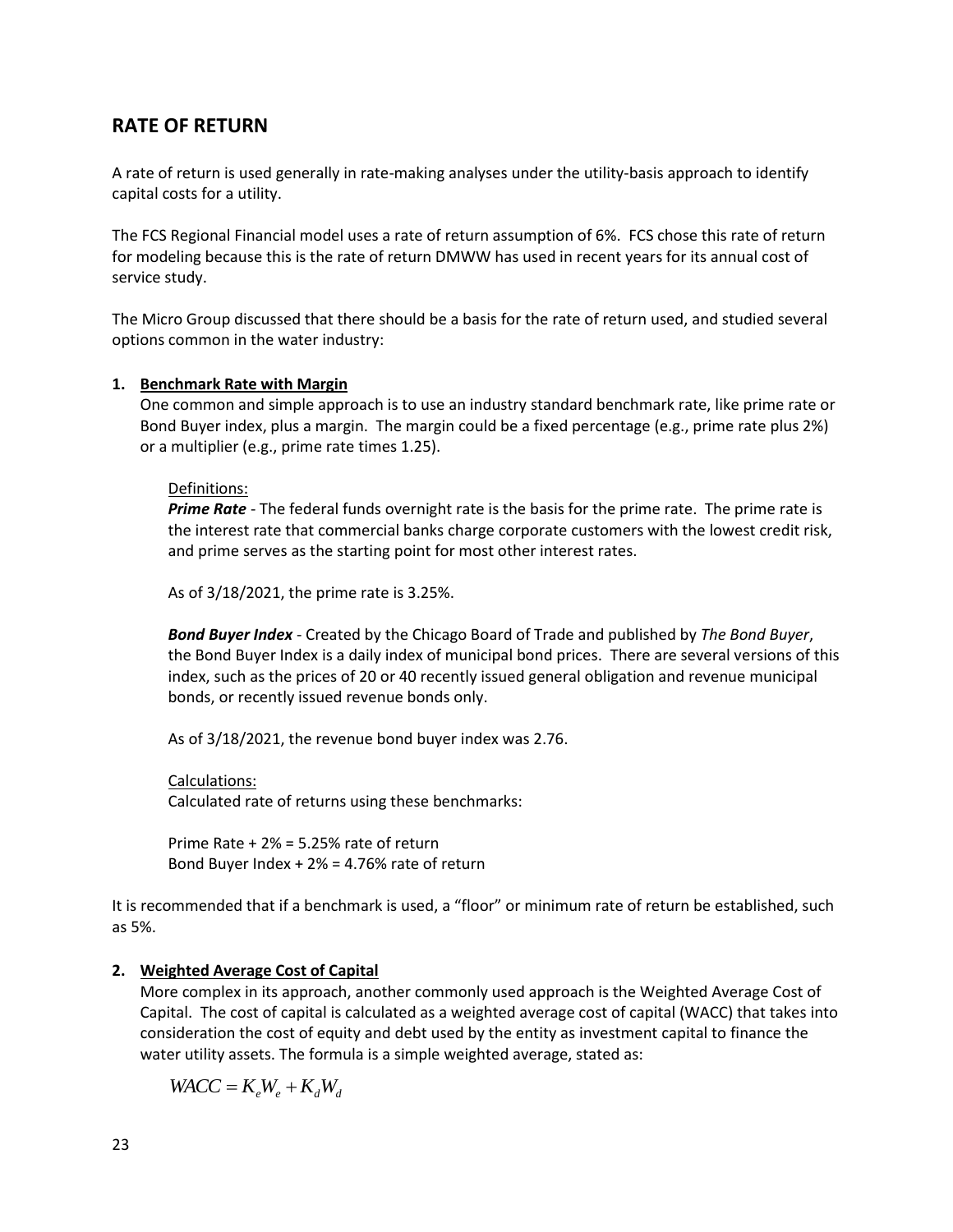WACC = weighted average cost of capital

Ke = cost of equity capital expressed as a percentage annual rate of return required

We = the relative amount of equity used in the overall capital structure

Kd = the cost of debt issued and outstanding expressed in an annual percentage rate

Wd = the relative amount of debt used in the overall capital structure

Therefore, to determine the WACC, the capital structure, interest cost on outstanding debts, and opportunity cost of the equity capital must be determined. Calculating the cost of equity is challenging due to the fact that local governments do not serve the investment community and do not provide returns to equity investors the same way that private enterprises would. Where costs of equity are easily determined for private enterprise by studying readily available market data, the equity costs of public utilities must be estimated by proxy. This means cost of equity is derived by comparing it to private utilities that are publicly traded in the markets and making a number of measured adjustments resulting in a reasonable estimate specific to the entity.

It was noted that DMWW's weighted average cost of capital is approximately 8% as shown below:

| Component      | Raw Cost | % of Capital Structure | Weighted Cost |
|----------------|----------|------------------------|---------------|
| Cost of Equity | 8.4%     | 93%                    | 7.8%          |
| Cost of Debt   | 3.2%     | 7%                     | 0.2%          |
|                |          | Weighted Avg. Cost     | 8.0%          |

It should be noted that the calculation above is for DMWW and offered here for illustrative purposes only. While debt is a relatively small percentage of capital structure for DMWW, a regional utility would likely leverage debt to a greater extent. This would increase the weighting of the debt cost in the calculation, and at current market conditions, this would decrease the weighted average cost of capital compared to the 8% shown.

Regardless of the basis chosen, rate of return should be calculated periodically to account for changes in inputs. It should be noted that changing the rate too frequently, however, could result in rate volatility. A balance should be achieved, such as evaluating rate of return every five years with capital needs.

The Micro Group also discussed that it would be appropriate to agree on a fixed rate of return for existing assets since those costs have already been incurred and allow the Regional Authority to determine an appropriate approach and basis for rate of return on newly acquired assets.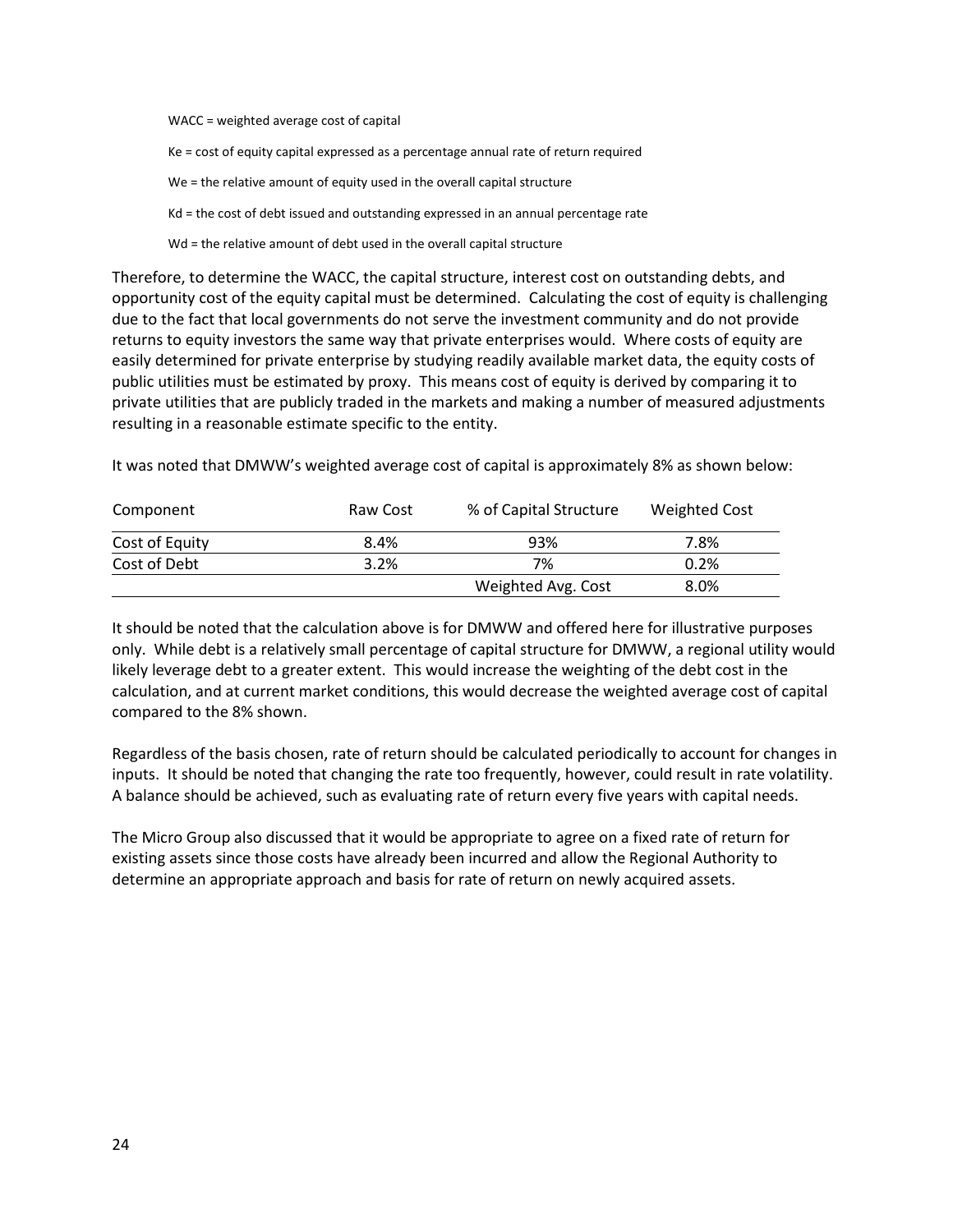# <span id="page-24-0"></span>**LONG RANGE PLANNING**

The Micro Group agrees it is important that all Member Agencies commit to revisiting the needs and timing for additional treated water for each Member Agency through a new comprehensive long-range plan where all Member Agencies participate in such planning and decision making of infrastructure needed to adequately serve customers of all Member Agencies within one year of the execution of the 28E/28F. CIWW will contract for, and adopt, a comprehensive, regional Long Range Plan which will guide regional investment in source, treatment, transmission, storage, and pumping facilities to meet drinking water needs of the Members over a planning horizon of not less than ten (10) years.

The Long Range Plan shall consider all factors relevant to the mission of CIWW, including: expected growth in water requirements of the Members; source water availability and quality; long range trends affecting source water supplies and allocations, including impacts of climate change, water treatment capacities and requirements, and the sufficiency of quantity to meet demands at reasonable cost; and all other matters as needed to assure the safety of drinking water supplies.

The Long Range Plan shall be updated on a regular basis as determined by the CIWW Board.

Each Member shall participate in, and support, the process of preparing and updating the Long Range Plan by making its data and information available to CIWW and to its consultants and contractors. Each Member shall supply its best estimates of its future water requirements and demand in support of CIWW's planning efforts within a reasonable time after requests.

In 2017, DMWW contracted for completion of the DMWW Long Range Plan (2017 LRP). The 2017 LRP used population, water use, and production statistics from all regional entities to project the necessary source, treatment, transmission, storage, and pumping needs for the Des Moines metropolitan region through the year 2040. In 2021, DMWW contracted for an update to the 2017 LRP considering five additional years of project and demand data. Other Water Producing Members have completed similar Long Range Plans and Needs Assessments. Initially, these Long Range Plans and Needs Assessments will guide capital investment by the Water Producing Members.

The Regional Authority will maintain a sufficient reserve capacity (e.g., 10% of total capacity).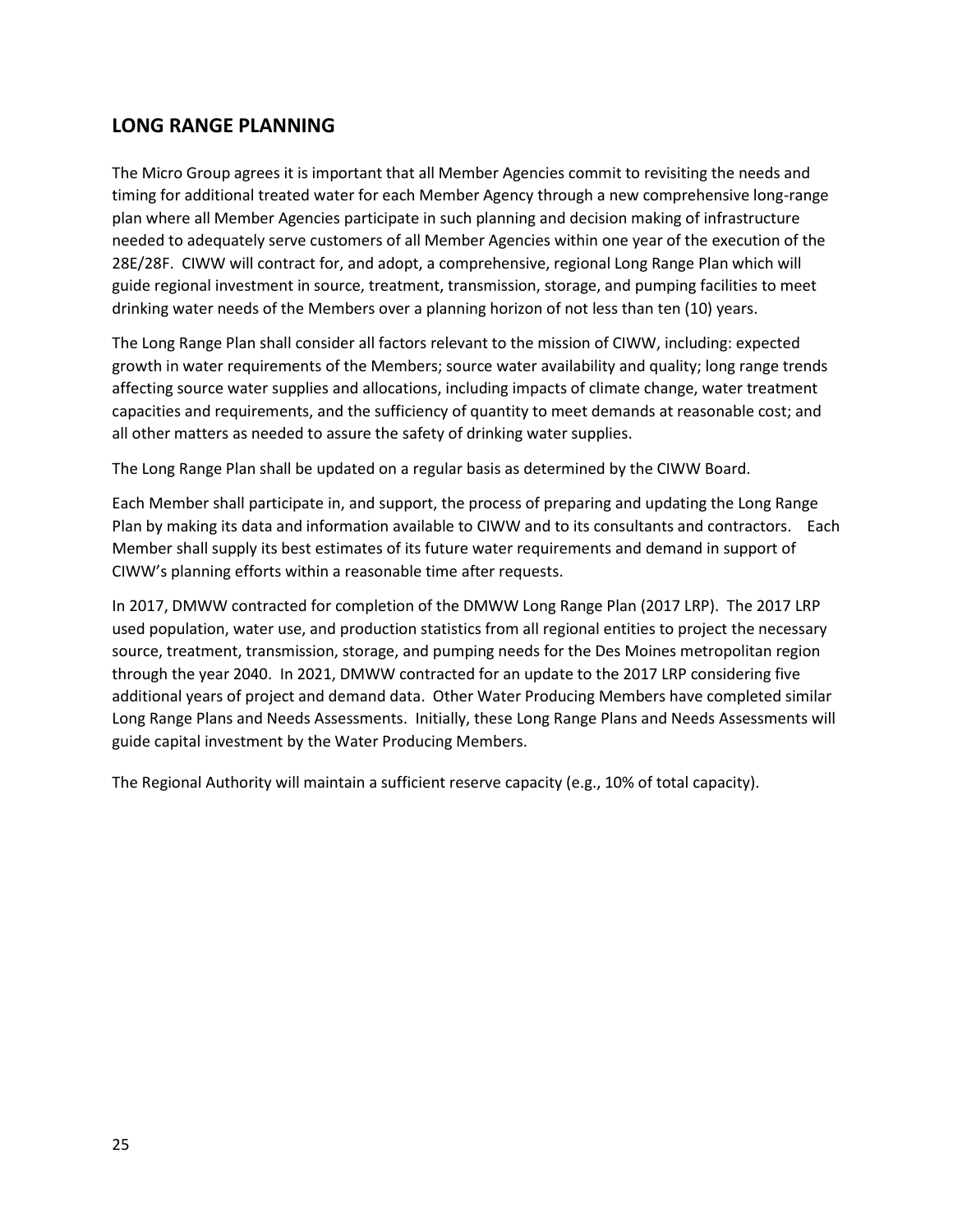# <span id="page-25-0"></span>**WATER SHORTAGE PLANNING**

The group discussed the need for CIWW to adopt a universal water shortage plan in the case of drought, mechanical failure, or other adversity that would jeopardize water production in the region. In 2013, DMWW developed and approved a water shortage plan, which was presented and supported by Central Iowa Regional Drinking Water Commission (CIRDWC). Since 2013, with little variance, wholesale customers have adopted and implemented the plan.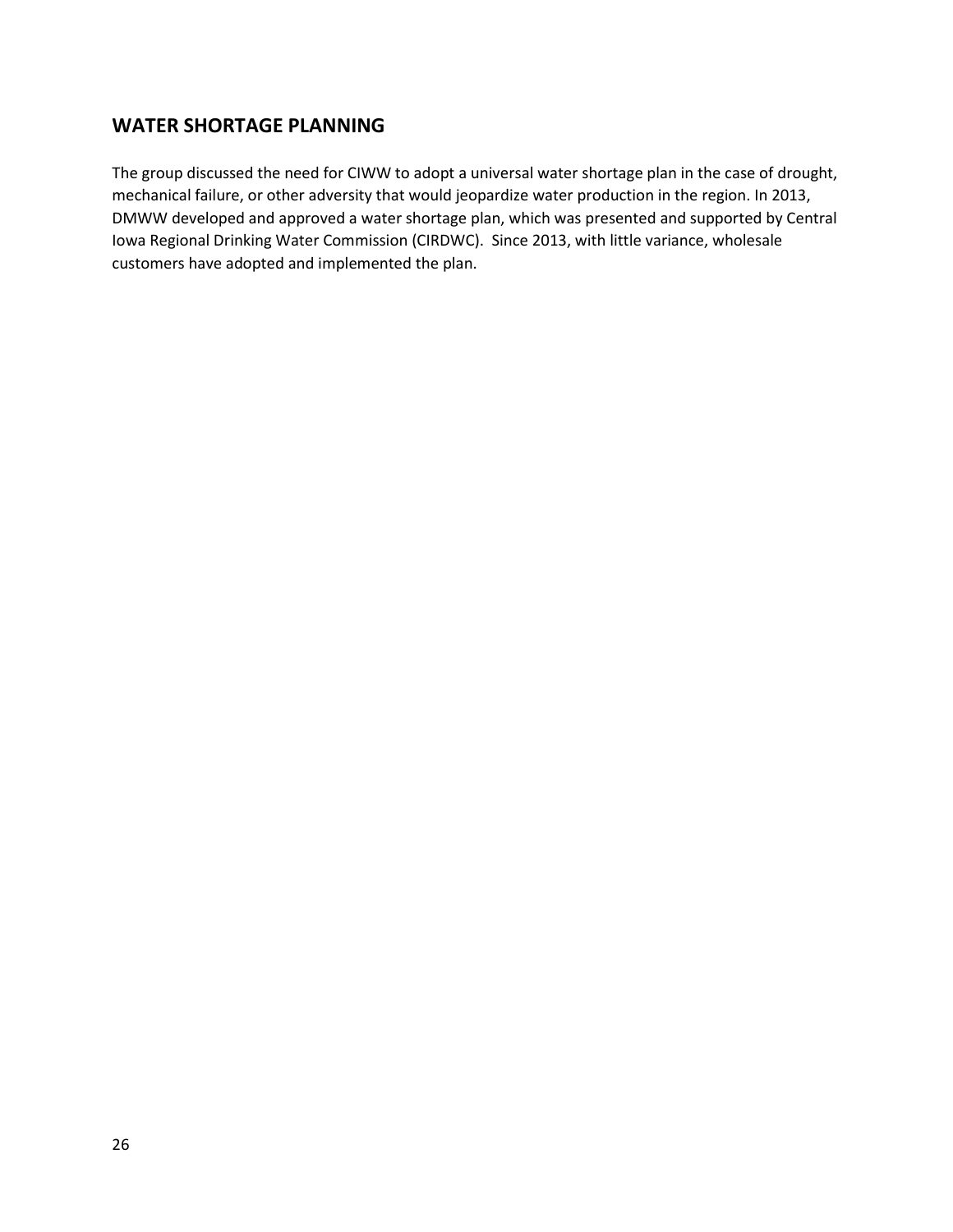# <span id="page-26-0"></span>**STANDARD OF CARE**

The group discussed that CIWW should establish standards of care provisions, which should be part of the 28E forming CIWW. Standards of care related to adequate planning, meeting drinking water standards, complying with water supply operations obligations, and other factors will be considered. The Micro Group agrees Member Agencies must commit to supporting and adequately and timely funding recommendations identified in a needs assessment or facility plan conducted by a qualified licensed professional engineer. Such needs assessment shall identify and address infrastructure improvements necessary to maintain the reliability of shared water production to meet all federal and state drinking water requirements and standards.

Members will be expected to make their best efforts to meet these standards of care laid out in the 28E agreement.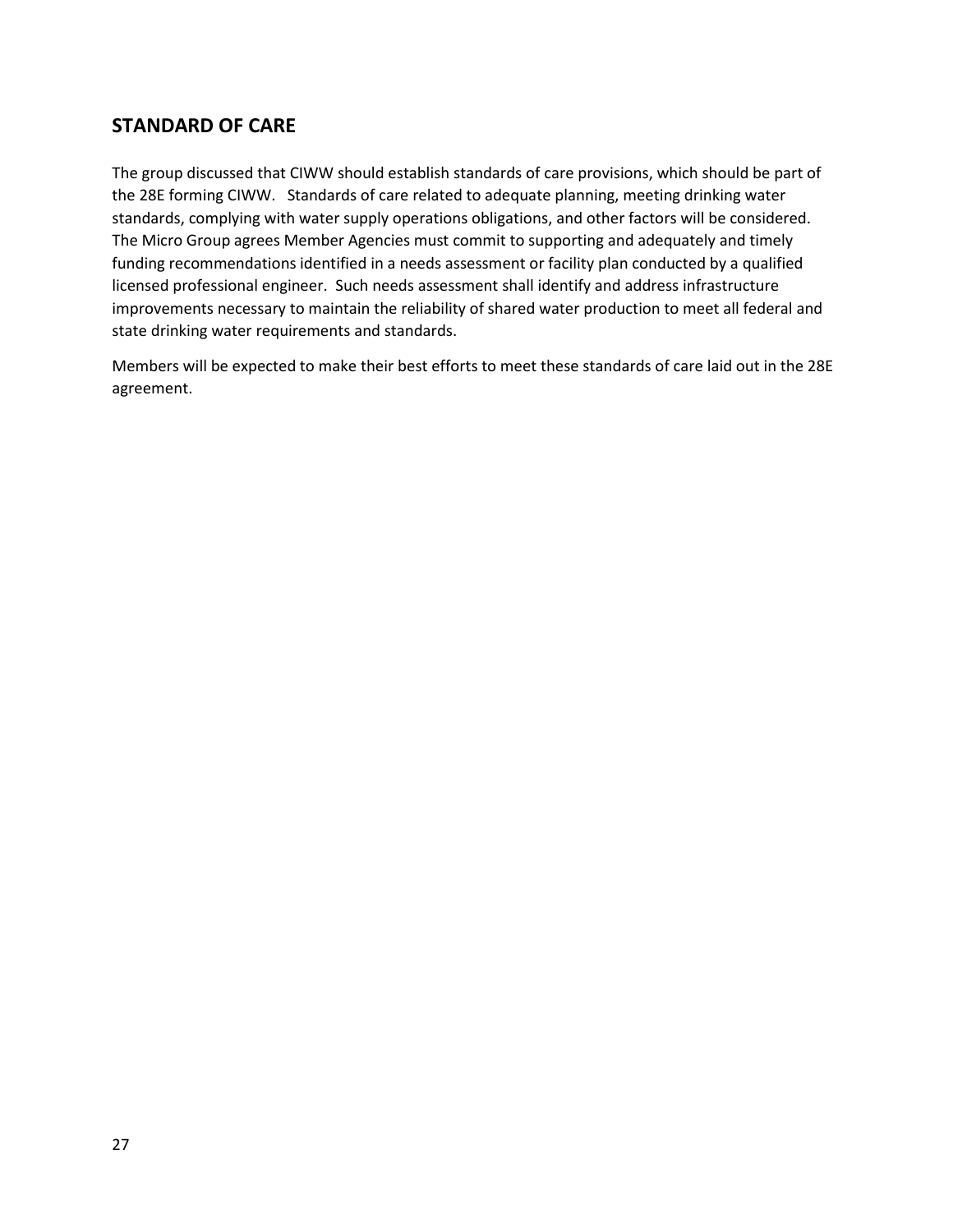# <span id="page-27-0"></span>**CIWW 28E AGREEMENT**

The outcomes described in this Micro Group Report will be used to inform the development of the CENTRAL IOWA WATER WORKS 28E/28F AGREEMENT. The 28E/28F agreement will serve as the offer for participation in Regional Governance of water production in the Des Moines metro area and will further detail the structure and operation of the proposed regional entity.

Subsequent amendments to the 28E/28F will be subject to a significantly higher weighted vote (e.g., 75% or higher) of the CIWW Board.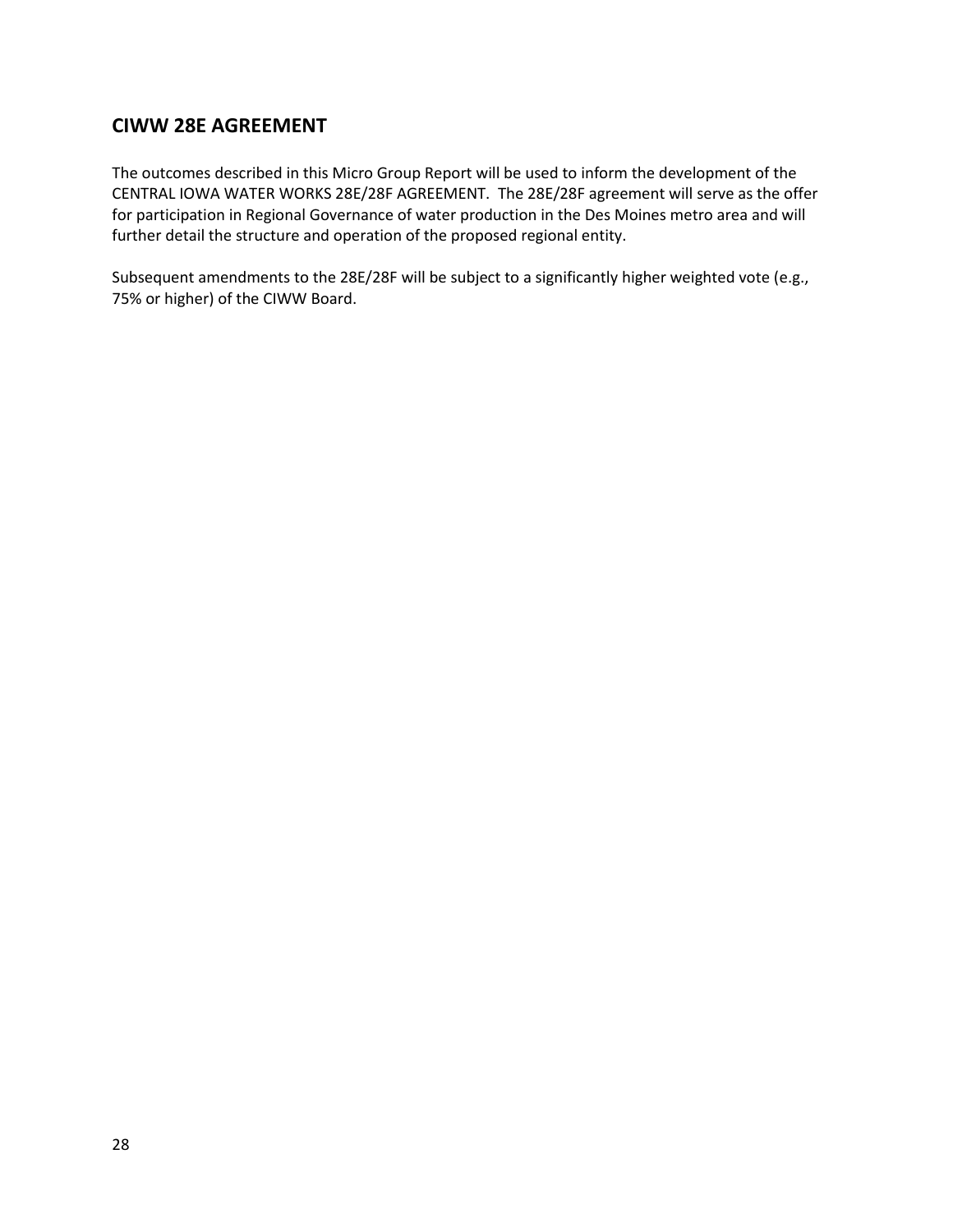# <span id="page-28-0"></span>**SUMMARY OF OPEN ISSUES AS OF ORIGINAL PUBLICATION IN APRIL 2021**

The following is a summary of issues for which the Micro Group had not reached consensus when the Outcomes Report was originally published in April of 2021. Consensus was reached among the Micro Group members on each of these issues in November of 2021 as outlined below and as noted throughout this revised document. This page is intended only to provide historical context.

Summary of Open Issues as of April 2021, with subsequent November revisions noted:

1. How weighted voting will be determined (for example, based on population or a consumptionbased measurement such as total annual consumption or maximum day demand).

The Micro Group came to a consensus that weighted votes would be weighted based on each Member Agency's annual consumption over the preceding 5-year period as a pro-rata share of total consumption and shall be calculated and adjusted annually. See a draft presentation of weighted voting percentages in **Appendix E**. (November 2021)

2. What percentage of expansion costs, if any, are considered to benefit all Members and should therefore be based on average or maximum day demand, rather than growth projections.

The Micro Group came to a consensus that 9% of expansion costs should be shared by all Member Agencies proportioned based on maximum day demand in recognition of the fact that all Members benefit from source, treatment, and transmission projects through efficiency gains, new technology implementation, and redundancy/resiliency created. The remaining 91% of the cost of expanding water production assets in the region would be shared among the Members of the CIWW proportionally based on each Member's forecasted incremental maximum day demand (i.e., projected future growth). (November 2021)

3. Whether or when a surcharge or penalty should apply if communities exceed a set maximum peaking factor (e.g., 2.5).

The Micro Group came to a consensus that initially no surcharge or penalty would apply based on a maximum peaking factor such as 2.5 times average day. It was agreed that peaking is something that should be considered by the regional board in an effort to cost effectively manage available water resources and optimize infrastructure. (November 2021)

4. Whether the Regional Authority should allocate capital costs to maximum day units only or an allocation between average day and maximum day units.

The Micro Group came to a consensus that capital costs should be allocated based on both average day and maximum day. (November 2021)

5. How assets will be valued for transfer and how Member Agencies and purchased capacity owners in DMWW's Core Network will be compensated for their assets transferred to CIWW.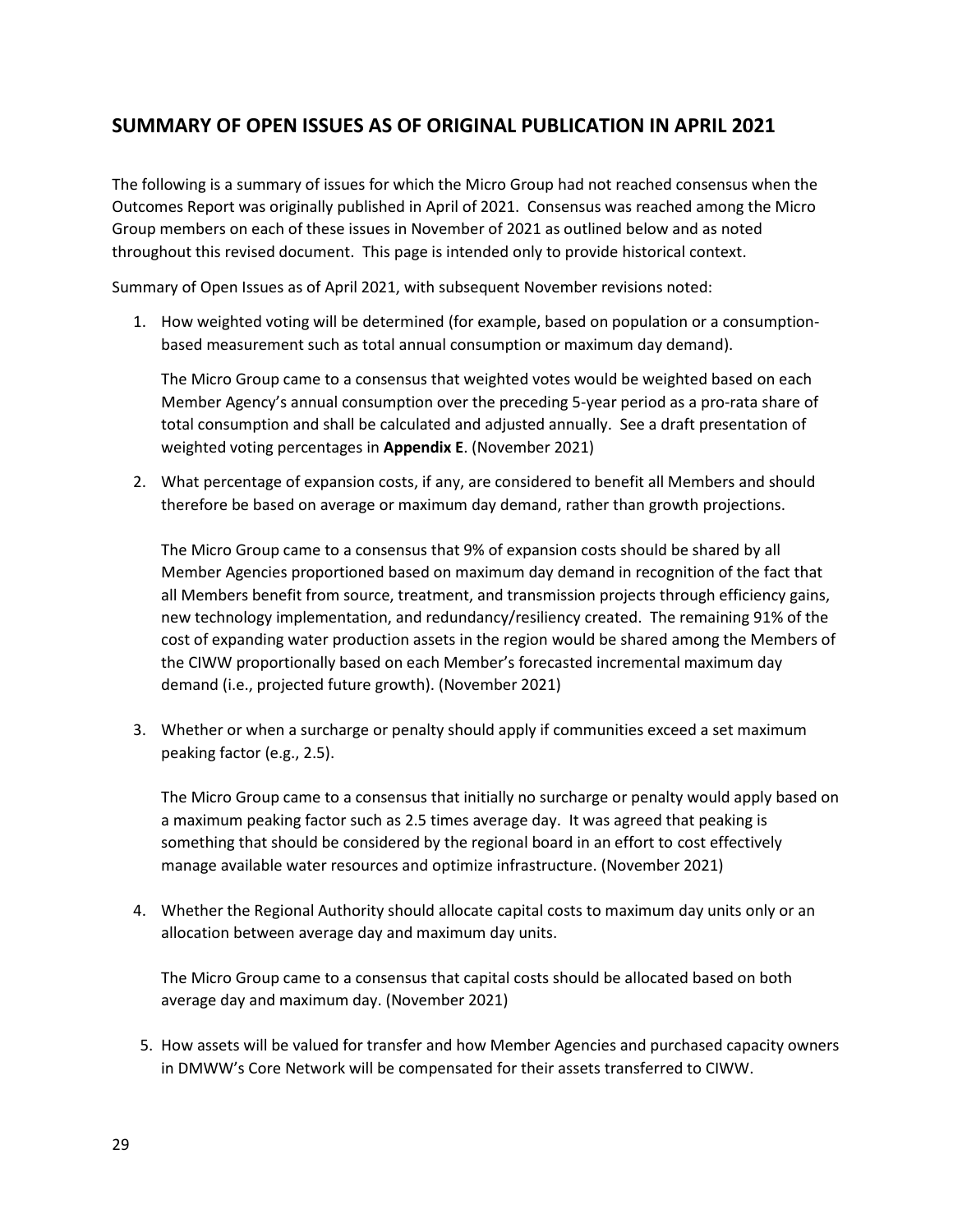Rather than compensate asset and purchased capacity owners through rate credits over time, an approach contemplated in prior discussions, the Micro Group supports an up-front asset transfer calculation that credits each Water Producing Member with its net book value of assets and credits each Member Agency for its unamortized book value in DMWW's Core Network. The true-up then determines unused or "reserve" capacity for each Member and assigns a dollar value to each Member Agency's reserve capacity. This calculation also provides for each Member's initial assigned capacity (in MGD) in CIWW. See **Appendix D** for a DRAFT upfront asset transfer calculation. Note this calculation will need to be updated for production-related asset additions or construction-in-progress, and maximum day demands up to the time of transfer; therefore, amounts shown are not final.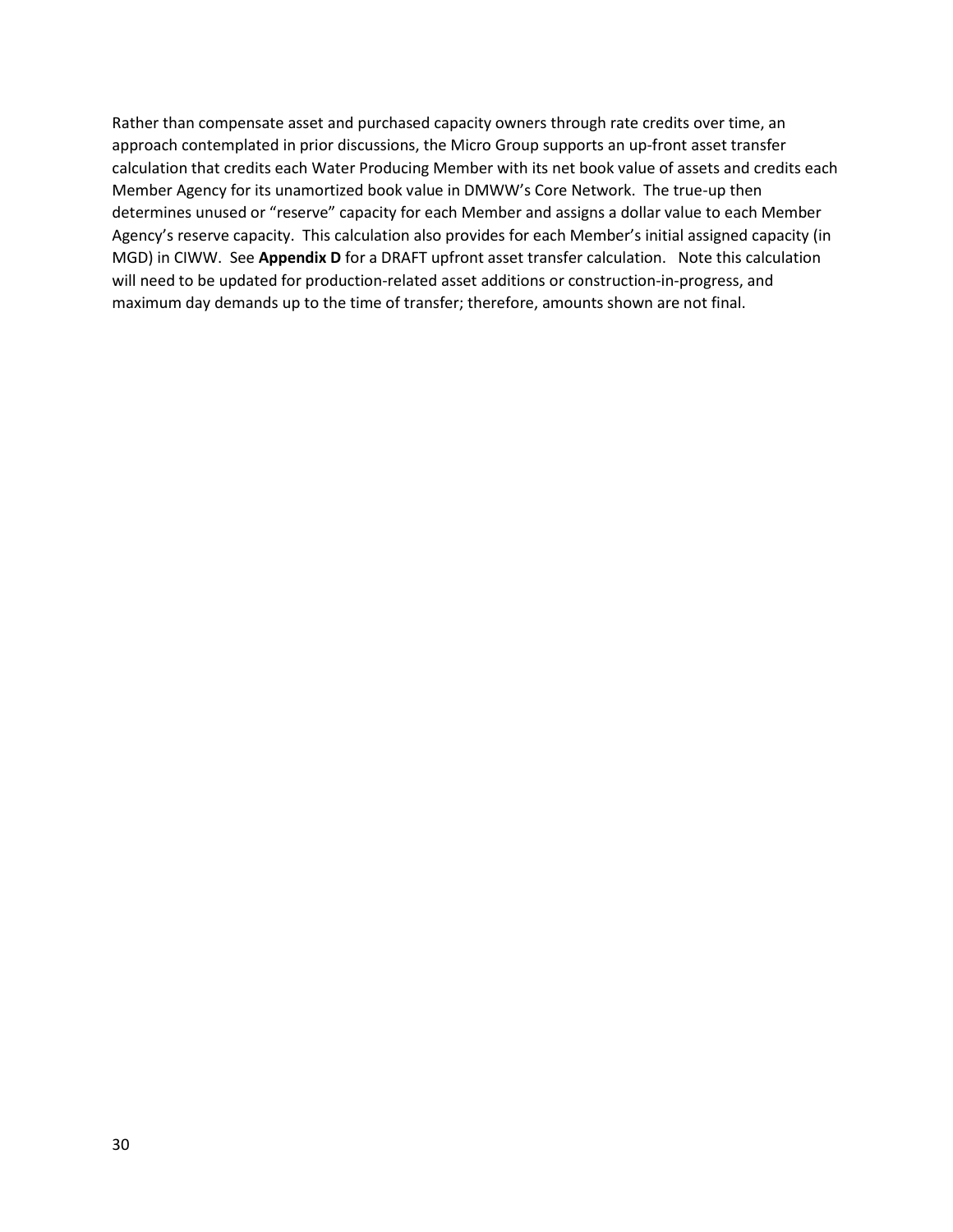# <span id="page-30-0"></span>**APPENDIX A**

| Function*  | <b>Facility Name / Asset Description</b> | Owner        | <b>Comments</b>           |
|------------|------------------------------------------|--------------|---------------------------|
| <b>MTR</b> | <b>Wholesale Meters</b>                  | <b>DMWW</b>  |                           |
| SOS        | <b>Fleur Infiltration Gallery</b>        | <b>DMWW</b>  | Easement***               |
| SOS        | Raccoon River Intake                     | <b>DMWW</b>  | Easement***               |
| SOS        | Des Moines River Intake                  | <b>DMWW</b>  | Easement***               |
| SOS        | Saylorville Lake Storage Contract        | <b>DMWW</b>  | Assignment**              |
| SOS        | Maffitt Raw Water - Collector Wells      | <b>DMWW</b>  | Easement***               |
| SOS        | <b>Maffitt Reservoir</b>                 | <b>DMWW</b>  | Easement***               |
| SOS        | Chain of Lakes                           | <b>DMWW</b>  | Easement***               |
| <b>OS</b>  | Saylorville Raw Water - Collector Wells  | <b>DMWW</b>  | Easement***               |
| SOS        | AC Ward Jordan Aquifer Wells             | <b>WDMWW</b> | Easement***               |
| SOS        | AC Ward Alluvial Aquifer Wells           | <b>WDMWW</b> | Easement***               |
| SOS        | Altoona Jordan Aquifer Wells             | Altoona      |                           |
| <b>OS</b>  | Polk City Alluvial Aquifer Wells         | Polk City    |                           |
| SOS        | <b>Urbandale Raw Water Quarries</b>      | Urbandale    | Easement***               |
| SOS        | AC Ward Wells and Equipment              | <b>WDMWW</b> | Easement***               |
| <b>STO</b> | Army Post Road ASR Well                  | <b>DMWW</b>  | <b>Existing agreement</b> |
| <b>STO</b> | LP Moon ASR Well                         | <b>DMWW</b>  |                           |
| <b>STO</b> | McMullen ASR Well                        | <b>DMWW</b>  |                           |
| <b>STO</b> | Ankeny ASR Wells                         | Ankeny       | <b>Excluded</b>           |
| <b>STO</b> | Waukee ASR Well                          | Waukee       | Excluded                  |
| <b>STO</b> | 98th Street Tower                        | <b>WDMWW</b> | <b>Existing agreement</b> |
| <b>STO</b> | Joint East Side Tower                    | <b>DMWW</b>  | <b>Existing agreement</b> |
| <b>STO</b> | <b>Tenny Standpipe</b>                   | <b>DMWW</b>  |                           |
| <b>STO</b> | Wilchinski Standpipes                    | <b>DMWW</b>  | Exclude****               |
| <b>BPS</b> | LP Moon Booster & Storage                | <b>DMWW</b>  |                           |
| <b>BPS</b> | Polk Co. Booster & Storage               | <b>DMWW</b>  |                           |
| <b>BPS</b> | Nollen Booster & Standpipe               | <b>DMWW</b>  | Excluded****              |
| <b>BPS</b> | Hazen Booster & Storage                  | <b>DMWW</b>  | Excluded****              |
| <b>BPS</b> | Joint SW Booster Station                 | <b>DMWW</b>  |                           |
| <b>BPS</b> | <b>Polk City Booster Station</b>         | <b>DMWW</b>  |                           |
| <b>BPS</b> | <b>Urbandale Booster Station</b>         | Urbandale    | <b>Excluded</b>           |
| <b>BPS</b> | <b>Waukee Booster Station</b>            | Waukee       | <b>Excluded</b>           |
| <b>BPS</b> | <b>Norwalk Booster Station</b>           | Norwalk      | Excluded                  |
| <b>BPS</b> | <b>Airport Booster Station</b>           | <b>DMWW</b>  | <b>Excluded</b>           |
| <b>TMT</b> | Fleur WTP                                | <b>DMWW</b>  | Easement***               |
| <b>TMT</b> | Fleur Laboratory                         | <b>DMWW</b>  | Process Analysis Only     |
| <b>TMT</b> | McMullen WTP                             | <b>DMWW</b>  | Easement***               |

## **LISTING OF WATER PRODUCTION AND SUPPLY FACILITIES**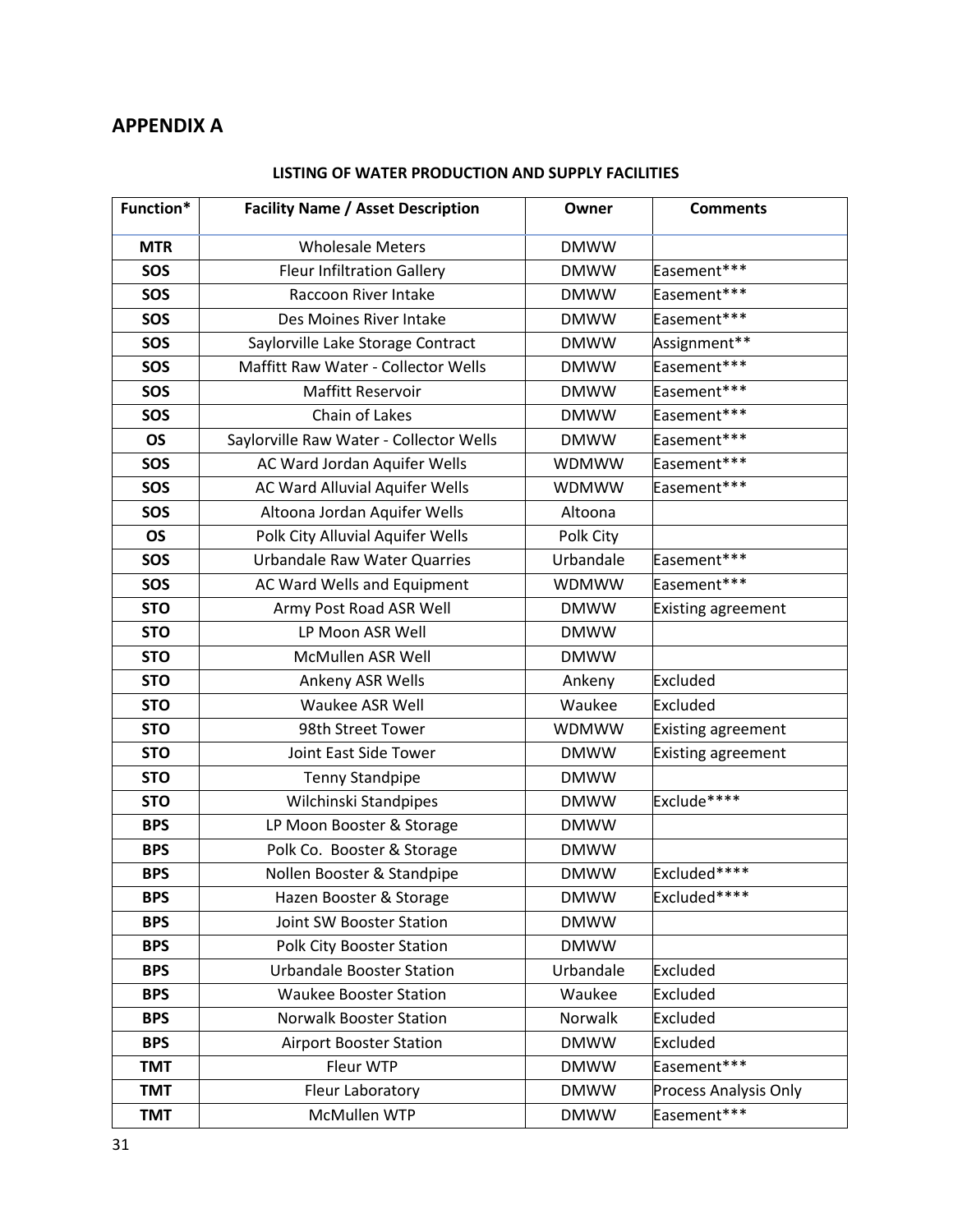| <b>TMT</b> | Saylorville WTP                                      | <b>DMWW</b>  |             |
|------------|------------------------------------------------------|--------------|-------------|
| <b>TMT</b> | AC Ward WTP                                          | <b>WDMWW</b> | Easement*** |
| <b>TMT</b> | Altoona WTP                                          | Altoona      | Easement*** |
| <b>TMT</b> | Polk City WTP                                        | Polk City    | Easement*** |
| <b>TRN</b> | Core Network Transmission Mains (706,450<br>LF)***** | <b>DMWW</b>  |             |
|            |                                                      |              |             |
|            |                                                      |              |             |

*\*MTR = Meters; BPS = Booster/Pumping Station; SOS = Sources of Supply; STO = Storage; TMT = Treatment Facilities; TRN= Transmission Lines*

\*\*It is not clear that DMWWs rights to water storage in Saylorville Reservoir are transferable.

\*\*\*Facilities transferred for the use and benefit of the Regional Authority but Real Estate to remain with the original owner in cases where facilities are on land that is either owned by a separate party altogether or dedicated to a non-utility purpose (e.g., parks, other city functions).

\*\*\*\* Storage and pumping facilities that primarily serve Des Moines retail or DMWW total service customers would remain DMWW assets but a percentage of the O&M costs for these storage facilities equal to an agreed upon percentage of use by the Regional Authority, would be billed by DMWW to the Regional Authority on an annual basis.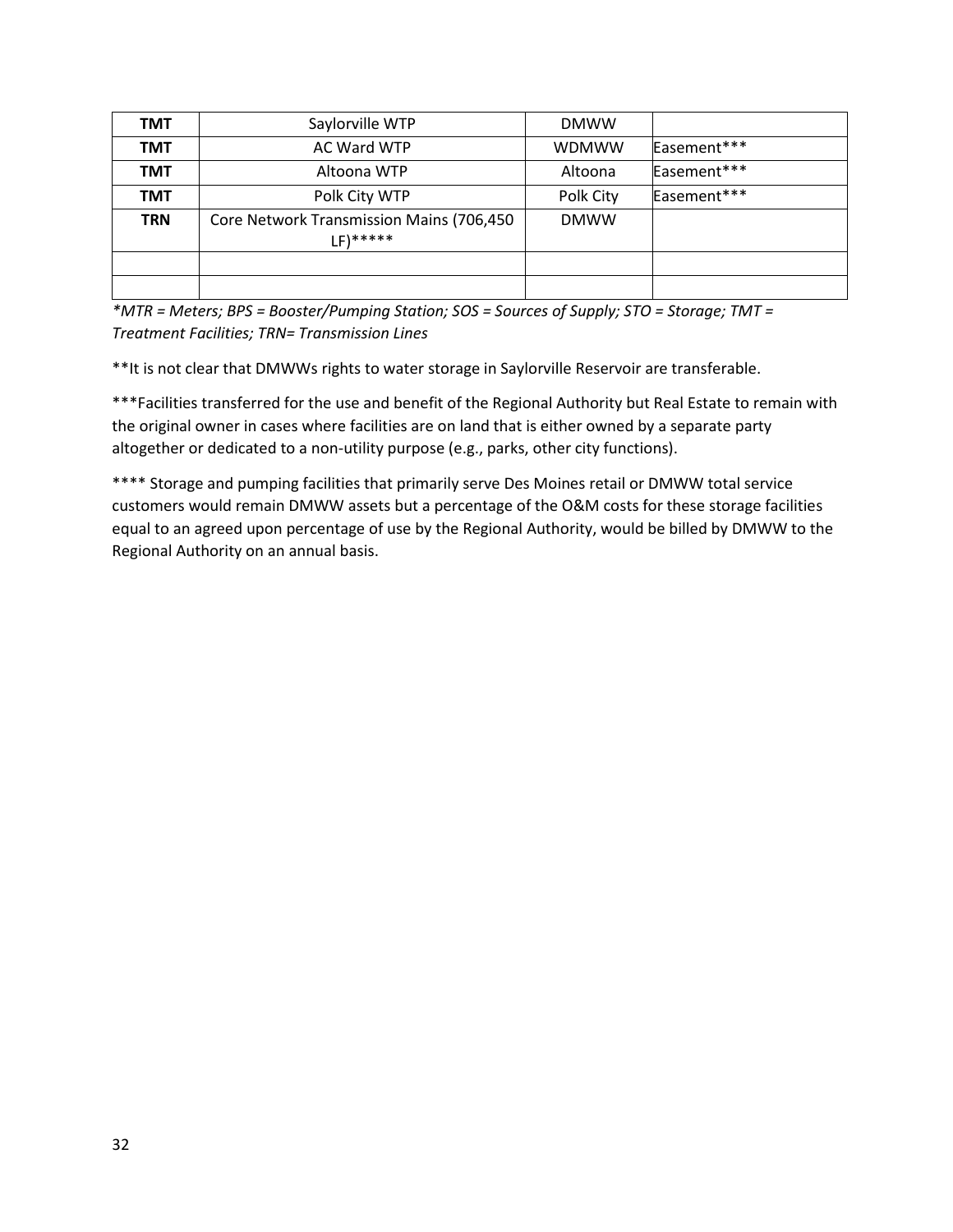# <span id="page-32-0"></span>**APPENDIX B**

## **BREAKDOWN OF PRELIMINARY DMWW COST BY COST TYPE/RELATIONSHIP TO REGIONAL ENTITY**

| Related to Region | Cost Breakdown                            | Breakdown Type     | % related to Region |
|-------------------|-------------------------------------------|--------------------|---------------------|
| Yes               | <b>ASR Maintenance</b>                    | 100% Region        | 100.00%             |
|                   | DMWW Park (excluding venues)              | 100% Region        | 100.00%             |
|                   | Engineering - WP                          | 100% Region        | 100.00%             |
|                   | Storage/Booster Maintenance               | 100% Region        | 100.00%             |
|                   | WP - Administration                       | 100% Region        | 100.00%             |
|                   | WP - Chemicals                            | 100% Region        | 100.00%             |
|                   | WP - Energy                               | 100% Region        | 100.00%             |
|                   | WP - Laboratory & Research                | 100% Region        | 100.00%             |
|                   | WP - Lime Residuals                       | 100% Region        | 100.00%             |
|                   | WP - Source of Supply                     | 100% Region        | 100.00%             |
|                   | WP - Treatment Maintenance                | 100% Region        | 100.00%             |
| Allocated         | Corporate Insurance - Property            | Assets             | 93.10%              |
|                   | Corporate Insurance - Work Comp           | Employees          | 48.57%              |
|                   | <b>Customer Service-Related Expenses</b>  | Accounts           | 0.06%               |
|                   | <b>Engineering Related Expenses</b>       | Capital Exposure   | 52.02%              |
|                   | <b>Facility Maintenance</b>               | <b>Buildings</b>   | 83.33%              |
|                   | <b>Finance Related Expenses</b>           | Consumption        | 51.36%              |
|                   | <b>Fleet Maintenance</b>                  | Vehicle            | 31.00%              |
|                   | <b>HR Related Expenses</b>                | Employees          | 48.57%              |
|                   | <b>Information Technology Related Exp</b> | Consumption        | 51.36%              |
|                   | <b>OCEO Related Expenses</b>              | Consumption        | 51.36%              |
|                   | Security/EOC Related Expenses             | Consumption        | 51.36%              |
|                   | <b>WD</b> - Operations                    | <b>Water Mains</b> | 30.18%              |
| No                | <b>Botanical Center</b>                   | No Allocation      | 0.00%               |
|                   | Corporate Insurance - General Liability   | No Allocation      | $0.00\%$            |
|                   | <b>Direct Customer Service</b>            | No Allocation      | 0.00%               |
|                   | <b>Engineering - Direct</b>               | No Allocation      | 0.00%               |
|                   | <b>WD</b> - Direct Maintenance            | No Allocation      | 0.00%               |
|                   | <b>WD</b> - Hydrant Operations            | No Allocation      | 0.00%               |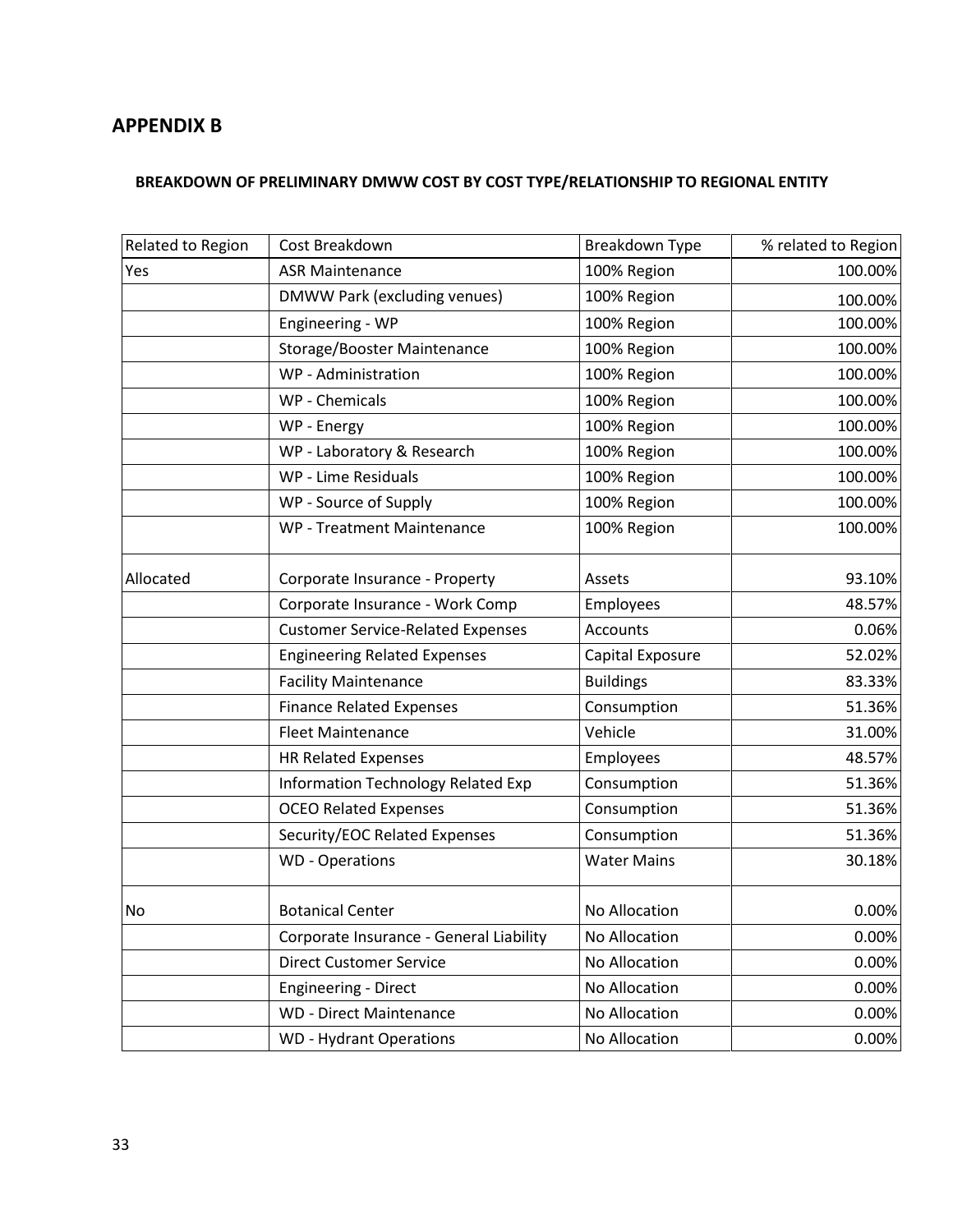## **DRAFT Allocation of Costs – West Des Moines Water Works**

Using FY 2019 as model 10-30-20

#### Labor

Administration General Manager – 50% Customer Service and Finance Finance Manager – 25% Accountant -30% Secretary - 25% Business Relations Manager – 5% (remaining is included in costs for basic service charge) IT Director – 25% Engineering Engineering Manager – Project dependent (~10-15%) Engineer – Project dependent (~10-15%) Water Production Water Production Manager – 70% Water Production Supervisor – 90% Plant Operator -80% Maintenance Technician –80% Plant Utility Worker -80% Press Operator - 90% Plant Secretary – 40%

Customer Service Representatives, Meter Technician, Distribution Specialists, Distribution Supervisor, Distribution Manager – 0%

#### Other Costs

Water Treatment Plant Operation and Maintenance

#### Payroll and Employee Benefits

Salaries and Wages - *Proportioned using numbers above* Overtime *– proportioned using numbers above* Water Works' Share - FICA*– proportioned using numbers above* Water Works' Share - IPERS moved to Pension Expense in 2015*– proportioned using numbers above* Accrued Sick Leave Expense *– proportioned using numbers above* "Water Works' Share Deferred Compensation"*– proportioned using numbers above* Group Health and Life Insurance*– proportioned using numbers above* Allowances*– proportioned using numbers above* Mileage *– 100% regional (very minor here)*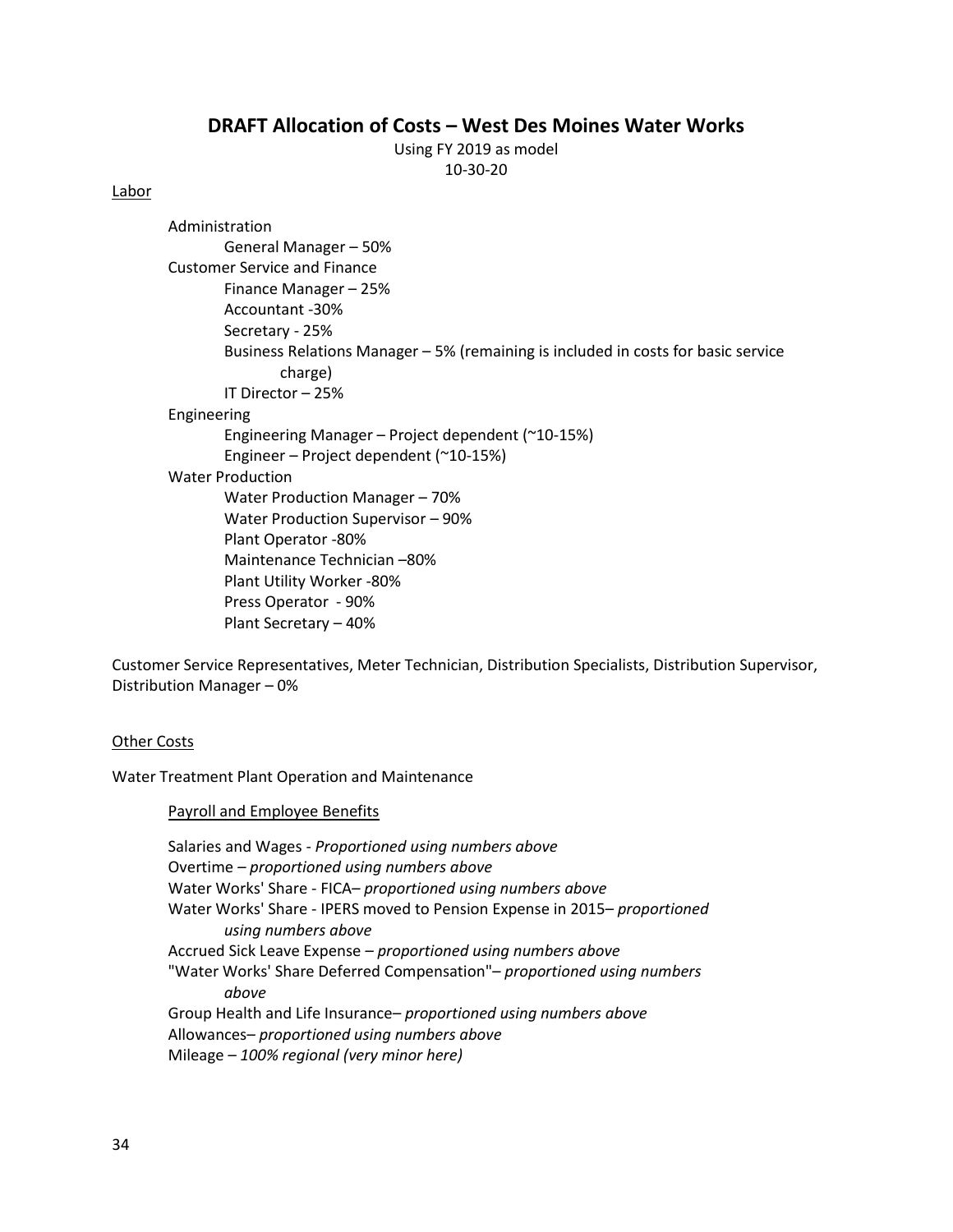#### Commodities and Services

Consulting Fees – IDNR/Water quality testing – *100% regional cost* IDNR and Water Quality Testing" Consulting Fees – Safety - – *100% regional cost (these costs are divided among our divisions)* Data Processing - Maintenance and Consulting Fees *– proportioned using numbers above* IDNR Operation Permit – *100% regional cost* Property and Other Insurance *– Treatment Plant and Source Water Portions Only (confirming this is currently split out)* Maintenance -Buildings and Structures - – *100% regional cost (pump stations and towers maintenance are billed in distribution)* Maintenance -Equipment– *100% regional cost* Maintenance-Generators– *100% regional cost* Maintenance-Vehicles - *Proportioned using numbers above* Communication - Proportioned *using numbers above* Continuing Education and Travel -- *Proportioned using numbers above* Electricity *– Not currently split, could sub meter or subtract out percentage for distribution, engineering, and admin (needs more evaluation)* Natural Gas - *Not currently split, could sub meter or subtract out percentage for distribution, engineering, and admin (needs more evaluation)* Stormwater Fees-City of WDM *– Now \$0 unless they won't honor the agreement with regionalization* Depreciation – *100% regional cost* Maintenance – Grounds *– current all ground maintenance goes here but serves same complex as distribution and administration, could calculate percentage on square feet.* Purchased Water - (Elm Street, 88th & University, Westside O&M, 92 & University, 88th Street, Maffitt Lake Dr., Alluvion, Osmium) *- 100% WDMWW cost* Purchased Water -Westside O & M - *- 100% WDMWW cost* Purchased Water -Grand & Glen Oaks -*- 100% WDMWW cost* Minor Equipment - *Proportioned using numbers above* Miscellaneous Commodities - *Proportioned using numbers above* Vehicles and Equipment - Fuel - *Proportioned using numbers above* Water Treatment Chemicals and Laboratory Supplies

Lime Residuals Removal (Lagoons) – *100% regional cost* Lime Residuals Hauling (Press) – *100% regional cost* Lime– *100% regional cost* Soda Ash– *100% regional cost* Coagulant– *100% regional cost* Carbon Dioxide– *100% regional cost* Salt– *100% regional cost* Hypo-Chlorite– *100% regional cost* Other Chemicals– *100% regional cost* Laboratory Supplies– *100% regional cost*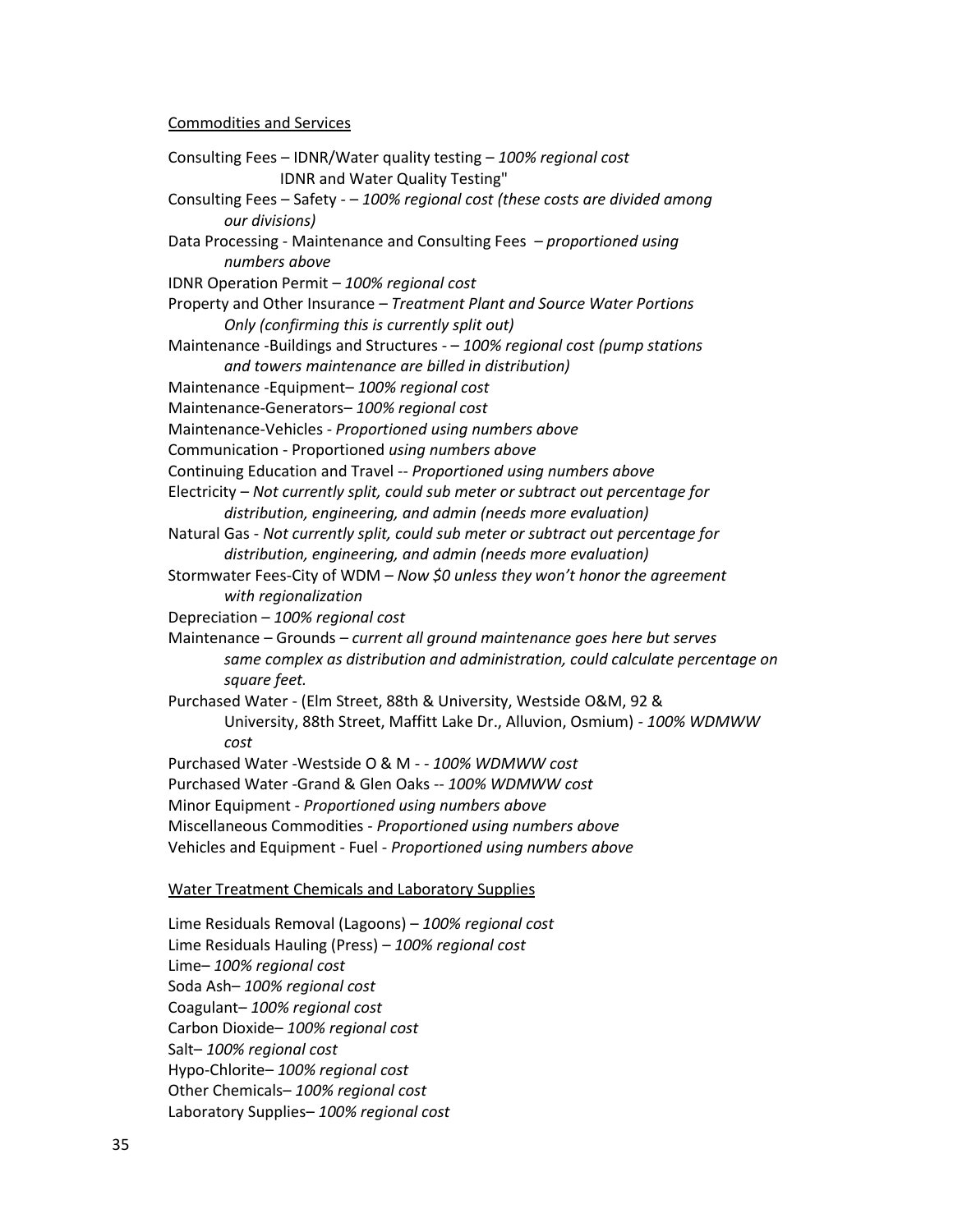#### Engineering

%time on projects for region

I.e. 10% of Engineering Project Manager

10% of Salary and benefits + some fixed overhead cost per employee?

#### Finance

50% Salary and benefits Finance Manager + some fixed overhead cost per employee 50% Salary and benefits Accountant + Some fixed overhead cost per employee 5% Salary and benefits Business Relations Manager + some fixed overhead cost per employee 25% Salary and benefits Secretary + Some fixed overhead cost per employee

25% Salary and benefits IT Director + Some fixed overhead cost per employee Administration

Salaries and Trustees *- Remove trustees' stipend and use percentage above for GM comp* Employee Fitness Incentive Program – *proportioned using numbers above* Water Works' Share - FICA*– proportioned using numbers above* Accrued Sick Leave Expense*– proportioned using numbers above* Other Post-Employment Benefits Expense*– proportioned using numbers above* GASB 68 Pension Expense- excess over IPERS employer contributions*– proportioned using numbers above* Water Works' Share -Deferred Compensation*– proportioned using numbers above* Group Health and Life Insurance*– proportioned using numbers above*

Allowances*– proportioned using numbers above*

Mileage*– proportioned using numbers above*

Employee Recognition Program *– proportioned using numbers above*

#### Commodities and Services

Economic Development Contribution Advertising and Legal Publications – mostly related to board actions. Some proportion Consulting Fees *– project specific, could be 100%, could be 0%, could be proportional to the numbers above*

#### Engineering, Accounting and Legal

Consulting Fees -Data Processing *– proportioned using numbers above* Dues and Memberships *– proportioned using numbers above* Postage and Shipping *– proportioned using numbers above* Maintenance – Building *– proportioned using numbers above* Communication -- *proportioned using numbers above* Continuing Education and Travel *– proportioned using numbers above* Electricity *– proportioned using numbers above* Natural Gas *– proportioned using numbers above* Maintenance – Grounds *– proportioned using numbers above* Miscellaneous Commodities *– proportioned using numbers above* Vehicles and Equipment - Fuel -\$0 Office Supplies *– proportioned using numbers above* Raccoon River Reimbursement to City of WDM *– 100% WDMWW*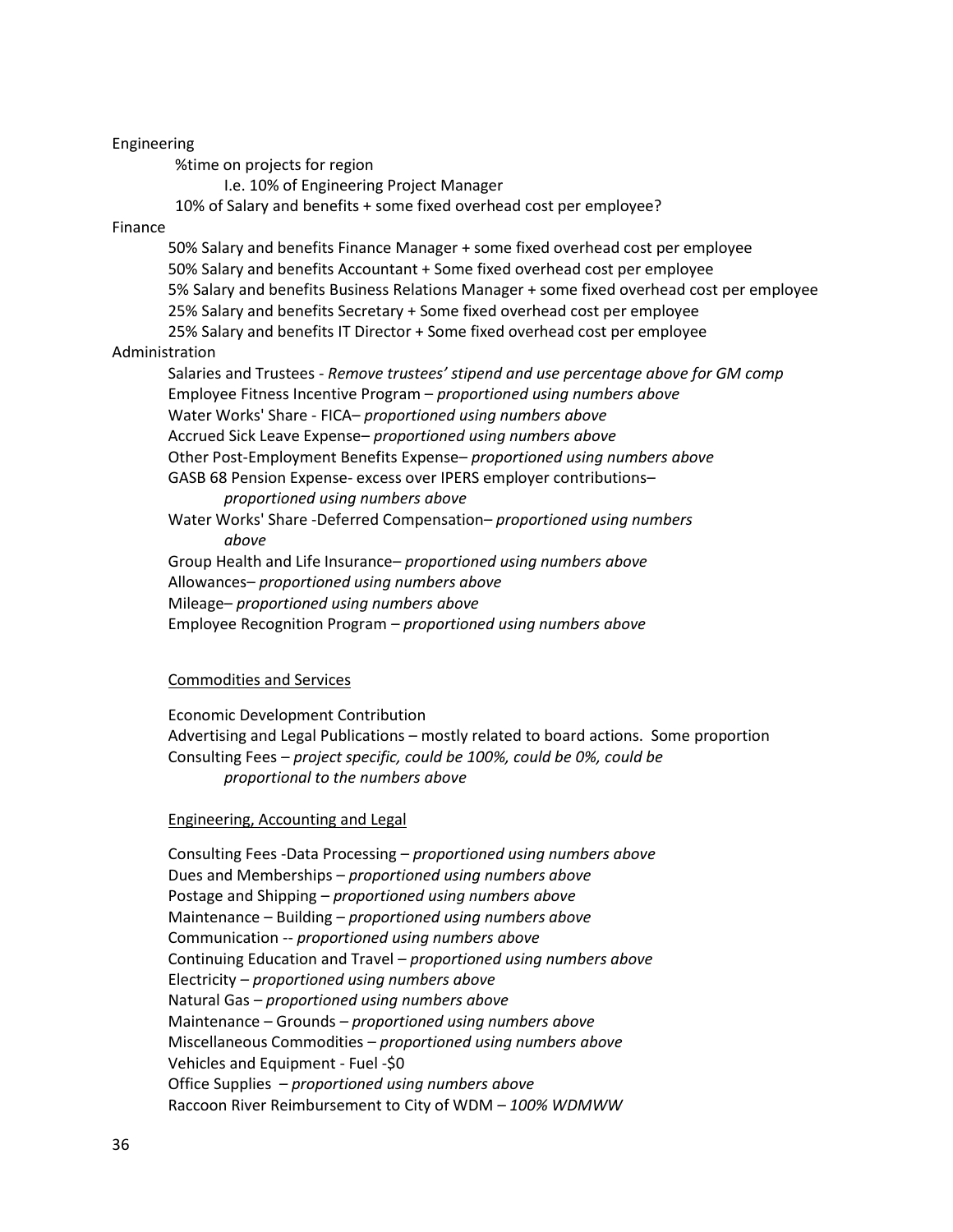# <span id="page-36-0"></span>**APPENDIX C**

 $\overline{\phantom{a}}$ 

## **Growth Pays for Growth vs. Benefit Pays for Benefit**

# Exhibit 1: Allocation Assumptions<br>Consistent with Phase 3 Regional Projection Model Prepared by FCS Group updated in Fall 2019

| 2020 Growth Needs (5 years) |        |              |                      | Average Daily Demand (ADD) |              | Max Day Demand (MDD) |        |              |  |
|-----------------------------|--------|--------------|----------------------|----------------------------|--------------|----------------------|--------|--------------|--|
|                             | 2020   | % Allocation |                      | 2020                       | % Allocation |                      | 2020   | % Allocation |  |
| Des Moines                  | 0.821  | 7.114%       | Des Moines           | 21.60                      | 34.729%      | Des Moines           | 43.20  | 33.439%      |  |
| Berwick                     | 0.013  | 0.116%       | Berwick              | 0.07                       | 0.119%       | <b>Berwick</b>       | 0.13   | 0.103%       |  |
| Bondurant                   | 0.580  | 5.027%       | Bondurant            | 0.72                       | 1.158%       | Bondurant            | 1.44   | 1.115%       |  |
| Clive                       | 0.250  | 2.167%       | Clive                | 1.80                       | 2.894%       | Clive                | 4.50   | 3.484%       |  |
| Cumming                     | 0.040  | 0.346%       | Cumming              | 0.07                       | 0.115%       | Cumming              | 0.13   | 0.099%       |  |
| Johnston                    | 0.690  | 5.981%       | Johnston             | 2.84                       | 4.560%       | Johnston             | 7.09   | 5.489%       |  |
| Norwalk                     | 0.400  | 3.467%       | Norwalk              | 1.00                       | 1.608%       | Norwalk              | 1.90   | 1.471%       |  |
| Pleasant Hill               | 0.110  | 0.954%       | Pleasant Hill        | 1.47                       | 2.369%       | Pleasant Hill        | 2.45   | 1.893%       |  |
| Polk County                 | 0.178  | 1.546%       | Polk County          | 1.46                       | 2.344%       | Polk County          | 2.62   | 2.032%       |  |
| Runnells                    | 0.012  | 0.102%       | Runnells             | 0.07                       | 0.105%       | Runnells             | 0.12   | 0.091%       |  |
| <b>Warren County</b>        |        | 0.000%       | <b>Warren County</b> | 0.02                       | 0.039%       | Warren County        | 0.04   | 0.033%       |  |
| Warren Rural                | 0.188  | 1.628%       | Warren Rural         | 1.75                       | 2.814%       | Warren Rural         | 3.52   | 2.726%       |  |
| Windsor Heights             | 0.004  | 0.035%       | Windsor Heights      | 0.45                       | 0.716%       | Windsor Heights      | 0.89   | 0.689%       |  |
| Xenia                       | 0.786  | 6.814%       | Xenia                | 1.59                       | 2.564%       | Xenia                | 2.87   | 2.222%       |  |
| Altoona                     | 0.840  | 7.279%       | <b>Altoona</b>       | 2.30                       | 3.701%       | Altoona              | 4.20   | 3.250%       |  |
| Ankeny                      | 2.100  | 18.204%      | Ankeny               | 7.02                       | 11.288%      | Ankeny               | 13.93  | 10.786%      |  |
| Grimes                      | 0.870  | 7.541%       | Grimes               | 1.85                       | 2.975%       | Grimes               | 3.14   | 2.431%       |  |
| Polk City                   | 0.147  | 1.274%       | Polk City            | 0.60                       | 0.965%       | Polk City            | 1.26   | 0.975%       |  |
| Urbandale                   | 1.167  | 10.118%      | Urbandale            | 4.63                       | 7.452%       | Urbandale            | 11.22  | 8.682%       |  |
| Waukee                      | 0.680  | 5.891%       | Waukee               | 2.25                       | 3.621%       | Waukee               | 5.63   | 4.359%       |  |
| <b>WDMWW</b>                | 1.661  | 14.397%      | <b>WDMWW</b>         | 8.62                       | 13.865%      | WDMWW                | 18.90  | 14.631%      |  |
| Total                       | 11.537 | 100.000%     | Total                | 62.19                      | 100.000%     | Total                | 129.18 | 100.000%     |  |
| <b>Total Service</b>        | 0.357  | 3.098%       | <b>Total Service</b> | 3.61                       | 5.807%       | <b>Total Service</b> | 6.38   | 4.940%       |  |
|                             |        |              |                      |                            |              |                      |        |              |  |
| Des Moines (with)           | 1.178  | 10.212%      | Des Moines (with)    | 25.21                      | 40.536%      | Des Moines (with)    | 49.58  | 38.379%      |  |

|                      |                                    |          | <b>Expansion Allocation</b> |          |          |                      |           |                                     |           |           |
|----------------------|------------------------------------|----------|-----------------------------|----------|----------|----------------------|-----------|-------------------------------------|-----------|-----------|
|                      | (% of Average Day Demand Included) |          |                             |          |          |                      |           | Change to Allocation vs 100% Growth |           |           |
|                      | 0%                                 | 5%       | 10%                         | 15%      | 20%      |                      | 5%        | 10%                                 | 15%       | 20%       |
| Des Moines           | 7.114%                             | 8.495%   | 9.876%                      | 11.256%  | 12.637%  | Des Moines           | 1.381%    | 2.762%                              | 4.142%    | 5.523%    |
| Berwick              | 0.116%                             | 0.116%   | 0.116%                      | 0.116%   | 0.117%   | <b>Berwick</b>       | 0.000%    | 0.000%                              | 0.000%    | 0.001%    |
| Bondurant            | 5.027%                             | 4.834%   | 4.640%                      | 4.447%   | 4.253%   | Bondurant            | $-0.193%$ | $-0.387%$                           | $-0.580%$ | $-0.774%$ |
| Clive                | 2.167%                             | 2.203%   | 2.240%                      | 2.276%   | 2.312%   | Clive                | 0.036%    | 0.073%                              | 0.109%    | 0.145%    |
| Cumming              | 0.346%                             | 0.334%   | 0.323%                      | 0.311%   | 0.300%   | Cumming              | $-0.012%$ | $-0.023%$                           | $-0.035%$ | $-0.046%$ |
| Johnston             | 5.981%                             | 5.910%   | 5.839%                      | 5.768%   | 5.697%   | Johnston             | $-0.071%$ | $-0.142%$                           | $-0.213%$ | $-0.284%$ |
| Norwalk              | 3.467%                             | 3.374%   | 3.281%                      | 3.188%   | 3.095%   | Norwalk              | $-0.093%$ | $-0.186%$                           | $-0.279%$ | $-0.372%$ |
| Pleasant Hill        | 0.954%                             | 1.025%   | 1.096%                      | 1.166%   | 1.237%   | Pleasant Hill        | 0.071%    | 0.142%                              | 0.212%    | 0.283%    |
| Polk County          | 1.546%                             | 1.586%   | 1.626%                      | 1.666%   | 1.706%   | Polk County          | 0.040%    | 0.080%                              | 0.120%    | 0.160%    |
| Runnells             | 0.102%                             | 0.102%   | 0.102%                      | 0.102%   | 0.103%   | Runnells             | 0.000%    | 0.000%                              | 0.000%    | 0.001%    |
| Warren County        | 0.000%                             | 0.002%   | 0.004%                      | 0.006%   | 0.008%   | <b>Warren County</b> | 0.002%    | 0.004%                              | 0.006%    | 0.008%    |
| Warren Rural         | 1.628%                             | 1.687%   | 1.747%                      | 1.806%   | 1.865%   | Warren Rural         | 0.059%    | 0.119%                              | 0.178%    | 0.237%    |
| Windsor Heights      | 0.035%                             | 0.069%   | 0.103%                      | 0.137%   | 0.171%   | Windsor Heights      | 0.034%    | 0.068%                              | 0.102%    | 0.136%    |
| Xenia                | 6.814%                             | 6.602%   | 6.389%                      | 6.177%   | 5.964%   | Xenia                | $-0.212%$ | $-0.425%$                           | $-0.637%$ | $-0.850%$ |
| Altoona              | 7.279%                             | 7.100%   | 6.921%                      | 6.742%   | 6.563%   | Altoona              | $-0.179%$ | $-0.358%$                           | $-0.537%$ | $-0.716%$ |
| Ankeny               | 18.203%                            | 17.856%  | 17.511%                     | 17.166%  | 16.819%  | Ankeny               | $-0.347%$ | $-0.692%$                           | $-1.037%$ | $-1.384%$ |
| Grimes               | 7.541%                             | 7.313%   | 7.084%                      | 6.856%   | 6.628%   | Grimes               | $-0.228%$ | $-0.457%$                           | $-0.685%$ | $-0.913%$ |
| Polk City            | 1.274%                             | 1.259%   | 1.243%                      | 1.228%   | 1.212%   | Polk City            | $-0.015%$ | $-0.031%$                           | $-0.046%$ | $-0.062%$ |
| Urbandale            | 10.118%                            | 9.985%   | 9.851%                      | 9.718%   | 9.585%   | Urbandale            | $-0.133%$ | $-0.267%$                           | $-0.400%$ | $-0.533%$ |
| Waukee               | 5.891%                             | 5.778%   | 5.664%                      | 5.551%   | 5.437%   | Waukee               | $-0.113%$ | $-0.227%$                           | $-0.340%$ | $-0.454%$ |
| WDMWW                | 14.397%                            | 14.370%  | 14.344%                     | 14.317%  | 14.291%  | <b>WDMWW</b>         | $-0.027%$ | $-0.053%$                           | $-0.080%$ | $-0.106%$ |
| Total                | 100.000%                           | 100.000% | 100.000%                    | 100.000% | 100.000% | Total                | 0.000%    | 0.000%                              | 0.000%    | 0.000%    |
| <b>Total Service</b> | 3.099%                             | 3.234%   | 3.370%                      | 3.504%   | 3.642%   | <b>Total Service</b> | 0.135%    | 0.271%                              | 0.405%    | 0.543%    |
|                      |                                    |          |                             |          |          |                      |           |                                     |           |           |
| Des Moines (with)    | 10.213%                            | 11.729%  | 13.246%                     | 14.760%  | 16.279%  | Des Moines (with)    | 1.516%    | 3.033%                              | 4.547%    | 6.066%    |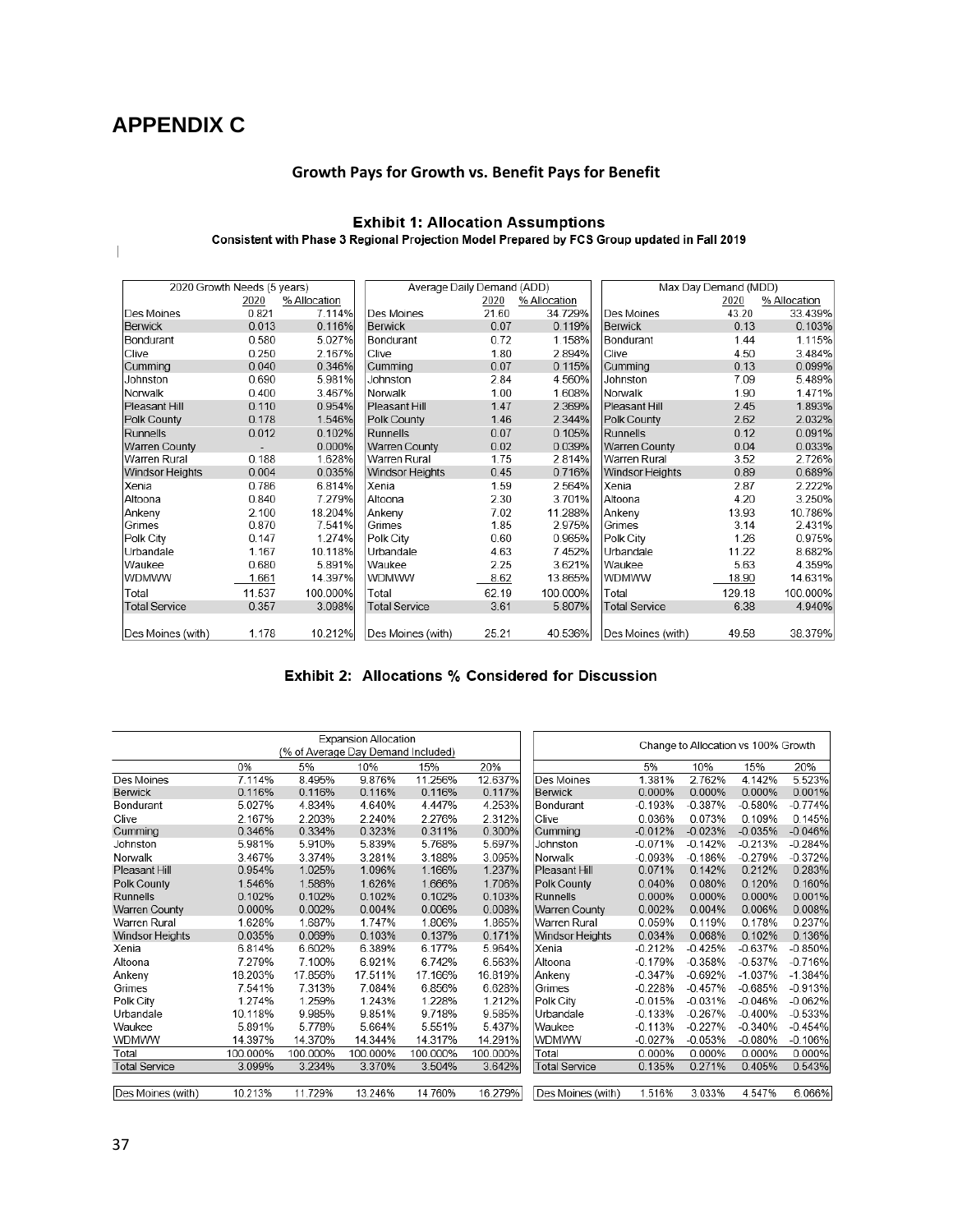# **Growth Pays for Growth vs. Benefit Pays for Benefit**

# Exhibit 3: Financing Assumptions for \$191 Million of Project Costs

Example Water Revenue Bonds, Series 2021

| <b>SOURCES&amp; USES</b>                           |               |                          |                |                       | <b>DEBT SERVICE SCHEDULE</b> |        |                                       |                         |                        |
|----------------------------------------------------|---------------|--------------------------|----------------|-----------------------|------------------------------|--------|---------------------------------------|-------------------------|------------------------|
| <b>SOURCES</b>                                     |               |                          |                | Date                  | Principal                    | Coupon | Interest                              | Debt<br>Service         | Annual<br>Debt Service |
| Par Amount of Bonds                                |               | 208.885.000.00           |                |                       |                              |        |                                       |                         |                        |
| Accrued Interest                                   |               | 0.00                     |                |                       |                              |        |                                       |                         |                        |
| Other Monies                                       |               | 0.00                     | 1              | 12/1/2021             |                              |        | 4.177.700                             | 4.177.700               |                        |
| <b>Total Sources</b>                               |               |                          |                | 6/1/2022<br>12/1/2022 | 7.015.000                    | 4.000% | 4,177,700<br>4.037.400                | 11,192,700<br>4.037.400 | 15,370,400             |
|                                                    |               | 208.885.000.00           | 2              | 6/1/2023              | 7.295.000                    | 4.000% | 4,037,400                             | 11,332,400              | 15,369,800             |
|                                                    |               |                          |                | 12/1/2023             |                              |        | 3,891,500                             | 3,891,500               |                        |
| USES                                               |               |                          | 3              | 6/1/2024              | 7,585,000                    | 4.000% | 3,891,500                             | 11,476,500              | 15.368.000             |
|                                                    |               |                          |                | 12/1/2024             |                              |        | 3,739,800                             | 3,739,800               |                        |
| Deposit to Construction Account                    |               | 191.000.000.00           | 4              | 6/1/2025              | 7,890,000                    | 4.000% | 3,739,800                             | 11,629,800              | 15,369,600             |
| Deposit to Reserve Account                         |               | 15,372,200.00            |                | 12/1/2025             |                              |        | 3,582,000                             | 3,582,000               |                        |
| Capitalized Interest Account                       |               | 0.001                    | 5              | 6/1/2026              | 8.205.000                    | 4.000% | 3,582,000                             | 11,787,000              | 15,369,000             |
| Municipal Bond Insurance                           |               | 0.00                     |                | 12/1/2026             |                              |        | 3.417,900                             | 3.417.900               |                        |
| Underwriters' Discount (\$10.00 per bond)          |               | 2.088.850.00             | 6              | 6/1/2027              | 8,535,000                    | 4.000% | 3.417.900                             | 11.952.900              | 15,370,800             |
| Costs of Issuance                                  |               | 420,000.00               |                | 12/1/2027             |                              |        | 3,247,200                             | 3,247,200               |                        |
| Accrued Interest                                   |               | 0.001                    | $\overline{7}$ | 6/1/2028              | 8,875,000                    | 4.000% | 3,247,200                             | 12,122,200              | 15,369,400             |
| Rounding Amount                                    |               | 3.950.00                 |                | 12/1/2028             |                              |        | 3,069,700                             | 3,069,700               |                        |
|                                                    |               |                          | 8              | 6/1/2029              | 9,230,000                    | 4.000% | 3,069,700                             | 12,299,700              | 15,369,400             |
| <b>Total Uses</b>                                  |               | 208.885.000.00           |                | 12/1/2029             |                              |        | 2.885.100                             | 2.885.100               |                        |
|                                                    |               |                          | g              | 6/1/2030              | 9,600,000                    | 4.000% | 2.885.100                             | 12.485.100              | 15,370,200             |
|                                                    |               |                          |                | 12/1/2030             |                              |        | 2,693,100                             | 2,693,100               |                        |
| <b>ASSUMPTIONS</b>                                 |               |                          | 10             | 6/1/2031              | 9,985,000                    | 4.000% | 2,693,100                             | 12,678,100              | 15,371,200             |
|                                                    |               |                          |                | 12/1/2031             |                              |        | 2.493,400                             | 2,493,400               |                        |
| Dated Date                                         |               | 6/1/2021 11              |                | 6/1/2032              | 10.385.000                   | 4.000% | 2,493,400                             | 12,878,400              | 15,371,800             |
| Delivery Date                                      |               | 6/1/2021                 |                | 12/1/2032             |                              |        | 2.285.700                             | 2.285.700               |                        |
| First Interest Date<br><b>First Principal Date</b> |               | 12/1/2021 12<br>6/1/2022 |                | 6/1/2033<br>12/1/2033 | 10,800,000                   | 4.000% | 2,285,700<br>2.069.700                | 13,085,700<br>2.069.700 | 15,371,400             |
| Last Principal Date                                |               | 6/1/2041 13              |                | 6/1/2034              | 11.230.000                   | 4.000% | 2,069,700                             | 13,299,700              | 15,369,400             |
|                                                    |               |                          |                | 12/1/2034             |                              |        | 1,845,100                             | 1,845,100               |                        |
|                                                    |               |                          | 14             | 6/1/2035              | 11,680,000                   | 4.000% | 1,845,100                             | 13,525,100              | 15,370,200             |
|                                                    |               |                          |                | 12/1/2035             |                              |        | 1,611,500                             | 1,611,500               |                        |
|                                                    |               |                          | 15             | 6/1/2036              | 12.145.000                   | 4.000% | 1,611,500                             | 13,756,500              | 15.368.000             |
|                                                    |               |                          |                | 12/1/2036             |                              |        | 1,368,600                             | 1,368,600               |                        |
| Arbitrage Yield                                    | 4.00000%      |                          | 16             | 6/1/2037              | 12.635.000                   | 4.000% | 1.368,600                             | 14.003.600              | 15,372,200             |
| ТIС                                                | 4.11293%      |                          |                | 12/1/2037             |                              |        | 1,115,900                             | 1.115.900               |                        |
| <b>AIC</b>                                         | 4.13583%      |                          | 17             | 6/1/2038              | 13.140.000                   | 4.000% | 1,115,900                             | 14.255,900              | 15,371,800             |
| Average Life                                       |               | 11.79 Years              |                | 12/1/2038             |                              |        | 853,100                               | 853,100                 |                        |
|                                                    |               |                          | 18             | 6/1/2039              | 13,665,000                   | 4.000% | 853,100                               | 14,518,100              | 15,371,200             |
|                                                    |               |                          |                | 12/1/2039             |                              |        | 579,800                               | 579,800                 |                        |
|                                                    |               |                          | 19             | 6/1/2040              | 14,210,000                   | 4.000% | 579,800                               | 14,789,800              | 15,369,600             |
|                                                    |               |                          |                | 12/1/2040             |                              |        | 295,600                               | 295.600                 |                        |
| Average Debt Service Project Proceeds              |               | Allocation               | 20             | 6/1/2041              | 14,780,000                   | 4.000% | 295,600                               | 15,075,600              | 15,371,200             |
| \$6,609,199                                        | \$108,870,000 | 43% Core                 |                |                       |                              |        |                                       |                         |                        |
| \$8,761,031                                        | \$82,130,000  | 57% Expansion            |                |                       | 208,885,000                  |        | 98.519.600                            | 307.404.600             | 307,404,600            |
| \$15,370,230                                       | \$191,000,000 | 100% Total               |                | Scale:                |                              |        |                                       |                         |                        |
|                                                    |               |                          |                |                       |                              |        | Revenues Bonds 4% Coupons - Estimated |                         |                        |
|                                                    |               |                          |                |                       |                              |        |                                       |                         |                        |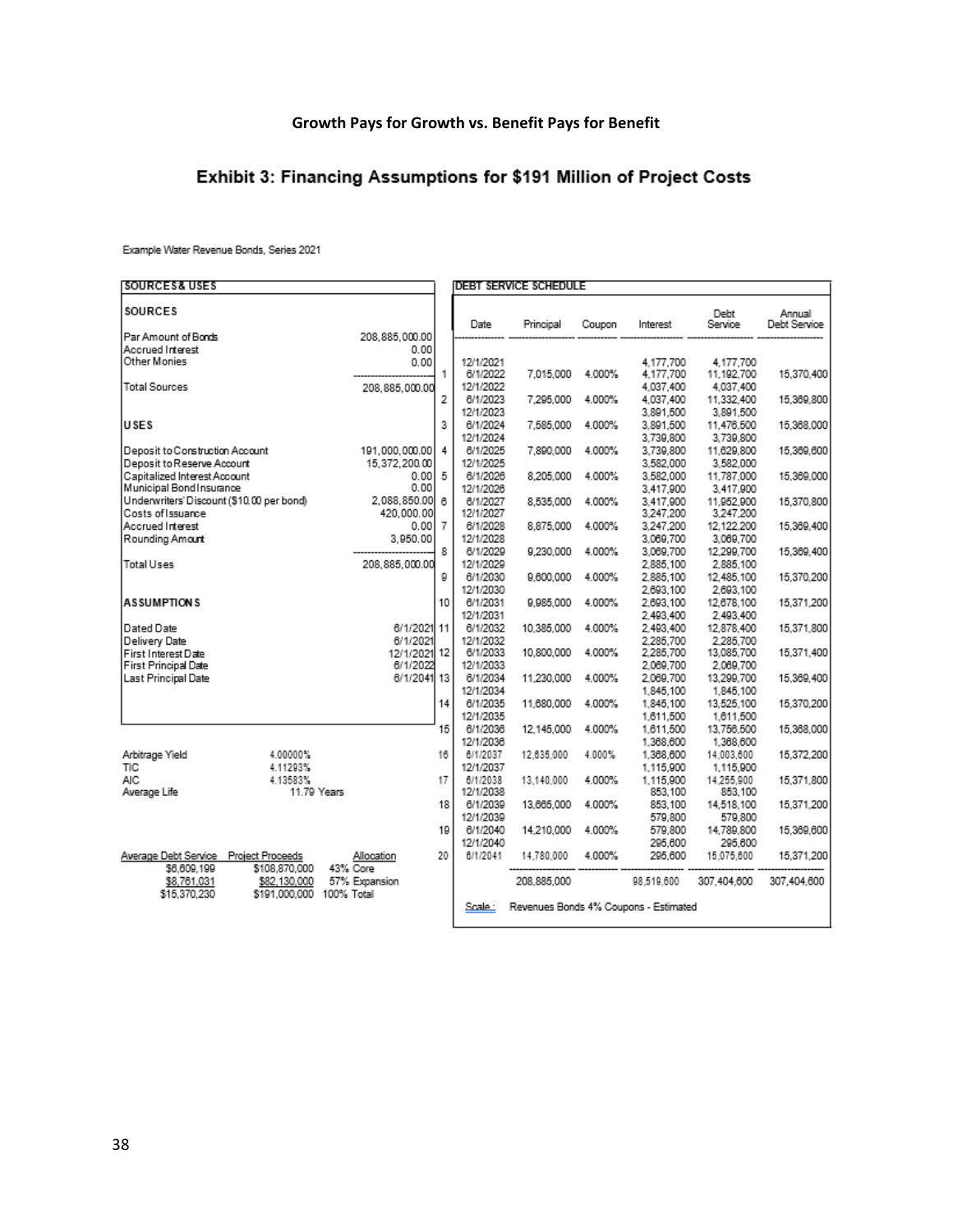## **Growth Pays for Growth vs. Benefit Pays for Benefit**

#### **Exhibit 4 - Annual Cost Allocation**

| <b>Expansion Allocation</b>        |             |             |             |             |             | $\overline{\phantom{a}}$ |             |              |                                     |              |
|------------------------------------|-------------|-------------|-------------|-------------|-------------|--------------------------|-------------|--------------|-------------------------------------|--------------|
| (% of Average Day Demand Included) |             |             |             |             |             |                          |             |              | Change to Allocation vs 100% Growth |              |
|                                    | 0%          | 5%          | 10%         | 15%         | 20%         |                          | 5%          | 10%          | 15%                                 | 20%          |
| Des Moines                         | \$623.260   | \$744.250   | \$865.239   | \$986.142   | \$1,107,132 | Des Moines               | \$120,990   | \$241.980    | \$362.882                           | \$483,872    |
| <b>Berwick</b>                     | \$10,163    | \$10,163    | \$10,163    | \$10,163    | \$10,250    | Berwick                  | \$0         | \$0          | \$0                                 | \$88         |
| <b>Bondurant</b>                   | \$440.417   | \$423,508   | \$406,512   | \$389,603   | \$372,607   | Bondurant                | $-$16.909$  | $-$33.905$   | $-550.814$                          | $-567.810$   |
| Clive                              | \$189.852   | \$193.006   | \$196,247   | \$199.401   | \$202,555   | Clive                    | \$3.154     | \$6.396      | \$9.550                             | \$12,703     |
| Cumming                            | \$30,313    | \$29,262    | \$28,298    | \$27,247    | \$26,283    | Cumming                  | $-$1,051$   | $-$2.015$    | $-$3,066$                           | $-$4.030$    |
| Johnston                           | \$523,997   | \$517,777   | \$511,557   | \$505,336   | \$499,116   | Johnston                 | $-$6.220$   | $-$12.441$   | $-$18,661$                          | $-524,881$   |
| Norwalk                            | \$303.745   | \$295,597   | \$287,449   | \$279,302   | \$271,154   | Norwalk                  | $-$8.148$   | $-$16.296$   | $-524.443$                          | $- $32.591$  |
| <b>Pleasant Hill</b>               | \$83,580    | \$89,801    | \$96,021    | \$102,154   | \$108,374   | Pleasant Hill            | \$6,220     | \$12,441     | \$18,573                            | \$24,794     |
| Polk County                        | \$135,446   | \$138,950   | \$142,454   | \$145,959   | \$149,463   | Polk County              | \$3,504     | \$7,009      | \$10,513                            | \$14,018     |
| <b>IRunnells</b>                   | \$8,936     | \$8,936     | \$8,936     | \$8,936     | \$9,024     | Runnells                 | \$0         | \$0          | \$0                                 | \$88         |
| Warren County                      | \$0         | \$175       | \$350       | \$526       | \$701       | Warren County            | \$175       | \$350        | \$526                               | \$701        |
| <b>Warren Rural</b>                | \$142,630   | \$147,799   | \$153,055   | \$158,224   | \$163,393   | Warren Rural             | \$5.169     | \$10.426     | \$15,595                            | \$20,764     |
| <b>Windsor Heights</b>             | \$3,066     | \$6,045     | \$9,024     | \$12,003    | \$14,981    | Windsor Heights          | \$2,979     | \$5,958      | \$8,936                             | \$11,915     |
| Xenia                              | \$596.977   | \$578.403   | \$559,742   | \$541,169   | \$522,508   | Xenia                    | $-$18,573$  | $-$37.234$   | $-$55,808$                          | $-574,469$   |
| Altoona                            | \$637,715   | \$622,033   | \$606,351   | \$590.669   | \$574,986   | Altoona                  | $-$15,682$  | $-531.364$   | $-$47.047$                          | $-$ \$62,729 |
| Ankeny                             | \$1,594,770 | \$1,564,370 | \$1,534,144 | \$1,503,919 | \$1,473,518 | Ankenv                   | $-$30,401$  | -\$60,626    | -\$90,852                           | $-$121,253$  |
| Grimes                             | \$660.669   | \$640.694   | \$620,631   | \$600,656   | \$580.681   | Grimes                   | $-$19.975$  | $-$40.038$   | $-$60,013$                          | $-579.988$   |
| Polk City                          | \$111,616   | \$110.301   | \$108,900   | \$107.585   | \$106.184   | Polk City                | $-$1,314$   | $-$2,716$    | $-$4,030$                           | $-55,432$    |
| Urbandale                          | \$886.441   | \$874,789   | \$863,049   | \$851,397   | \$839,745   | Urbandale                | $-$11,652$  | $-$ \$23.392 | $-$35,044$                          | $-546,696$   |
| Waukee                             | \$516.112   | \$506.212   | \$496.225   | \$486.325   | \$476.337   | Waukee                   | $-$9.900$   | $-$19.888$   | $-$29,788$                          | $-539,775$   |
| <b>WDMWW</b>                       | \$1,261,326 | \$1,258,960 | \$1,256,682 | \$1,254,317 | \$1,252,039 | <b>WDMWW</b>             | $-$ \$2,365 | $-$4,643$    | $-$7,009$                           | $-$ \$9,287  |
| Total                              | \$8.761.031 | \$8,761,031 | \$8,761,031 | \$8.761.031 | \$8,761,031 | Total                    | \$0         | \$0          | \$0                                 | \$0          |
| Total Service                      | \$271.504   | \$283,332   | \$295.247   | \$306.987   | \$319,077   | <b>Total Service</b>     | \$11.827    | \$23.742     | \$35,482                            | \$47,572     |
|                                    |             |             |             |             |             |                          |             |              |                                     |              |
| Des Moines (with)                  | \$894.764   | \$1,027,581 | \$1,160,486 | \$1,293,128 | \$1,426,208 | Des Moines (with)        | \$132.817   | \$265.722    | \$398.364                           | \$531.444    |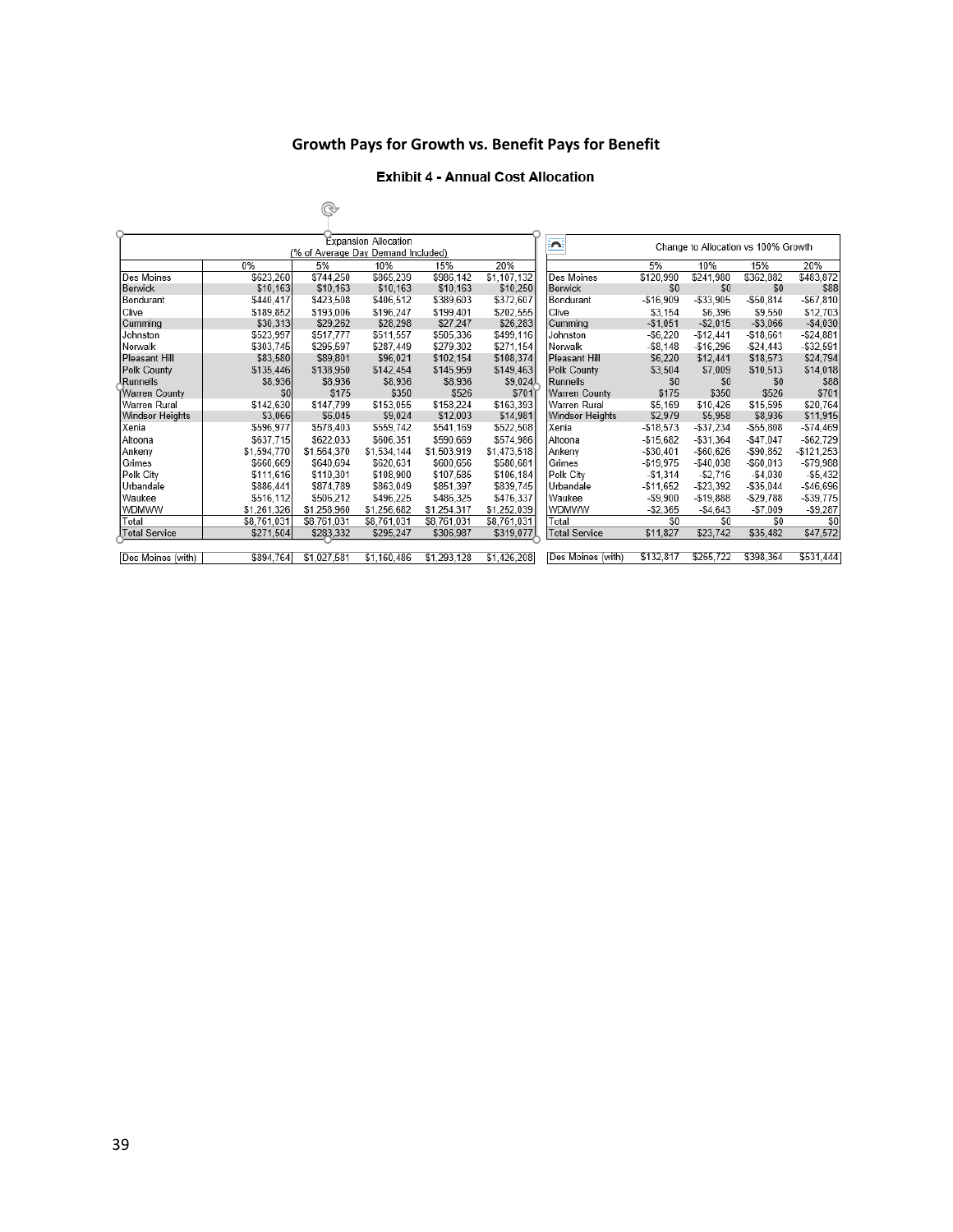## **APPENDIX D**

## **Exhibit 1 - DRAFT Upfront Asset Transfer Calculation – Net Book Value of Purchased Capacity**

<span id="page-39-0"></span>

|                     | 1996      |                       | 2003 Conversion |             | 2005         |                     | 2006     |              | 2008     |            | <b>TOTAL</b> |              |                                        |              |
|---------------------|-----------|-----------------------|-----------------|-------------|--------------|---------------------|----------|--------------|----------|------------|--------------|--------------|----------------------------------------|--------------|
|                     |           |                       |                 |             |              |                     |          |              |          |            |              |              |                                        |              |
|                     |           |                       |                 |             |              |                     |          |              |          |            |              |              |                                        |              |
|                     | Purchases | Value                 | Conversion      | Value       | Purchases    | Value               | Purchase | Value        | Purchase | Value      |              |              |                                        |              |
|                     | (MGD)     | (S1/GPD)              | (MGD)           | (S1.5/GPD)  | (MGD)        | (\$1.90/GPD0        | (MGD)    | (\$1.95/GPD) | (MGD)    | (S2.1/GPD) | Capacity     | Value        | <b>LTD Amortization Net Book Value</b> |              |
| <b>Des Moines</b>   |           | \$0                   |                 | \$0         |              | \$0                 |          |              |          |            |              |              |                                        |              |
| Bondurant           | 0.7000    | \$700,000             |                 | \$0         | 0.5          | \$950,000           |          |              |          |            | 1.2000       | \$1,650,000  | \$701,250                              | \$948,750    |
| Clive               |           | \$0                   | 0.9800          | \$1,470,000 |              | 6 \$11,400,000      |          |              |          |            | 6.9800       | \$12,870,000 | \$5,469,750                            | \$7,400,250  |
| Johnston            |           | \$0                   |                 | \$0         |              | \$0                 |          |              |          |            | 0.0000       | \$0          | \$0                                    | \$0          |
| Norwalk             | 1.9300    | \$1,930,000           |                 | \$0         | 0.02         | \$38,000            | 0.005    | \$9,750      | 0.01     | \$21,000   | 1.9650       | \$1,998,750  | \$849,469                              | \$1,149,281  |
| <b>Warren Rural</b> | 3.2464    | \$3,246,400           |                 | \$0         |              | \$0                 |          |              |          |            | 3.2464       | \$3,246,400  | \$1,379,720                            | \$1,866,680  |
| Xenia               | 2.5946    | \$2,594,560           | 0.2300          | \$345,000   | 0.125        | \$237,500           |          |              |          |            | 2.9496       | \$3,177,060  | \$1,350,251                            | \$1,826,810  |
| Altoona             |           | \$0                   |                 | \$0         |              | \$1,900,000         |          |              |          |            | 1.0000       | \$1,900,000  | \$807,500                              | \$1,092,500  |
| Ankeny              |           | \$0                   | 2.2800          | \$3,420,000 |              | 6 \$11,400,000      |          |              |          |            | 8.2800       | \$14,820,000 | \$6,298,500                            | \$8,521,500  |
| Grimes              |           | \$0                   |                 | \$0         |              | S0                  |          |              |          |            | 0.0000       | S0           | \$0                                    | \$0          |
| Polk City           | 0.2500    | \$250,000             |                 | \$0         | 0.35         | \$665,000           |          |              |          |            | 0.6000       | \$915,000    | \$388,875                              | \$526,125    |
| Urbandale           | 7.0000    | \$7,000,000           | 1.3000          | \$1,950,000 |              | 7 \$13,300,000      |          |              |          |            | 15.3000      | \$22,250,000 | \$9,456,250                            | \$12,793,750 |
| Waukee              | 1.0000    | \$1,000,000           | 0.6942          | \$1,041,300 | $2^{\circ}$  | \$3,800,000         |          |              |          |            | 3.6942       | \$5,841,300  | \$2,482,553                            | \$3,358,748  |
| <b>WDMWW</b>        | 6.3230    | \$6,323,000           | 0.6500          | \$975,000   | $\mathbf{2}$ | \$3,800,000         |          |              |          |            | 8.9730       | \$11,098,000 | \$4,716,650                            | \$6,381,350  |
|                     |           |                       |                 |             |              |                     |          |              |          |            |              |              |                                        |              |
| Totals              |           | 23.04396 \$23,043,960 | 6.1342          | \$9,201,300 |              | 24.995 \$47,490,500 | 0.005    | \$9,750      | 0.01     | \$21,000   | 54.1882      | \$79,766,510 |                                        |              |

#### Table 1: Detail of Purchased Capacity Transactions (from DMWW)

All purchases assumed to amortize over 40 years from 2005 when Purchased Capacity Agreements were "reset."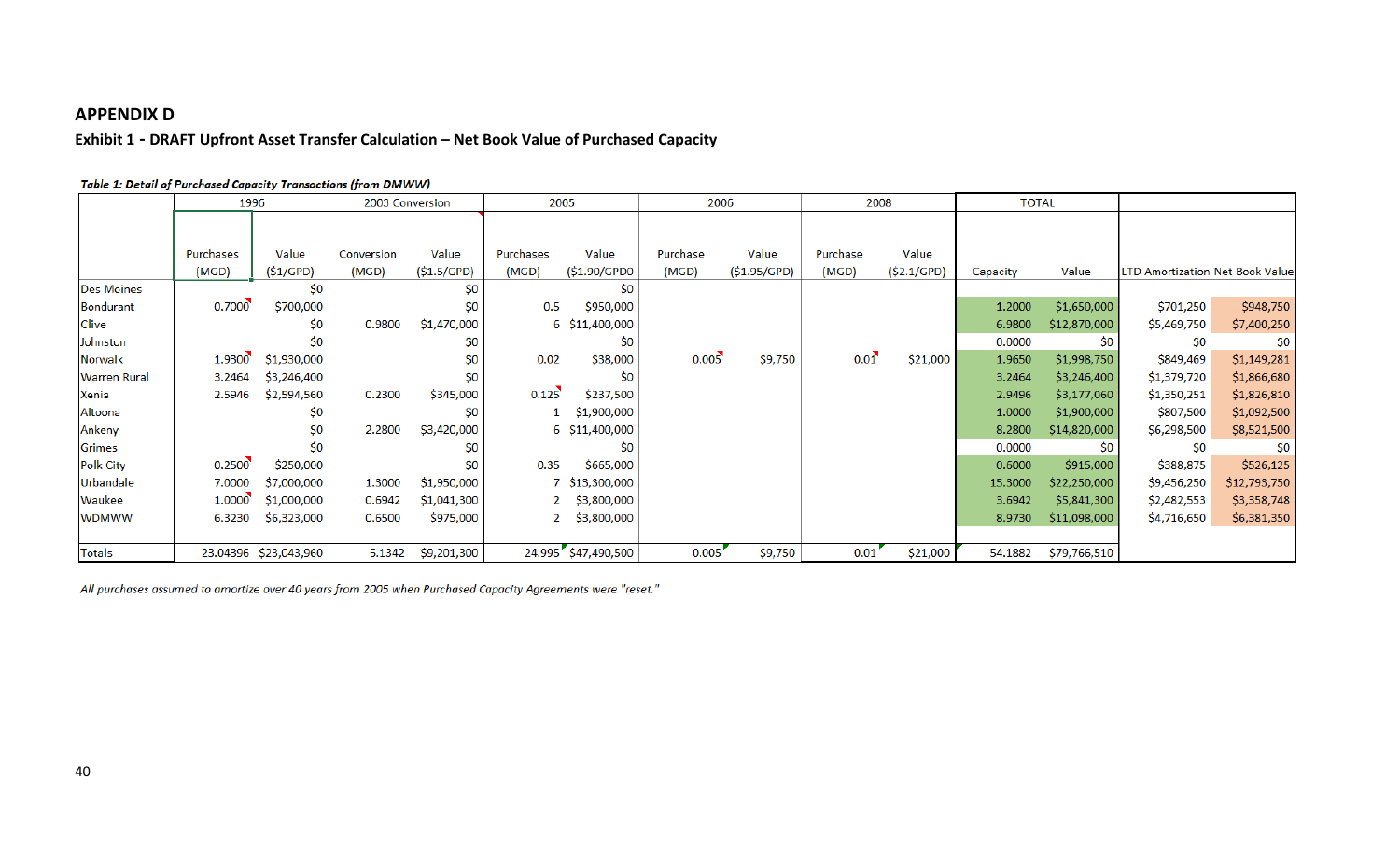# **APPENDIX D**

# **Exhibit 2 - DRAFT Upfront Asset Transfer Calculation – Net Position by Member Agency**

|              | <b>Book Value Assigned</b> |              | <b>Capacity Assigned</b> |              |                | <b>Capacity Used</b> |                |               | Value of Reserve Capacity |                                        | <b>Assignment of Reserve Capacity</b> |                |               |                |               |                |               |
|--------------|----------------------------|--------------|--------------------------|--------------|----------------|----------------------|----------------|---------------|---------------------------|----------------------------------------|---------------------------------------|----------------|---------------|----------------|---------------|----------------|---------------|
|              |                            |              | Total Value of           |              |                |                      |                | Weighted Avg. |                           |                                        |                                       |                | Allocation of |                | Purchase of   |                | Initial       |
|              | Unamortized Net            | NBV of Other | Owned &                  | MGD Capacity |                | Total Owned          |                | Cost of Used  |                           | Book Value                             | Reserve                               | % of Regional  | Reserve       |                | Additional    |                | Capacity in   |
|              | Value in DMWw              | Owned        | Purchased                | In DMWV      | Other Owned    | Capacity             | Total MDD      | Capacity      |                           | Total Cost of \$  Surplus (Deficit) of | Capacity                              | Growth Outlook | Capacity      | Avg. Unit Cost | Reserve       |                | Regional      |
| Organization | Assets                     | Capacity     | Capacity                 | (MGD)        | Capacity       | (MGD)                | (5 yr avg MGD) | (\$/MGD)      |                           | Used Capacity   Reserve Capacity       | (Deficit) MGD                         | in MDD         | (MGD)         | of Capacity    | Capacity      | Net Position   | <b>Entity</b> |
| Des Moines   | \$111,803,570              |              | \$111,803,570            | 64.81        |                | 64.81                | (42.4166)      | \$1,324,952   | (\$56,199,968             | \$55,603,602                           | 22.40                                 | 3.0%           | (2.87)        | \$1,345,272    | \$3,860,266   | \$51,743,335   | 45.29         |
| Bondurant    | \$948,750                  |              | \$948,750                | 120          |                | 1.20                 | (0.7860)       | \$1,324,952   | (\$1,041,412)             | $(*92,662)$                            | 0.41                                  | 4.1%           | (1.31)        | \$1,345,272    | (\$1,758,566  | (\$1,851,228)  | 2.09          |
| Clive        | \$7,400,250                |              | \$7,400,250              | 6.98         |                | 6.98                 | (3.9320)       | \$1,324,952   | \$5,209,712)              | \$2,190,538                            | 3.05                                  | 12/            | (0.38)        | \$1,345,272    | (\$514,702    | \$1,675,836    | 4.31          |
| Johnston     | \$0.                       |              | \$0                      | 0.00         |                | $\sim$               | (4.8380)       | \$1,324,952   | $(*6,410,119)$            | (\$6,410,119)                          | (4.84)                                | 4.7%           | (1.50)        | \$1,345,272    | (\$2,015,91)  | (\$8,426,036)  | 6.34          |
| Norwalk      | \$1,149,281                |              | \$1,149,281              | 1.97         |                | 1.97                 | (1.7460)       | \$1,324,952   | \$2,313,367)              | (\$1,164,085)                          | 0.22                                  | 5.1%           | (1.63)        | \$1,345,272    | (\$2,187,484  | (\$3,351,570   | 3.37          |
| Warren Rural | \$1,866,680                |              | \$1,866,680              | 3.25         |                | 3.25                 | (2.6360)       | \$1,324,952   | (\$3,492,574)             | (\$1,625,894)                          | 0.61                                  | 12/            | (0.38)        | \$1,345,272    | (\$514, 702)  | (% 2,140,596)  | 3.02          |
| Xenia        | \$1,826,810                |              | \$1,826,810              | 2.95         |                | 2.95                 | (3.3220)       | \$1,324,952   | (\$4,401,491              | (\$2,574,682)                          | (0.37)                                | 8.1%           | (2.58)        | \$1,345,272    | (\$3,474,240  | (\$6,048,922   | 5.90          |
| Altoona      | \$1,092,500                | \$6,000,969  | \$7,093,469              | 1.00         | 4.00           | 5.00                 | (4.3960)       | \$1,465,184   | \$6,440,950)              | \$652,519                              | 0.60                                  | 8.0%           | (2.55)        | \$1,345,272    | (\$3,431,348) | (\$2,778,829)  | 6.95          |
| Ankeny       | \$8,521,500                |              | \$8,521,500              | 8.28         | $\blacksquare$ | 8.28                 | (8.4120)       | \$1,324,952   | (\$11,145,498)            | $(*2,623,998)$                         | (0.13)                                | 18.0%          | (5.74)        | \$1,345,272    | (\$7,720,533  | (\$10,344,531  | 14.15         |
| Grimes       | \$0                        | \$8,194,000  | \$8,194,000              | 0.00         | 3.20           | 3.20                 | (3.1840)       | \$2,560,625   | \$8,153,030               | \$40,970                               | 0.02                                  | 10.6%          | (3.38)        | \$1,345,272    | (\$4,546,536  | $(*4,505,566)$ | 6.56          |
| Polk City    | \$526,125                  | \$0          | \$526,125                | 0.60         | 0.30           | 0.90                 | (1.1840)       | 883,301       | \$1,045,829               | $(*519,704)$                           | (0.28)                                | 13/            | (0.41)        | \$1,345,272    | (\$557,594    | (\$1,077,298)  | 1.60          |
| Urbandale    | \$12,793,750               |              | \$12,793,750             | 15.30        | $\blacksquare$ | 15.30                | (9.8320)       | \$1,324,952   | (\$13,026,930             | $(*233,180)$                           | 5.47                                  | 10.4%          | (3.32)        | \$1,345,272    | (\$4,460,752  | $(*4,693,932)$ | 13.15         |
| Waukee       | \$3,358,748                |              | \$3,358,748              | 3.69         |                | 3.69                 | (3.5860)       | \$1,324,952   | \$4,751,279               | (\$1,392,531)                          | 0.11                                  | 3.0%           | (2.87)        | \$1,345,272    | (\$3,860,266  | (\$5,252,798   | 6.46          |
| <b>VDMWV</b> | \$6,381                    | \$14,964,242 | \$21,345,592             | 8.97         | 10.00          | 18.97                | (14.3460)      | \$1,415,343   | (\$20,304,516)            | \$1,041,076                            | 4.63                                  | 3.3%           | (2.97)        | \$1,345,272    | (\$3,988,94)  | (\$2,947,866)  | 17.31         |
|              |                            |              |                          |              |                |                      |                |               |                           |                                        |                                       |                |               |                |               |                |               |
| TOTAL        | \$157,669,313              | \$29,159,211 | \$186,828,524            | 119.0        |                | 136.5                | (104.6166)     |               | (\$143,936,674            | \$42,891,850                           | 31.88                                 | 100.0%         | (31.88)       |                | (\$42,891,850 | \$í            | 136.50        |

 $$1,345,272$  Avg. Cost of Reserve Capacity/MGD (Note 1)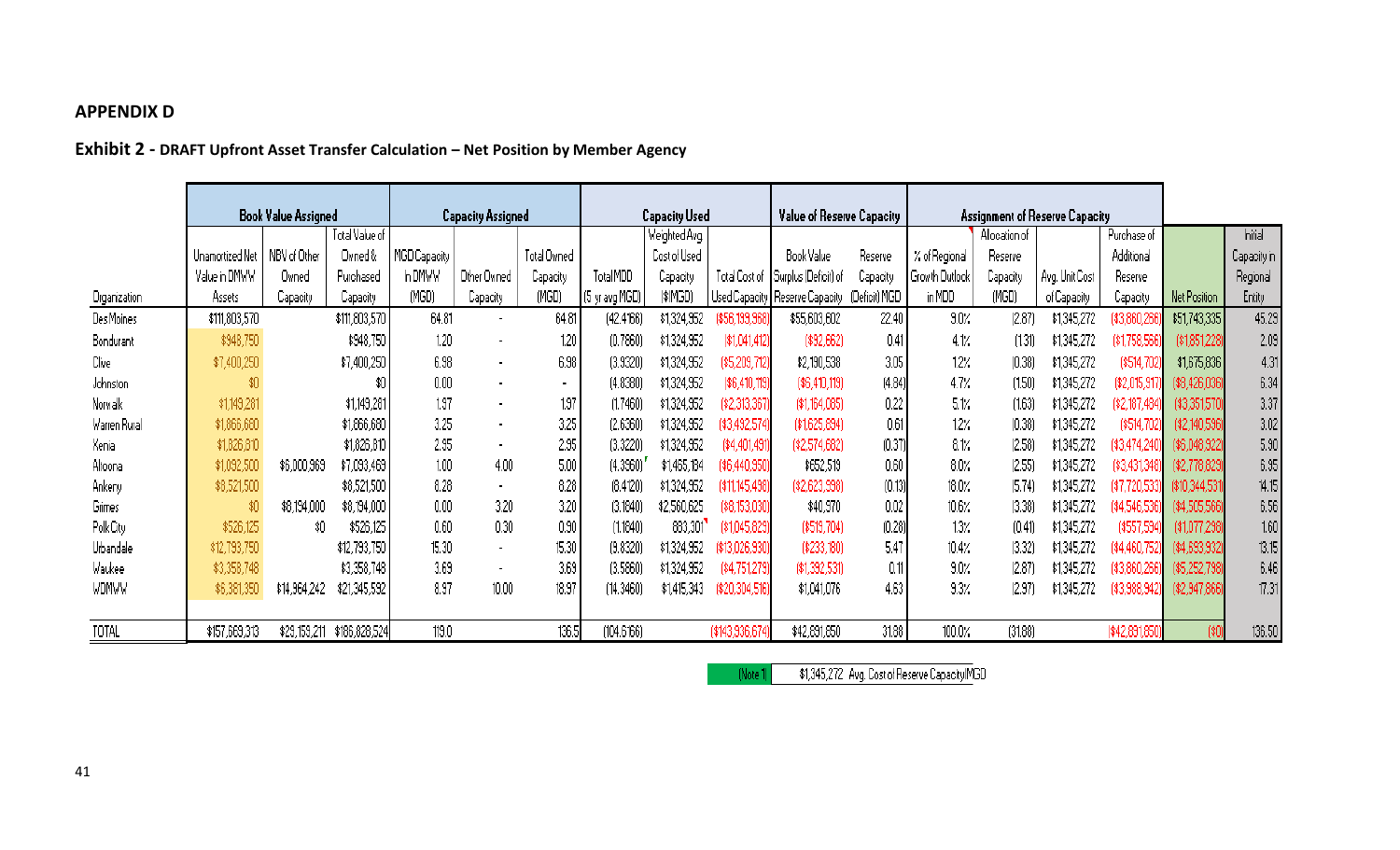# <span id="page-41-0"></span>**APPENDIX E DRAFT**

# **Weighted Voting** 5-Year Pro Rata Annual Consumption Percentages 2016 - 2020 Consumption Data

|                        | <b>Consumption</b> |
|------------------------|--------------------|
| Altoona                | 4%                 |
| Ankeny                 | 11%                |
| <b>Bondurant</b>       | 1%                 |
| Clive                  | 4%                 |
| <b>DMWW</b>            | 39%                |
| Grimes                 | 3%                 |
| Johnston               | 4%                 |
| Norwalk                | 2%                 |
| Polk City              | 1%                 |
| Urbandale              | 8%                 |
| Warren                 | 3%                 |
| Waukee                 | 3%                 |
| <b>West Des Moines</b> | 14%                |
| Xenia                  | 4%                 |

100%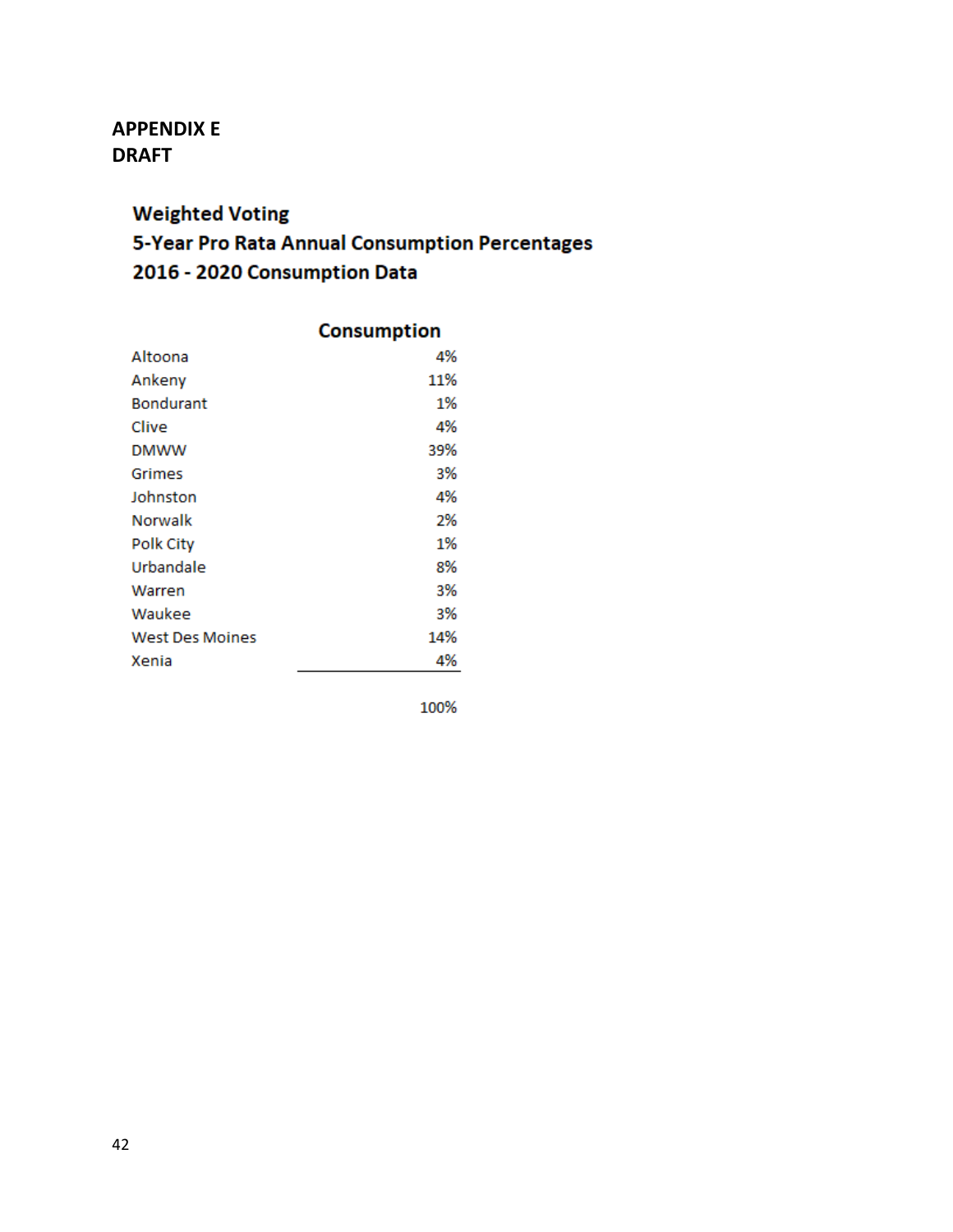## <span id="page-42-0"></span>**GLOSSARY**

## **Asset Transfer Date**

The date at which all production-related assets of Water Producing Members transfer to CIWW.

## **Board of Trustees**

The regional governing body of CIWW comprised of one or two representatives for each Member.

## **Board Trustee (or Trustee)**

An individual, selected by each Member, to serve on the regional Board of Trustees of CIWW.

## **Central Iowa Water Works (CIWW)**

The name of the regional production entity formed to provide wholesale water service to Members. Also called **Regional Authority**.

## **Consensus**

As used in this document, consensus implies agreement among individuals comprising the Micro Group. It should not be construed in any way to imply formal or informal agreement by the governing boards of the Micro Group Members.

## **Founding Agency Members**

An original participating entity to the regional water authority, involved in the initial set up of CIWW.

## **Member(s)**

A city or board-governed entity party to the 28E Agreement forming the Regional Authority.

## **Micro Group**

An ad hoc group of board and staff representatives from the board-governed utilities of Des Moines Water Works, West Des Moines Water Works, and Urbandale Water Utility, formed to study certain issues and questions related to the formation of a regional water production utility. The opinions expressed by the Micro Group solely reflect those of the individuals participating, and in no way should be interpreted to reflect the views of their associated governing boards.

## **Operating Contract**

The contract entered into by CIWW and Water Producing Members outlining the terms and responsibilities of the Water Producing Members and CIWW.

## **Operational Commencement Date**

The date on which the operations of the Regional Authority begin, which is subsequent to the effective date.